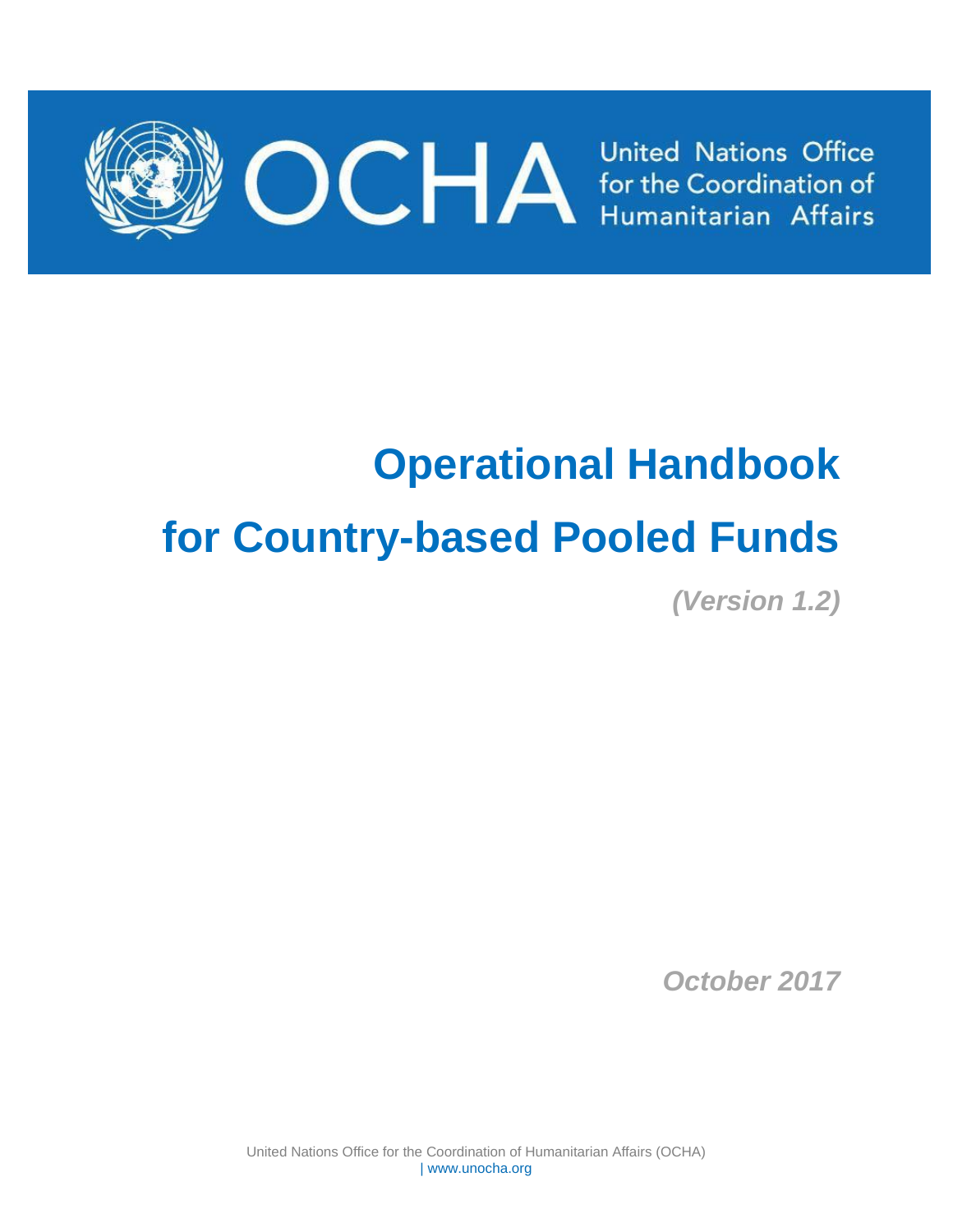# **TABLE OF CONTENTS**

| <b>Acronyms</b>                                                        |    |  |  |  |  |
|------------------------------------------------------------------------|----|--|--|--|--|
| 1. Introduction                                                        | 6  |  |  |  |  |
| 1.1 Introduction                                                       | 6  |  |  |  |  |
| 1.2 Purpose and scope of the Handbook                                  | 6  |  |  |  |  |
| 2. Establishment, closure and governance of Country-based Pooled Funds | 7  |  |  |  |  |
| 2.1 Establishing and closing Country-based Pooled Funds (CBPFs)        | 7  |  |  |  |  |
| 2.1.1 Establishing a CBPF                                              | 7  |  |  |  |  |
| 2.1.2 Closing a CBPF                                                   | 9  |  |  |  |  |
| 2.2 Governance                                                         | 10 |  |  |  |  |
| 2.2.1 Global Governance                                                | 10 |  |  |  |  |
| 2.2.2 Local Governance                                                 | 11 |  |  |  |  |
| 2.2.3 Management                                                       | 13 |  |  |  |  |
| 2.2.4 Stakeholders                                                     | 15 |  |  |  |  |
| 2.3<br>Resource mobilization                                           | 16 |  |  |  |  |
| 3. Allocation modalities                                               | 18 |  |  |  |  |
| 3.1 Standard Allocation                                                | 18 |  |  |  |  |
| 3.2 Reserve Allocation                                                 |    |  |  |  |  |
| 3.3 Grant Management System                                            | 24 |  |  |  |  |
| 4. Accountability and operational modalities                           | 25 |  |  |  |  |
| 4.1 What does accountability mean in the context of CBPFs?             | 25 |  |  |  |  |
| 4.2 Risk management                                                    | 26 |  |  |  |  |
| 4.3 Risk-based grant management                                        | 27 |  |  |  |  |
| 4.3.1 Steps for eligibility and risk rating of NGO partners            | 28 |  |  |  |  |
| 4.3.2 Performance Index                                                | 32 |  |  |  |  |
| 4.4 Operational modalities for NGOs                                    | 32 |  |  |  |  |
| 4.5 Monitoring                                                         | 35 |  |  |  |  |
| 4.6 Reporting                                                          | 37 |  |  |  |  |
| 4.7 Evaluations of CBPFs                                               | 38 |  |  |  |  |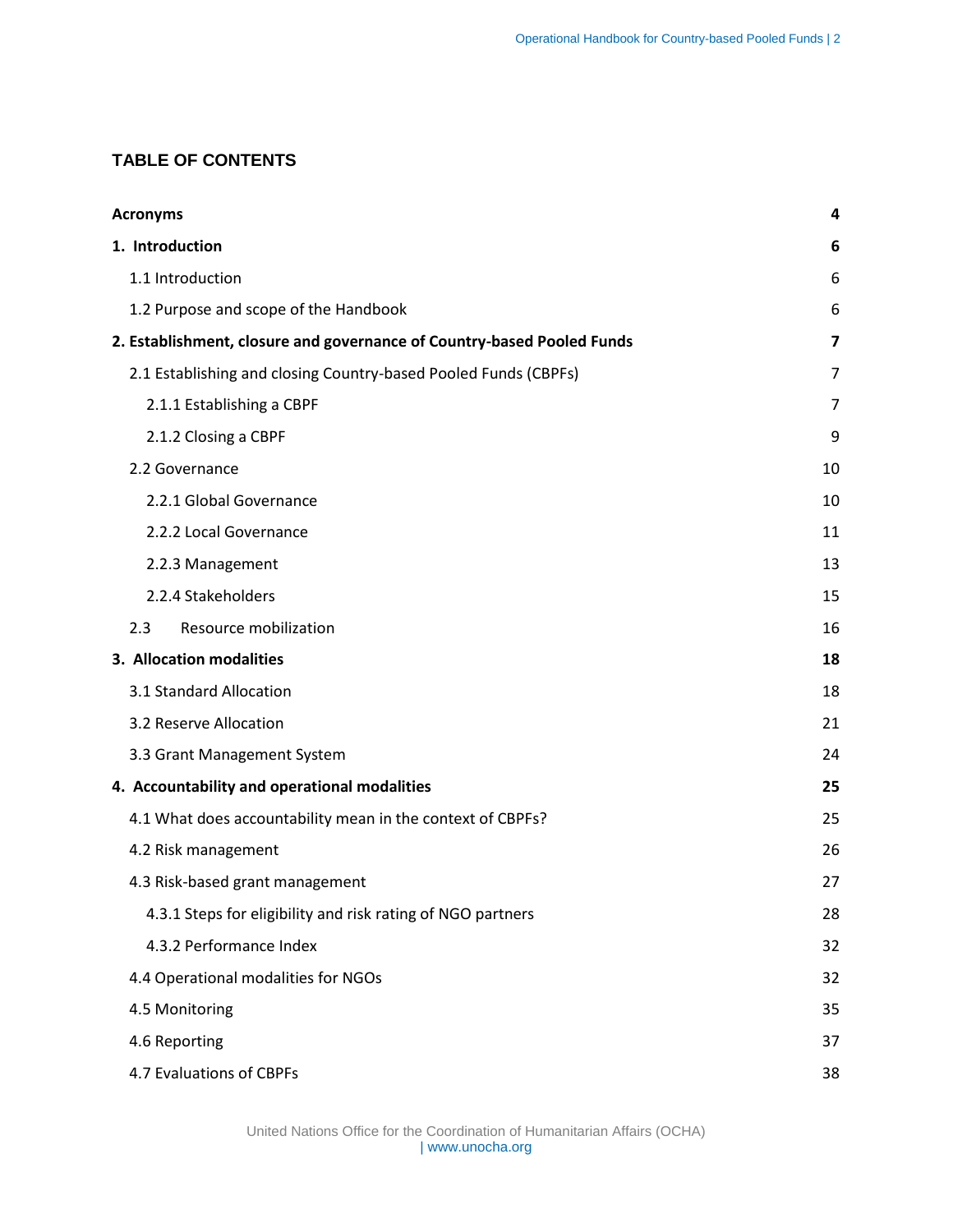| 4.8 Audit                                                                      | 38 |  |  |  |  |  |  |
|--------------------------------------------------------------------------------|----|--|--|--|--|--|--|
| 4.9 Compliance measures                                                        | 39 |  |  |  |  |  |  |
| <b>5. Administration of CBPFs</b>                                              | 39 |  |  |  |  |  |  |
| 5.1 Basic definitions and guidance on the project budget preparation process   |    |  |  |  |  |  |  |
| 5.1.1 Rationale and Basic Principles of the Project Budget                     | 39 |  |  |  |  |  |  |
| 5.1.2 Eligible and Ineligible costs                                            |    |  |  |  |  |  |  |
| 5.1.3 Direct and Indirect Costs                                                |    |  |  |  |  |  |  |
| 5.1.4 Shared Costs                                                             |    |  |  |  |  |  |  |
| 5.1.5 Guidance on itemization of budget lines                                  | 43 |  |  |  |  |  |  |
| <b>Signature of Grant Agreements</b><br>5.2                                    | 44 |  |  |  |  |  |  |
| Revisions: no-cost extensions, budget modifications and project changes<br>5.3 | 44 |  |  |  |  |  |  |
| 5.3.1 No-Cost Extensions (NCEs)                                                | 45 |  |  |  |  |  |  |
| 5.3.2 Budget Modification                                                      | 45 |  |  |  |  |  |  |
| 5.3.3 Project Changes                                                          | 46 |  |  |  |  |  |  |
| 5.3.4 Project Closure                                                          | 46 |  |  |  |  |  |  |
| 5.4 Audits process                                                             | 47 |  |  |  |  |  |  |
| 5.5 Fraud and other incidents involving loss                                   | 48 |  |  |  |  |  |  |
| 6. Cross-cutting issues                                                        | 48 |  |  |  |  |  |  |
| 6.1 Gender                                                                     | 48 |  |  |  |  |  |  |
| 6.2 Accountability to Affected Populations (AAP)                               | 49 |  |  |  |  |  |  |
| <b>List of Annexes:</b>                                                        | 50 |  |  |  |  |  |  |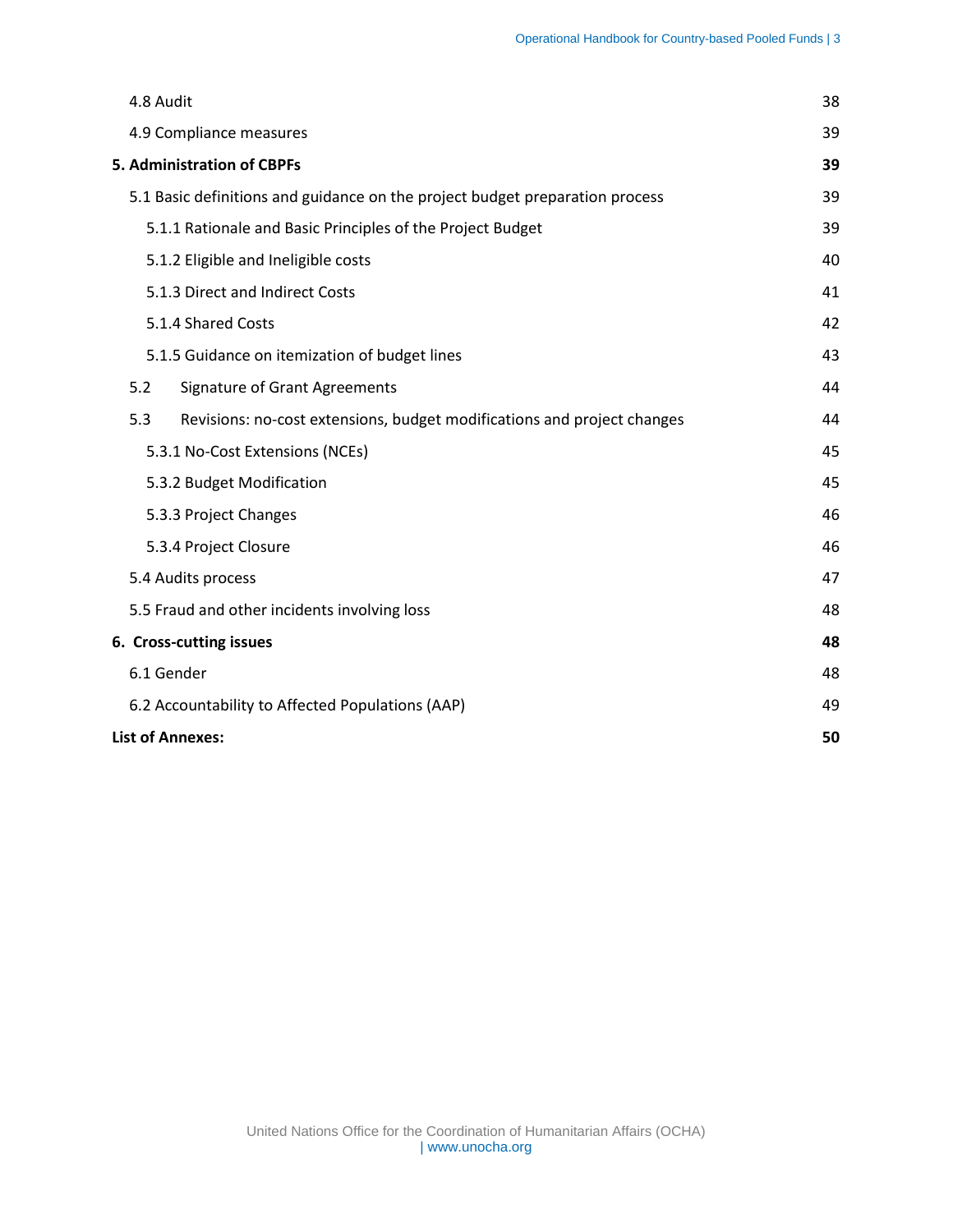# <span id="page-3-0"></span>**Acronyms**

| AA           | <b>Administrative Agent</b>                           |
|--------------|-------------------------------------------------------|
| AAP          | <b>Accountability to Affected Populations</b>         |
| AB           | <b>Advisory Board</b>                                 |
| <b>BOA</b>   | <b>Board of Auditors</b>                              |
| CAAP         | Commitments to Accountability to Affected Populations |
| <b>CBPFs</b> | <b>Country-based Pooled Funds</b>                     |
| CERF         | Central Emergency Response Fund                       |
| CHAP         | Common Humanitarian Action Plan                       |
| CHF          | Common Humanitarian Fund                              |
| <b>CN</b>    | <b>Concept Note</b>                                   |
| CRD          | Coordination and Response Division                    |
| CV           | Curriculum Vitae                                      |
| <b>PRMB</b>  | Partnerships and Resource Mobilization Branch         |
| DSA          | Daily Subsistence Allowance                           |
| <b>ECA</b>   | <b>External Capacity Assessment</b>                   |
| ERC          | <b>Emergency Relief Coordinator</b>                   |
| EO           | <b>Executive Officer</b>                              |
| <b>FCS</b>   | <b>Funding Coordination Section</b>                   |
| <b>FTS</b>   | <b>Financial Tracking Service</b>                     |
| GA           | <b>Grant Agreement</b>                                |
| GBV          | Gender-Based Violence                                 |
| GMS          | <b>Grant Management System</b>                        |
| HС           | Humanitarian Coordinator                              |
| <b>HCT</b>   | Humanitarian Country Team                             |
| HFU          | Humanitarian Financing Unit                           |
| HoO          | <b>Head of Office</b>                                 |
| <b>HPC</b>   | Humanitarian Programme Cycle                          |
| <b>HRP</b>   | Humanitarian Response Plan                            |
| <b>IASC</b>  | <b>Inter-Agency Standing Committee</b>                |
| <b>ICA</b>   | <b>Internal Capacity Assessment</b>                   |
| <b>ICCG</b>  | <b>Inter-Cluster Coordination Group</b>               |
| <b>ICCT</b>  | <b>Inter-Cluster Coordination Team</b>                |
| <b>IEHK</b>  | Interagency Emergency Health Kit                      |
| ΙT           | Information Technology                                |
| <b>LTA</b>   | Long-Term Agreement                                   |
| МA           | <b>Managing Agent</b>                                 |
| M&E          | Monitoring and Evaluation                             |
| M&R          | Monitoring and Reporting                              |
| MOU          | Memorandum of Understanding                           |
| MPTF         | Multi-Partner Trust Fund Office                       |
| <b>NCE</b>   | <b>No-Cost Extension</b>                              |
| <b>NGO</b>   | Non-Governmental Organization                         |
| <b>OCHA</b>  | Office for the Coordination of Humanitarian Affairs   |
| <b>OCT</b>   | <b>OCHA Contribution Tracking System</b>              |
| <b>OIOS</b>  | Office of Internal Oversight Services                 |
| <b>PCA</b>   | <b>Proxy Capacity Assessment</b>                      |
| <b>PEP</b>   | Post-exposure Prophylaxis kits                        |
| <b>PFWG</b>  | Pooled Fund Working Group                             |
| PI           | Performance Index                                     |
| PP           | Project Proposal                                      |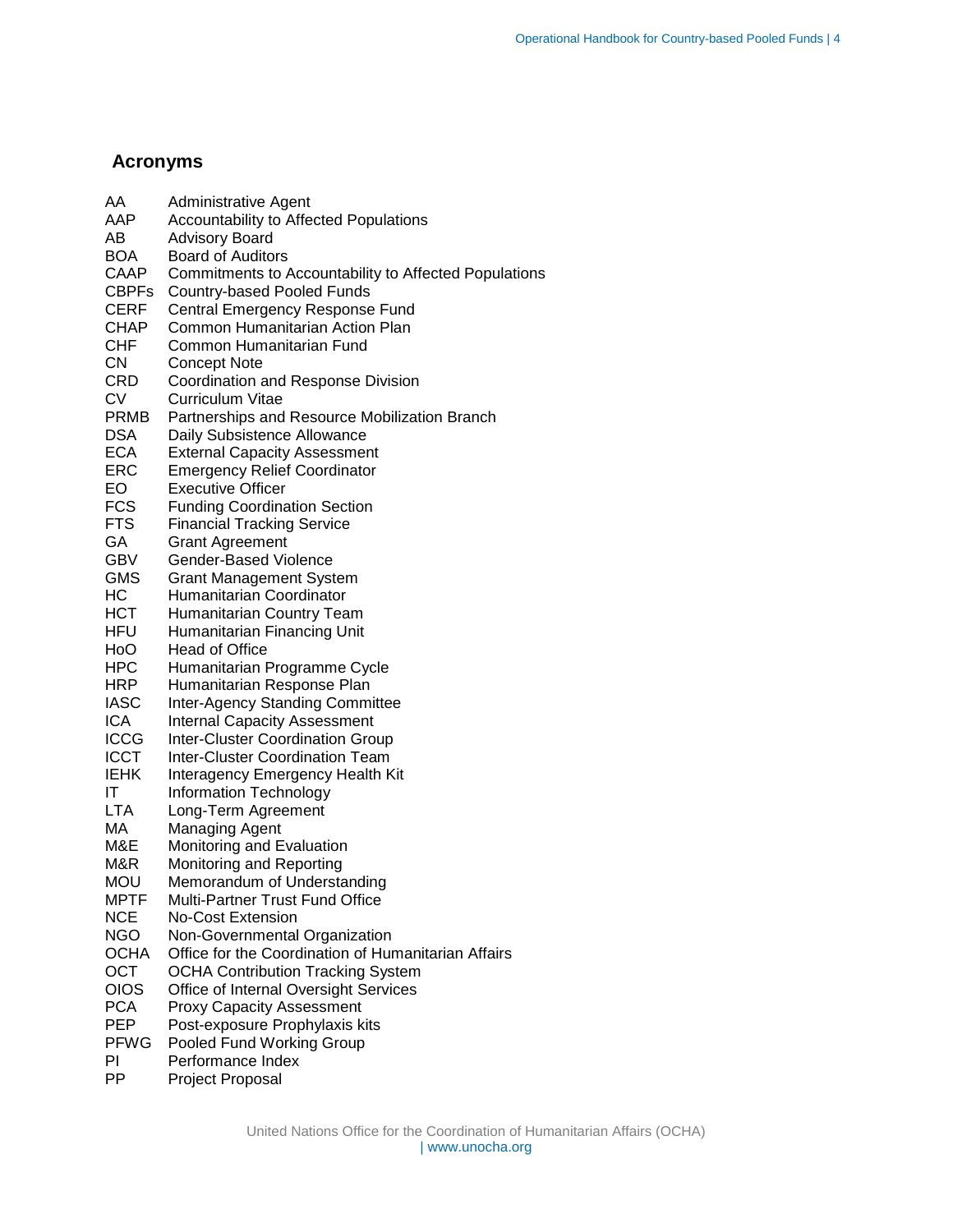- PSC Programme Support Costs<br>RC Review Committee
- Review Committee
- SAA Standard Administrative Arrangement<br>SLT Senior Leadership Team
- SLT Senior Leadership Team<br>SOP Standard Operating Proce
- Standard Operating Procedure
- SRC Strategic Review Committee<br>TOR Terms of Reference
- TOR Terms of Reference<br>UN United Nations
- **United Nations**
- TRC Technical Review Committee<br>UNDP United Nations Development I
- United Nations Development Programme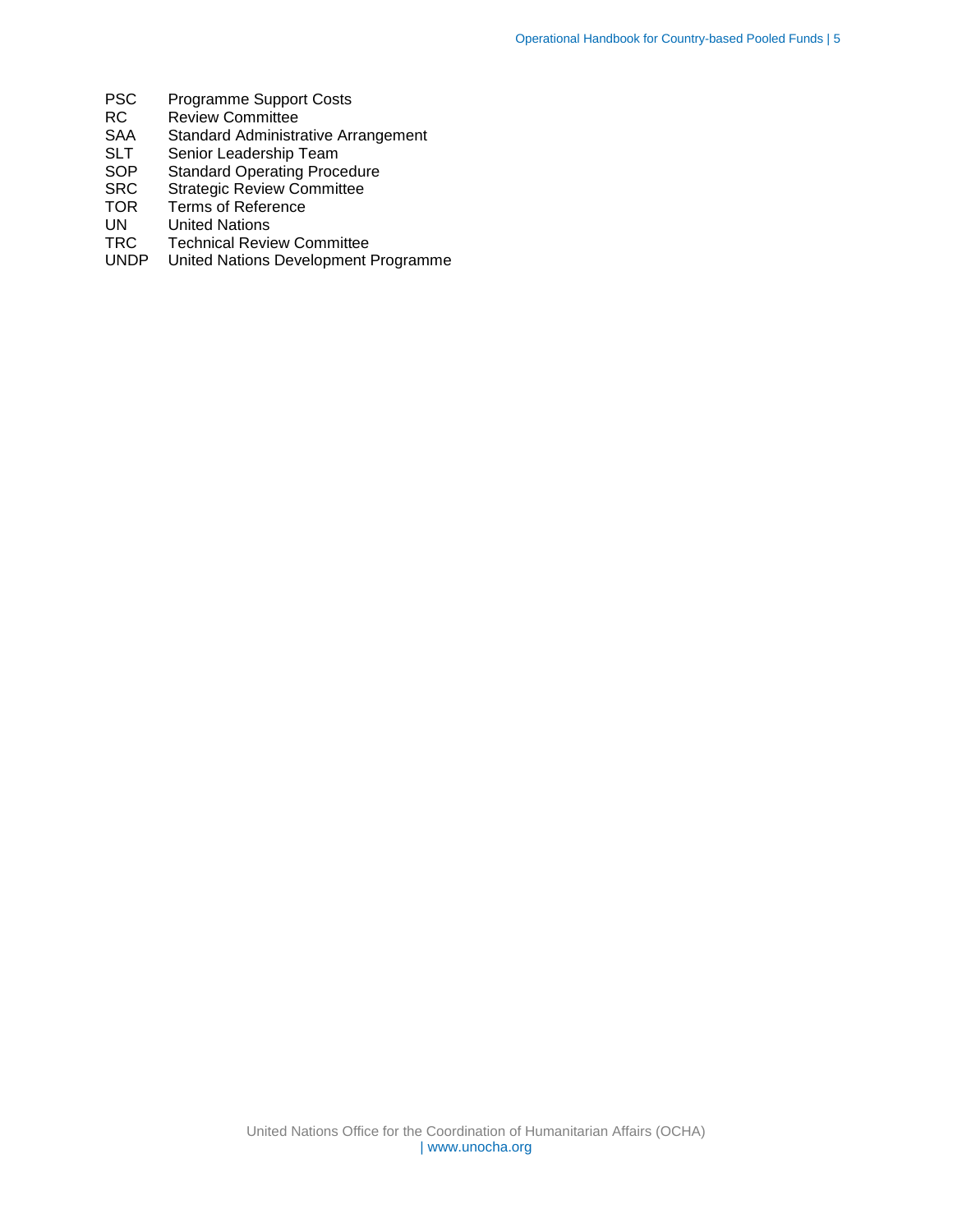# <span id="page-5-0"></span>**1. Introduction**

# <span id="page-5-1"></span>**1.1 Introduction**

- 1. Country-based Pooled Funds (CBPFs) are multi-donor humanitarian financing instruments established by the Emergency Relief Coordinator (ERC) and managed by the UN Office for the Coordination of Humanitarian Affairs (OCHA) at the country level under the leadership of the Humanitarian Coordinator (HC). While OCHA has managed humanitarian pooled funds at the country level since 1995, CBPFs are rooted in the 2005 Humanitarian Reform and the Secretary-General's report "In larger freedom"<sup>1</sup>, which calls for predictable and flexible humanitarian funding to meet the needs of vulnerable communities.
- 2. CBPFs are critical tools to support the delivery of the OCHA's humanitarian coordination mandate. They receive un-earmarked funding from donors and allocate it in response to priority humanitarian needs through joint planning and an inclusive and field-driven decision-making process. OCHA's approach to the management of CBPFs is anchored in the principles of the Inter-Agency Standing Committee (IASC) Transformative Agenda, which stresses the importance of providing predictable, timely and consistent resources towards principled humanitarian action. This approach is reinforced in the 2014-17 OCHA Strategic Framework, which highlights the role of CBPFs in promoting timely and un-earmarked funding allocated based on priority needs. The Strategic Framework calls for the use of CBPFs to enhance coordination and complementarity among humanitarian financing mechanisms. CBPFs promote diversity and partnership by supporting a variety of humanitarian actors, including national non-governmental organizations (NGOs), with the resources they need to contribute to humanitarian response operations, and by engaging them in the governance and management of CBPFs.
- 3. CBPFs promote coordinated humanitarian response through their close alignment to the Humanitarian Programme Cycle  $(HPC)^2$ . Harmonized CBPF processes and tools aim at making the mechanisms more effective and efficient in supporting the implementation of the Humanitarian Response Plans (HRPs).
- 4. CBPFs also enhance resource mobilization efforts and make more resources available for humanitarian response activities prioritized under the HRP.
- 5. The CBPF Operational Handbook (hereinafter referred to as the Handbook) sets the minimum global standards for effective and efficient management of CBPFs. The Handbook responds to the need for standardized management arrangements and builds upon the vast experience gained by OCHA over the years in managing CBPFs in different country contexts<sup>3</sup>.

#### <span id="page-5-2"></span>**1.2 Purpose and scope of the Handbook**

 $\overline{a}$ 

- 6. The purpose of the Handbook is to ensure a coherent approach to the strategic and operational management of all CBPFs. The Handbook defines management arrangements that enhance quality and accountability to UN Member States, donors, beneficiaries, and humanitarian partners, including those receiving CBPF grants.
- 7. The Handbook elaborates the OCHA Policy Instruction on CBPFs<sup>4</sup>, which describes the objectives,

 $1$  UN General Assembly, In larger freedom: towards development, security and human rights for all: report of the Secretary-General, 21 March 2005, A/59/2005.

 $^2$  The HPC, whose tools help the humanitarian community design a collective response, guides and enhances the action of CBPFs. Coordinated needs assessments, for example, feed into the design of HRPs which, in turn, shape the priorities supported by CBPFs and link them to the activities prioritized by the humanitarian community. Projects funded by CBPFs support the delivery of HRPs by contributing to their collectively agreed objectives and indicators.

<sup>&</sup>lt;sup>3</sup> Reference to 1) Audit of OCHA's Trust Fund for Disaster Relief 2012, 2) BoA (biennium ended 31 December 2011), 3) Global CHF Evaluation 2010, 4) Global External Evaluation of Emergency Response Funds, Universalia, 2013.

<sup>4</sup> Policy Instruction on OCHA-Managed Country-Based Pooled Funds.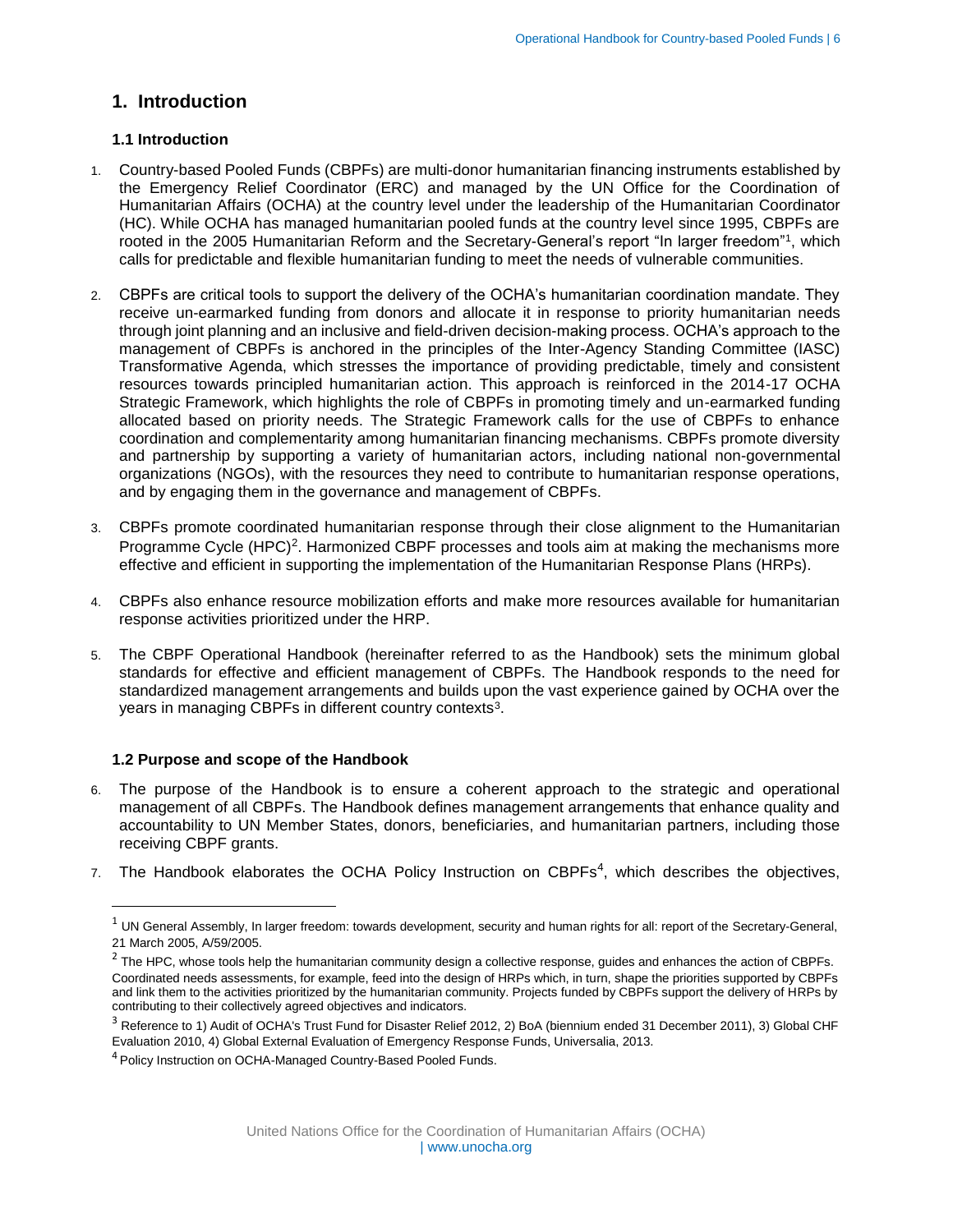management and governance arrangements for all OCHA-managed CBPFs. The Handbook contains a set of annexes developed to guide and support OCHA Country Offices in the management of CBPFs.

- 8. The primary audience for this Handbook are OCHA Country Offices and, in particular, the Humanitarian Financing Units (HFUs) that support and administer the CBPFs. The Handbook provides a set of processes and tools to provide guidance in the management of CBPFs and serve as minimum standards. OCHA Country Offices should build upon these minimum standards to ensure that the use and management of each fund meet the requirements of their context in which they are used.
- 9. The Handbook describes the roles and responsibilities of HCs, OCHA, UN agencies, NGOs<sup>5</sup>, clusters and other stakeholders when engaging in the operation of CBPFs.
- 10. CBPFs are humanitarian financing instruments managed at the country level. They operate in different contexts and respond to a broad range of crises. CBPFs should be therefore flexible and adapted to local contexts.
- 11. This Handbook presents additional technical guidance, processes and tools that must be adopted by each CBPF as minimum standards. While funds are required to comply with this Handbook, they retain the flexibility to build upon the requirements and adopt additional mechanisms that allow better responsiveness to each country context.<sup>6</sup>
- 12. The processes and procedures described in Chapters 2, 3 and 4 should be further spelled out in a country specific "Operational Manual" (Annex 1, CBPF Operational Manual Template) prepared for each CBPF. While the minimum parameters described in this Handbook must be adhered to, each CBPF has to define the specific arrangements necessary to work in a given country context. This includes membership of governance bodies; specific steps in the allocation process; and the accountability framework, including procedures for capacity assessment, risk management and monitoring.
- 13. This Handbook is subject to periodic reviews. An assessment of the implementation of the Handbook will be carried out in 2021. In order to allow for flexibility and efficiency in the management of CBPFs, the annexed templates can be modified more frequently should this be deemed necessary.

# <span id="page-6-0"></span>**2. Establishment, closure and governance of Country-based Pooled Funds**

# <span id="page-6-2"></span><span id="page-6-1"></span>**2.1 Establishing and closing Country-based Pooled Funds (CBPFs)**

#### **2.1.1 Establishing a CBPF**

 $\overline{\phantom{a}}$ 

- 14. CBPFs are established by the ERC at the request of the HC and in consultation with the humanitarian community, when it is demonstrated that a CBPF can bring added value to the delivery of humanitarian operations.
- 15. Each CBPF is supported by a Humanitarian Financing Unit (HFU) which is costed directly to the Fund.
- 16. The paragraphs below outline the steps to be taken when considering establishing a CBPF.

<sup>&</sup>lt;sup>5</sup> Organizations of the Red Cross/Red Crescent movement can access funding under CBPFs. Their applications for funding are handled in the same manner as NGOs (capacity assessments, evaluations, etc.)

<sup>&</sup>lt;sup>6</sup> For those funds where OCHA is not managing the contracting of NGOs, the funds should ensure that management practices are aligned with this Handbook.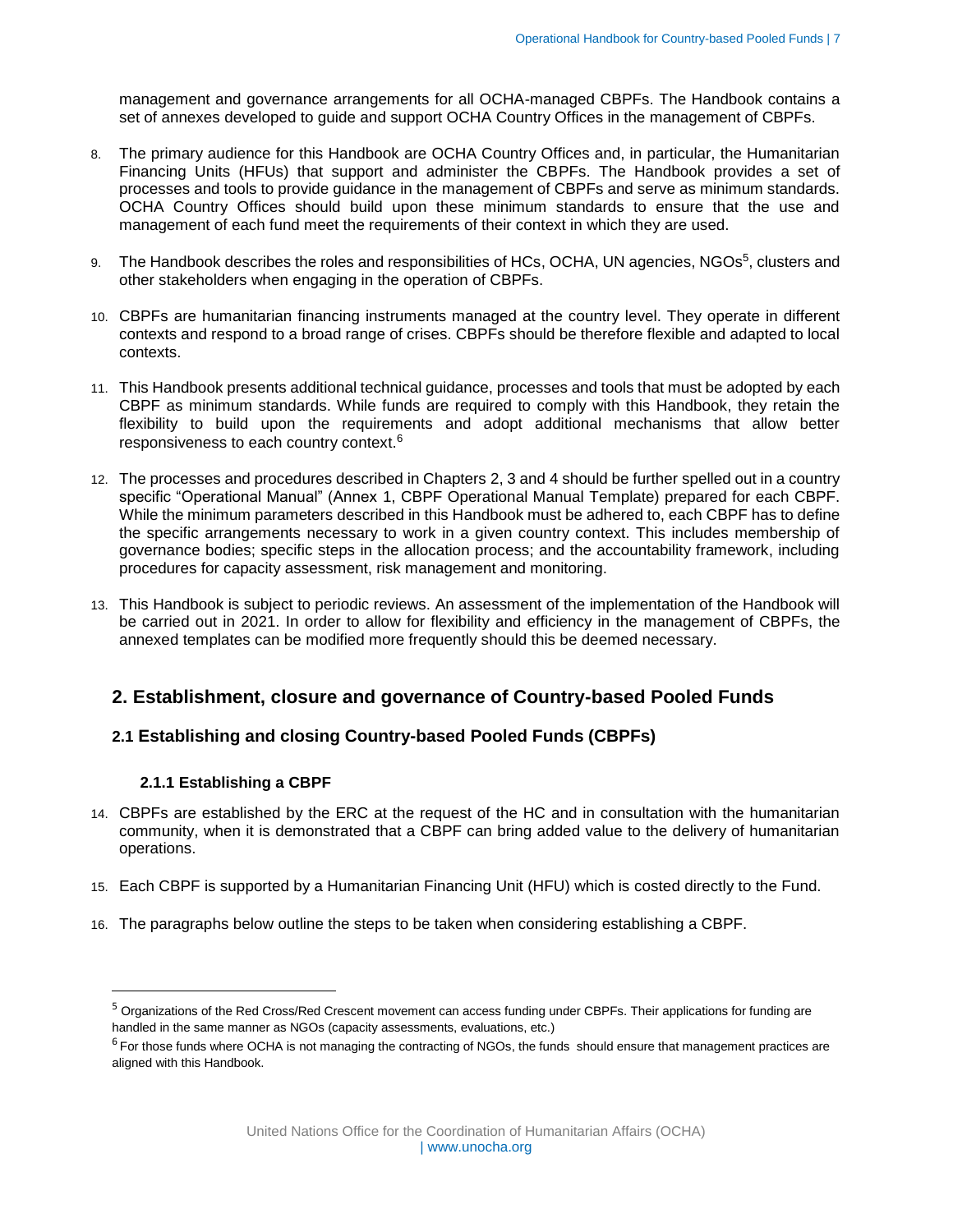#### *Assessment of the need for a CBPF*

- 17. The decision to establish a CBPF follows a field-driven process, led by the HC and supported by the OCHA Country Office, which seeks to build consensus within the humanitarian community and assess the utility of a CBPF. OCHA's Coordination and Response Division (CRD) and Funding Coordination Section (FCS) support the HC and OCHA Country Office in this regard from headquarters level<sup>7</sup>. The following criteria need to be met for a CBPF to be considered:
	- i. Existence of HRP or similar humanitarian planning framework.
	- ii. Indication of donor commitment, both at the country and capital level.
	- iii. Sufficient support structures at country level to manage a CBPF. This is mainly related to i) OCHA's capacity (OCHA's presence is required), and ii) capacity and commitment of existing coordination structures (clusters or sectors).
	- iv. Presence of, and buy-in from, potential partners in-country with capacity to deliver humanitarian assistance.

#### *Decision to establish a CBPF*

- 18. If it is determined that a CBPF should be established:
	- i. A concept note is developed by the OCHA Country Office in consultation with CRD and FCS and submitted to the HC. The concept note should include the following:
		- a.Rationale for establishing a CBPF.
		- b.Proposed CBPF objectives, programmatic focus and link to the HRP.
		- c.Intended size of the proposed fund, with direct reference to donor commitments.
		- d.An initial indication of the country-level governance and management arrangements in line with the Handbook.
		- e.Existing staff capacity together with any additional capacity and staffing requirements.
		- f. An action plan describing the steps to be taken from approval to establish a CBPF to the first allocation.
		- g.An initial analysis of risks, including mitigation strategies, associated with establishing and running a CBPF in the country.
		- h.The identification of criteria for the possible deactivation of the proposed fund.
	- ii. The HC submits the note with the ERC
	- iii. The ERC, in consultation with the CBPF Governance Board (se[e below\)](#page-9-2) at OCHA HQ, will make a final decision on the establishment of the CBPF and inform the HC in writing.
	- iv. OCHA informs key stakeholders, including donors both at the country and capital level, as required.

#### *Legal establishment of a CBPF*

 $\overline{a}$ 

- 19. The OCHA Country Office is responsible for initiating the legal establishment of the CBPF on behalf of the HC. The steps involved depend on what entity receives and manages donor contributions<sup>8</sup>.
- 20. When OCHA receives and manages donor contributions, the following steps are undertaken:
	- i. FCS Finance Unit requests that a project code for the new CBPF is created under the Country Trust Fund account code to receive donor contributions.
	- ii. Once the fund has been formally established, the OCHA Country Office drafts the Operational Manual (Annex 1, CBPF Operational Manual Template) of the fund. The HC approves the Operational Manual. The Manual should include the following elements and should be based on the minimum standards contained in the Handbook:

 $7$  CRD and FCS may conduct a scoping mission at the request of the HC to determine the viability of a CBPF.

<sup>&</sup>lt;sup>8</sup> For those cases where the Multi Partner Trust Fund Office is responsible for administering the CBPF, Memorandum of Understanding and Standard Administrative Arrangement will be used (see Annex 24 c and d).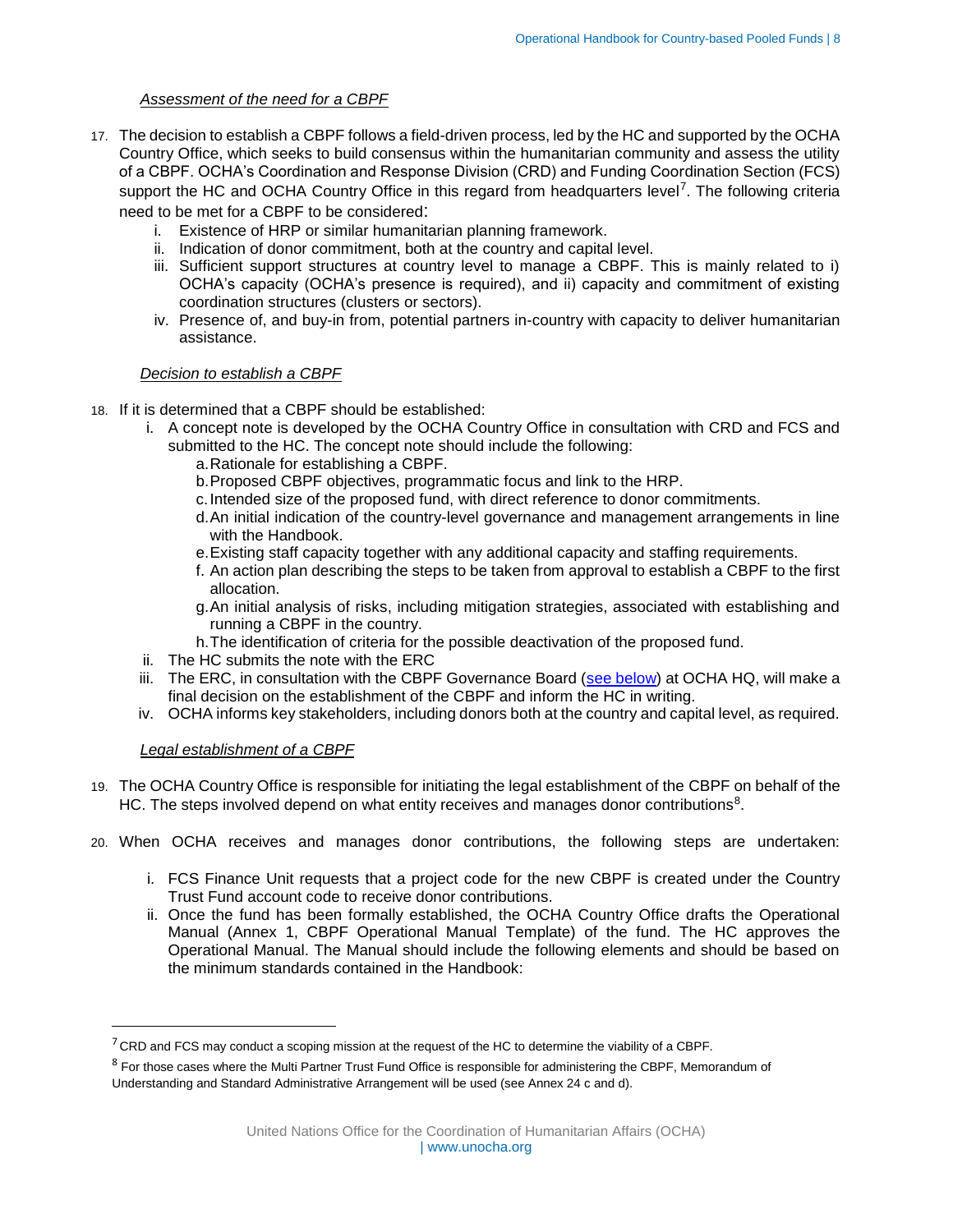- Fund scope and objectives.
- Governance structures and membership.
- Programmatic focus.
- Allocation modalities and related processes.
- <span id="page-8-1"></span>● Accountability mechanisms and operational modalities.
- 21. Following the formal establishment of the CBPF, the following steps should be carried out:
	- i. HC engages with 2-3 donors to approve a directly costed budget to staff the new HFU prior to AB's establishment<sup>9</sup>.
	- ii. Establish the HFU structure and ensure that appropriate capacity and expertise are available.
	- iii. Establish the Advisory Board (AB) [\(see below\)](#page-10-0) and Review Committees [\(see below\)](#page-11-0).
	- iv. Familiarize the humanitarian community with the processes and requirements of CBPFs. Provide coaching to prospective partners, clusters, and other stakeholders, as required.
	- v. Initiate the due diligence and capacity assessment processes adapted to the fund based on the available options [\(see below\)](#page-27-1) described in this Handbook.
	- vi. Expedite resource mobilization [\(see below\)](#page-15-0) activities to raise awareness and attract additional donors.
	- vii. Develop CBPF website on OCHA's corporate domain.
	- viii. Configure and activate the Grant Management System (GMS [see below\)](#page-23-0) and organize necessary trainings and orientation sessions.

# <span id="page-8-0"></span>**2.1.2 Closing a CBPF**

22. The decision to close a CBPF is independently taken by the ERC or upon recommendation from the HC.

#### *Assessment of the need to close a CBPF*

- 23. The decision to close a CBPF should be based upon the acknowledgement that the rationale and conditions justifying its creation are no longer valid. Factors that could determine the need to close a CBPF include:
	- i. Managerial and contextual:
		- The country is moving into a recovery phase and is no longer considered a humanitarian emergency.
		- The HRP or equivalent humanitarian planning framework is discontinued.
		- The OCHA Country Office is closing.
		- The HC function no longer exists.
	- ii. Financial:

 $\overline{\phantom{a}}$ 

- Insufficient donor commitment.
- Only one contributing donor for two consecutive years.
- iii. Programmatic:
	- Fund objectives are no longer relevant.
	- The fund is systematically used for interventions not included in the HRP.
	- The fund allocation rate is low (e.g. no new projects funded for six months; allocations are not in proportion to the remaining balance in the fund).

#### *Process to close a CBPF*

24. The closure process can be initiated by the HC, OCHA Country Office or the ERC.

<sup>&</sup>lt;sup>9</sup> This is done only for newly established HFUs, forthcoming direct cost budget for HFU is approval by the HC in consultation with the AB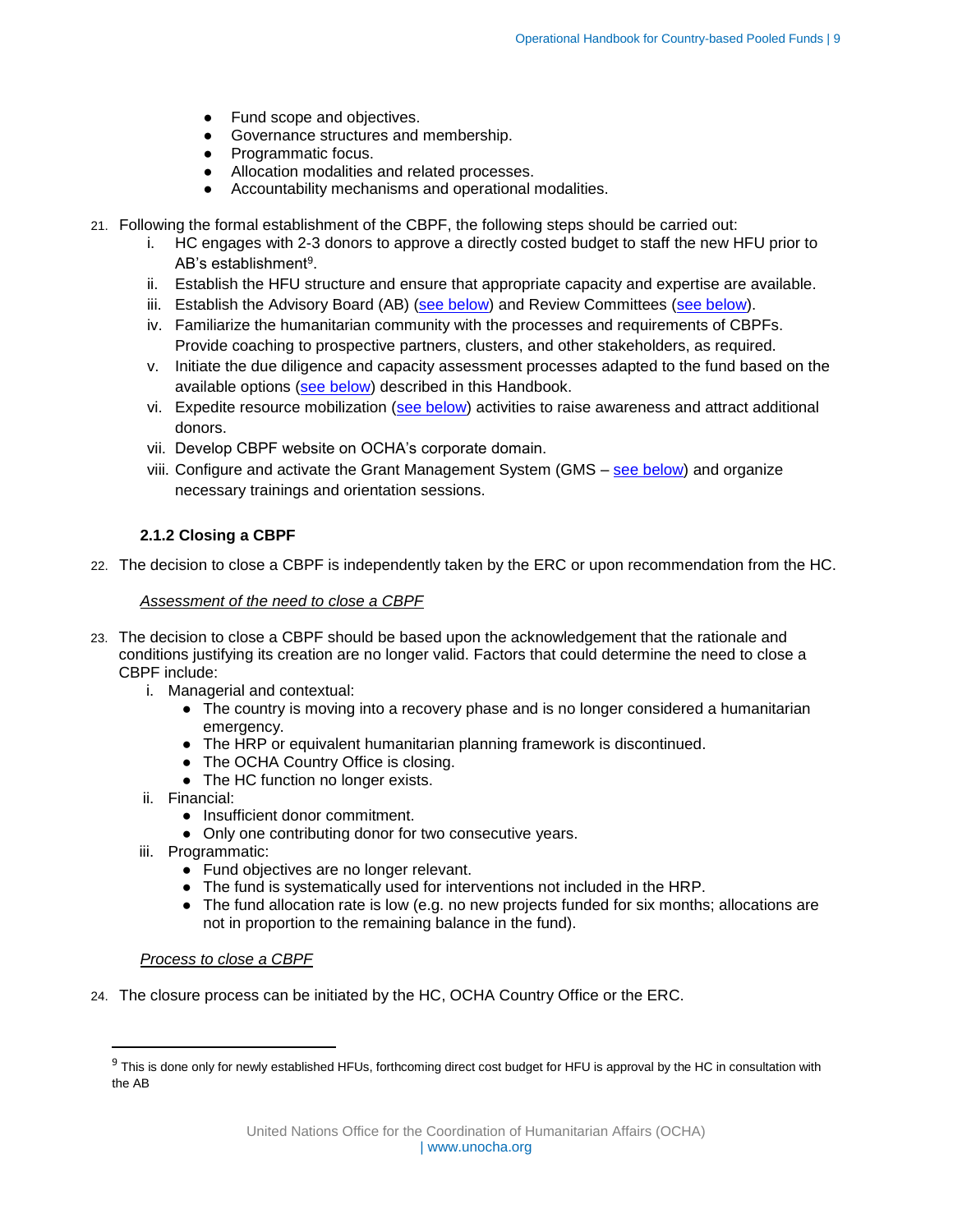- 25. When the process is initiated by the ERC, a consultation with the HC and the Governance Board [\(see](#page-9-1)  [below\)](#page-9-1) will take place.
- 26. When the closure process is initiated by the HC, a formal request for the closure of the fund should be sent to the ERC through the Governance Board. A detailed plan for the closure should accompany the request.
- 27. When an OCHA Country Office where a CBPF is active is due to close, the process for closing the Fund should be initiated at least one year before the scheduled closing date of the Office.
- 28. The final decision about closing a CBPF remains under the authority of the ERC. See section 2.1.2 above.
- 29. Once the ERC decision of closing a Fund is communicated to the HC, the HC will initiate the closure process supported by the OCHA Country Office. The HC will engage the AB [\(see below\)](#page-8-1) to develop a formal exit strategy. Key stakeholders, including the Humanitarian Country Team (HCT), donors, partners and the Government (if relevant) will be informed.
- 30. The closure plan should include sufficient time to ensure proper programmatic, administrative and financial closure of all CBPF-funded projects. The plan should be communicated to all relevant stakeholders at the field level. Contributing donors are notified and all fundraising activities are discontinued. The OCHA Head of Office (HoO) should estimate and plan for any financial costs associated with closure.
- 31. No allocation to new projects should be made once the decision of closing a fund has been made.
- 32. The following steps should be followed for a timely closure process:
	- i. Determine the calendar date beyond which donor contributions will not be accepted and additional allocations by the fund will not be made.
	- ii. Plan for collecting all outstanding financial and narrative reports for CBPF-funded projects.
	- iii. Ensure that necessary audits are initiated; final reports are received, reviewed and finalized within the timeframe of the plan.
	- iv. Ensure that outstanding refunds are received from partners.
	- v. OCHA Headquarters (HQ) informs contributing donors of any remaining balances and negotiate how the funds should be used.
	- vi. The HC, with support from the OCHA Country Office (CO), prepares and submits a final report to the CBPF Governance Board. FCS ensures further dissemination to key stakeholders.

#### <span id="page-9-1"></span><span id="page-9-0"></span>**2.2 Governance**

#### <span id="page-9-2"></span>**2.2.1 Global Governance**

- **Emergency Relief Coordinator**
- 33. The ERC holds authority over and is accountable for all CBPFs. The ERC monitors the performance of each fund through FCS at Headquarters and makes decisions on their establishment, re-organization and closure.

#### ● **CBPF Governance Board**

- 34. The Governance Board oversees the management of all CBPFs, providing advice to the ERC on key decisions pertaining to the CBPF. It ensures that all CBPFs are efficiently and effectively managed in compliance with existing corporate policies and standards as described in the Handbook.
- 35. The Governance Board provides advice on the establishment and closure of CBPFs, or when major adjustments are required for existing funds.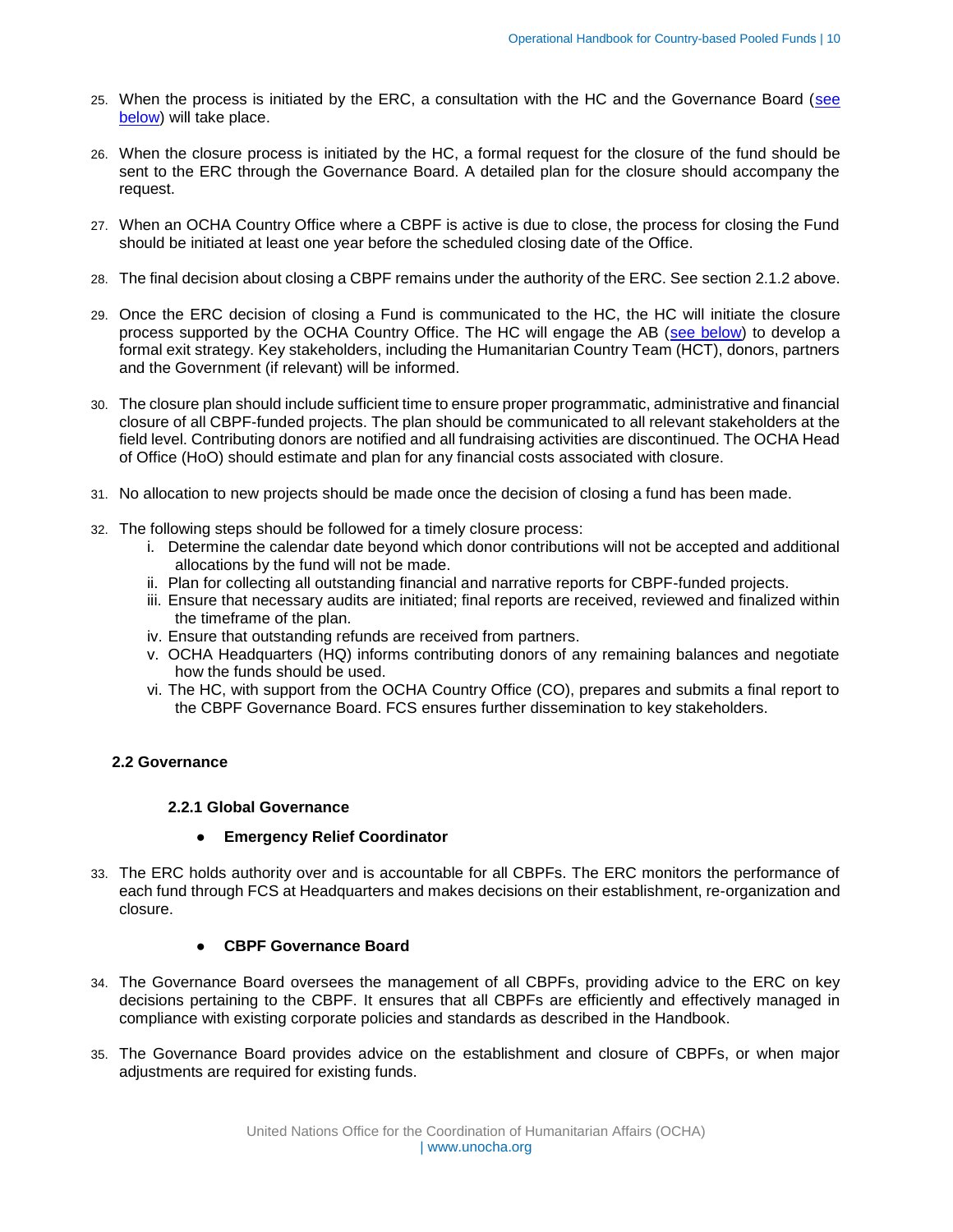36. OCHA HQ/FCS acts as the Secretariat to the CBPF Governance Board and maintains information required for the Board to effectively address issues and make recommendations to the ERC. FCS is the focal point and responsible for policy, operational (both administrative and financial) and programmatic issues related to the management of CBPFs. FCS supports OCHA's Country Offices in the establishment, management and closing of CBPFs.

# <span id="page-10-0"></span>**2.2.2 Local Governance**

# ● **Humanitarian Coordinator**

- 37. The HC acts as the custodian of the CBPF on behalf of the ERC. The HC decides the strategy for the use of the fund, and ensures that the fund is delivering on its key objectives and is managed in accordance with this Handbook. The HC is supported by an AB which advises the HC on the allocation of funds and other strategic issues.
- 38. The HC's responsibilities in managing the CBPF are explicitly stated in the HC Compact with the ERC. The HC is specifically responsible for:
	- i. Leading the process at country level of establishing and closing of the CBPF.
	- ii. Approval of direct cost for HFUs.
	- iii. Approving, reviewing and updating the CBPF Operational Manual that is prepared based on this Handbook. The manual outlines the fund's scope and objectives, programmatic focus, governance structures and membership, allocation modalities and processes, accountability mechanisms and operational modalities. Chairing the AB and providing strategic direction for the CBPF.
	- iv. Leading country-level resource mobilization for the fund supported by the AB, OCHA Country Office and in coordination with relevant OCHA entities at HQ.
	- v. Approving the use of and defining the strategic focus and amounts of fund allocations.
	- vi. Ensuring that the AB and strategic and technical review committee(s) function in accordance with the guidelines outlined in the Handbook.
	- vii. Making final decisions on projects recommended for funding. This responsibility is exclusive to the HC and cannot be delegated. Funding decisions can be made at the discretion of the HC, without a recommendation from the AB, for circumstances which require an immediate response. In addition, the HC has the authority to overrule recommendations from the review committee(s).
	- viii. Approving projects and initiating disbursements.
	- ix. Ensuring complementary use of CBPF funding with other funding sources, including the Central Emergency Response Fund (CERF).

# **Advisory Board**

# <span id="page-10-1"></span>*Background and Purpose*

39. The AB supports the HC in developing an overall strategy and overseeing the performance of the CBPF. The AB is consulted on key aspects of the management and strategic direction of the CBPF, including allocation strategies, resource mobilization and any other major decision taken by the HC related to the fund. The AB also reviews direct costs of the fund<sup>10</sup> prior to HC approval.

# *Main Functions and Focus*

 $\overline{a}$ 

- 40. The AB plays a consultative role and has responsibilities in four key areas:
	- i. *Strategic focus:* The AB should support the HC in ensuring that the main objectives of the fund are met. The AB should review and advise the HC on strategic elements of the fund such as the allocation strategies, the operational manual and project selection. The scope and objectives of the CBPF, outlined in the operational manual, will be reviewed at least once a year. The AB shall

 $10$  E.g.: annual budget of the Humanitarian Financing Unit (HFU); monitoring costs; capacity assessments (where relevant); etc.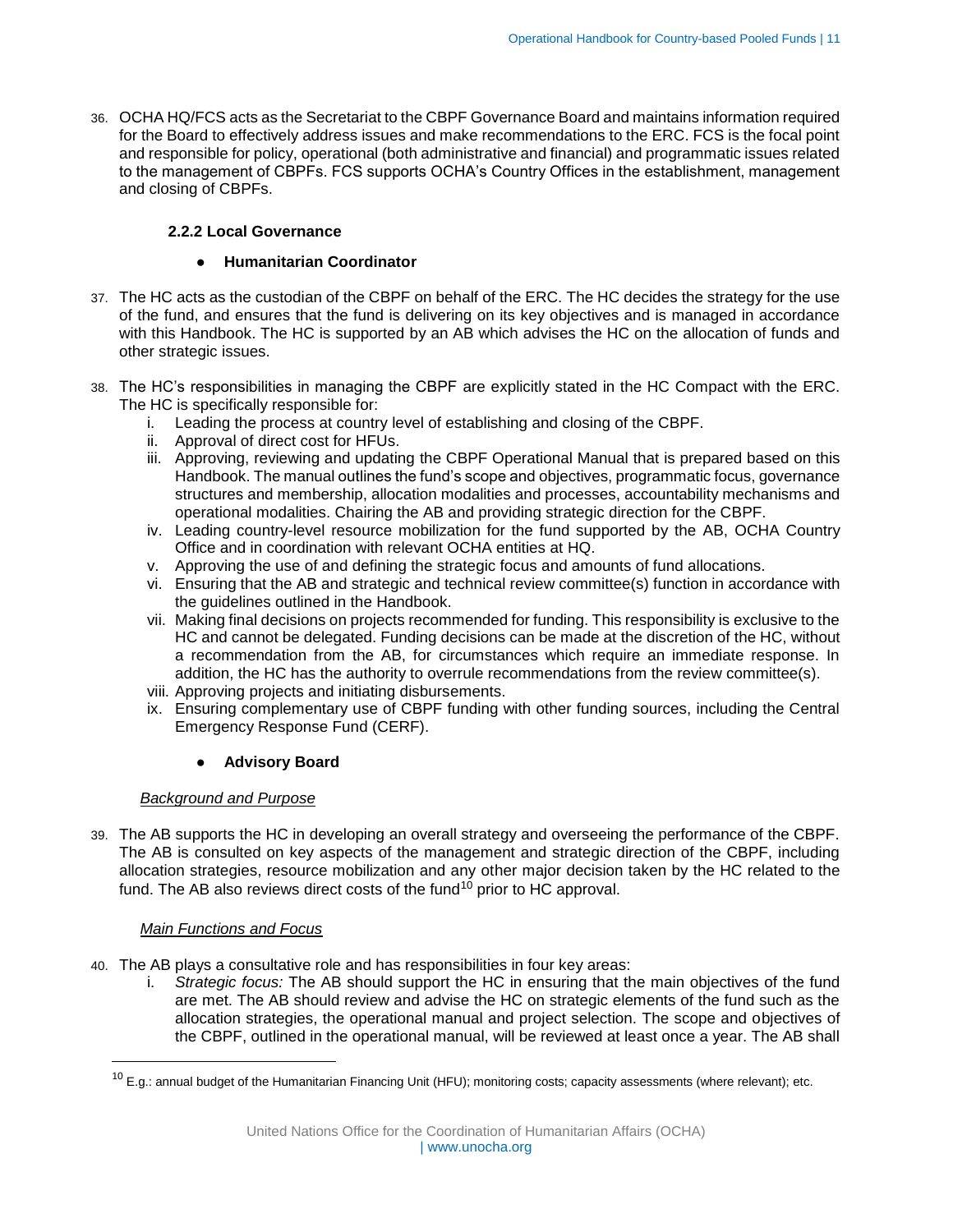advise the HC in setting funding targets and support resource mobilization efforts.

- ii. *Risk Management:* The AB supports the HC and the OCHA Country Office in undertaking periodic risk analyses and reviewing a risk management plan of the fund in accordance with the Risk Management Framework (see Annex 2, Risk Management Framework).
- iii. *Transparency of overall process*: The AB should monitor the fund processes with the objective of ensuring that all stakeholders are treated fairly and that the management of the fund abides by established policies.
- iv. *Review of operational activities*: The AB monitors the operational performance of the fund, providing advice to the HC.

#### *Membership*

- 41. The composition of the AB is determined by the HC in consultation with the HCT, contributing donors and NGOs. The AB should include an equal number of stakeholder representatives (donors, UN agencies, NGOs and OCHA). Government representation on the AB may be considered, depending on the country context. Adding AB members with observer status, including non-contributing donors, is encouraged to improve transparency of the AB decision-making process and overall coordination of humanitarian response and aid flows. AB membership should be limited to 12 representatives (excluding observers) to ensure efficient decision-making.
- 42. AB members are nominated by their constituencies (listed below) and endorsed by the HC. The Chair may invite additional representatives of the HCT and other stakeholders, if required.
	- i. **Chair:** The HC chairs and convenes AB meetings.
	- ii. **OCHA HoO**
	- iii. **Donors:** Contributors to CBPF. (Non-contributing donors may be included in the AB as observers.)
	- iv. **UN Agencies**
	- v. **NGOs:** National and international NGOs
	- vi. **AB Secretariat**: OCHA, through the Humanitarian Financing Unit of the Country Office.
- 43. AB membership should rotate on a regular basis. The HC and the OCHA HoO are the only permanent members. AB members must be at the senior leadership level (head of agency, etc.). To ensure continuity, the replacement of AB members is staggered. Board members serve as technical or strategic experts from their constituencies or stakeholder groups and do not represent the interests of their organizations or broader constituencies. Board members make a commitment to attend all meetings and to be fully engaged in all tasks required by the AB.

#### *Frequency of Meetings*

44. The AB meets at least four times a year. These meetings cover a range of the above tasks, including but not limited to endorsing budgets for the HFU, reviewing the Operational Manual, sitting to review Allocation decisions, or to discuss changes to the humanitarian context. A higher frequency and/or *ad hoc* meetings may be requested by the HC – for example when the AB is required to support or review complex allocation decisions, or to meet as the Advisory Board with visiting officials and missions.

#### ● **Review Committees (Strategic and Technical)**

- <span id="page-11-0"></span>45. CBPF allocations pass through two types of project review: 1) a strategic review [\(see below\)](#page-18-0) of project proposals in relation to the Allocation Paper determined by the HC and the AB [\(see below\)](#page-10-1) or in relation to the fund scope and objectives as outlined in the Operational Manual, and 2) a technical review [\(see](#page-19-0)  [below\)](#page-19-0) which assesses the technical soundness and quality of project proposals.
- 46. The strategic and technical reviews are discharged by respective review committees operating separately by sector/cluster.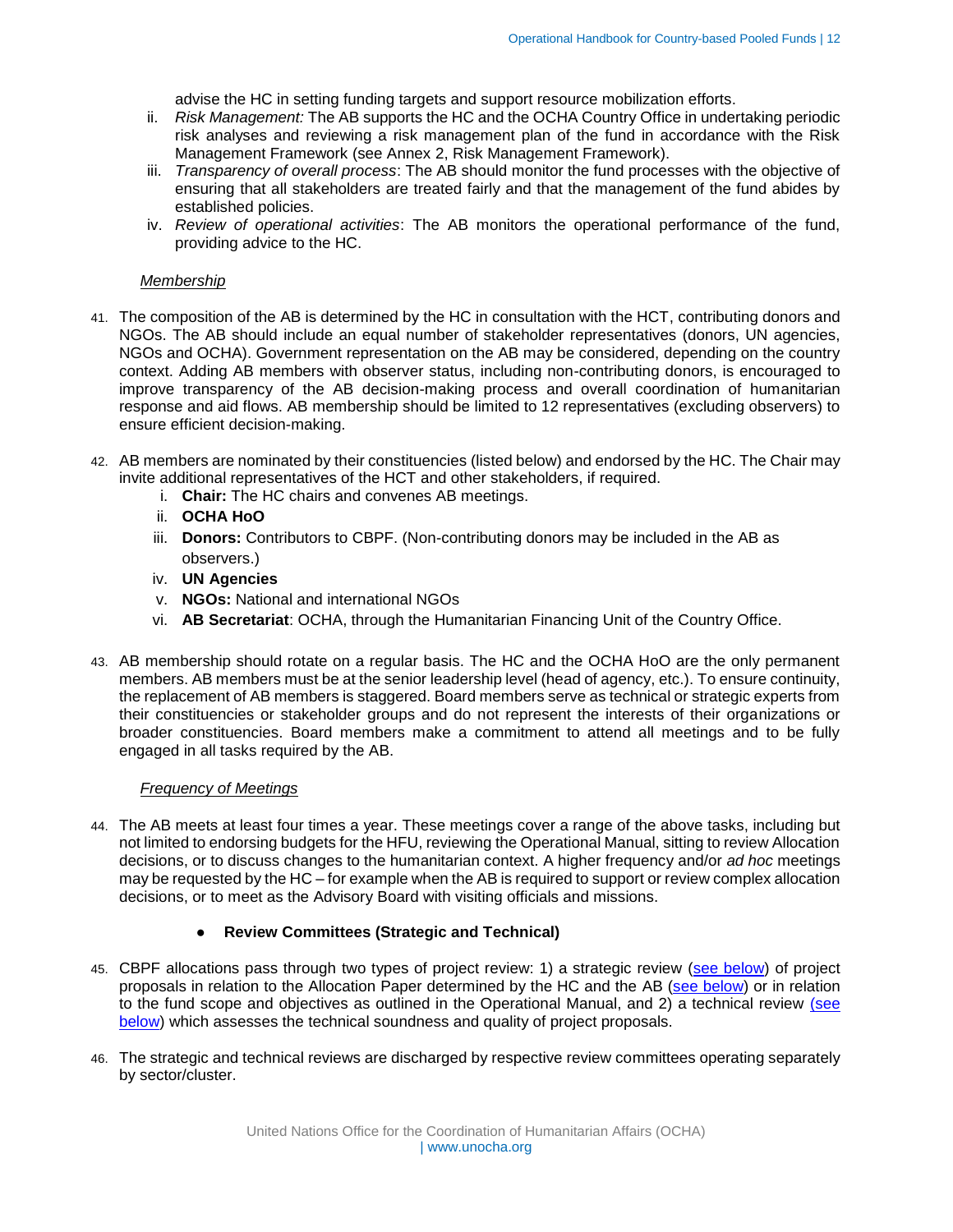- 47. Review committees should be established through a consultative process with a limited number of cluster members. The review committees should, to the extent possible, have different compositions for each of their functions.
- 48. When delivering the strategic function, the respective review committee should equitably represent the members of the cluster and be knowledgeable of humanitarian operations. When delivering the technical function, the respective review committee should be composed of a small group of technical experts to review project proposals.
- 49. Members of the review committee involved in the technical review should be selected based on demonstrated technical knowledge of the specific sector/cluster. A small group of experts will allow for detailed deliberation on technical aspects of project proposals. Specialized advisors should provide support and inputs to the technical review process.
- 50. The function of the review committees involved in the strategic review of projects can be complemented or replaced by a single committee grouping different stakeholders' representatives (a representative sample of UN Agencies and NGOs) when this arrangement better suits the context in which the fund operates.
- <span id="page-12-0"></span>51. Members of the respective review committees should be nominated from the active members of the relevant sectors/clusters. The committees should ensure an equitable representation of UN and NGOs. At all times, OCHA/HFU will take part in decision making, and support review committees in discharging their functions.

# **2.2.3 Management**

# ● **OCHA Head of Office (HoO)**

- 52. The OCHA HoO oversees the operation of the fund to support the HC. As such, the HoO is responsible for the effective management of the fund according to CBPF Policy Instruction and the Handbook.
- 53. The HoO responsibilities with respect to the CBPF are to:
	- i. Support and advise the HC on strategic issues and resource mobilization.
	- ii. Supervise the OCHA Humanitarian Financing Unit (HFU) and ensure that the HFU is well integrated and coordinated with other units of the OCHA Country Office and sub-offices.
	- iii. Ensure that OCHA has the capacity to fulfil its accountability requirements, including risk management and minimum operational modalities (as described in Chapter 4).
	- iv. Promote active involvement of existing coordination structures in CBPF processes and ensure that CBPF scope and objectives (as outlined in the Operational Manual) and/or Allocation Strategy Papers are aligned with the HRP.
	- v. Approve project revisions within the scope of the delegation of authority granted by the HC [\(see](#page-44-2)  [below\)](#page-44-2).
	- vi. Interface with headquarters on policy issues related to the CBPF.
	- vii. Act as a permanent member of the AB.

l

# ● **Humanitarian Financing Unit (HFU)**

54. The HFUs<sup>11</sup> responsible for the daily management of all programmatic and financial aspects of the CBPF on behalf of the HC and under the supervision of the OCHA HoO, in coordination with FCS. The OCHA HFU executes HC decisions and organizes the process of allocating funds according to the Handbook and

 $11$  Where OCHA is not managing the contracting of NGOs, it is recommended that a joint unit is created with the contracting entity. A joint HFU places all fund management functions into one unit, located in one physical space and under one leadership ensured by OCHA.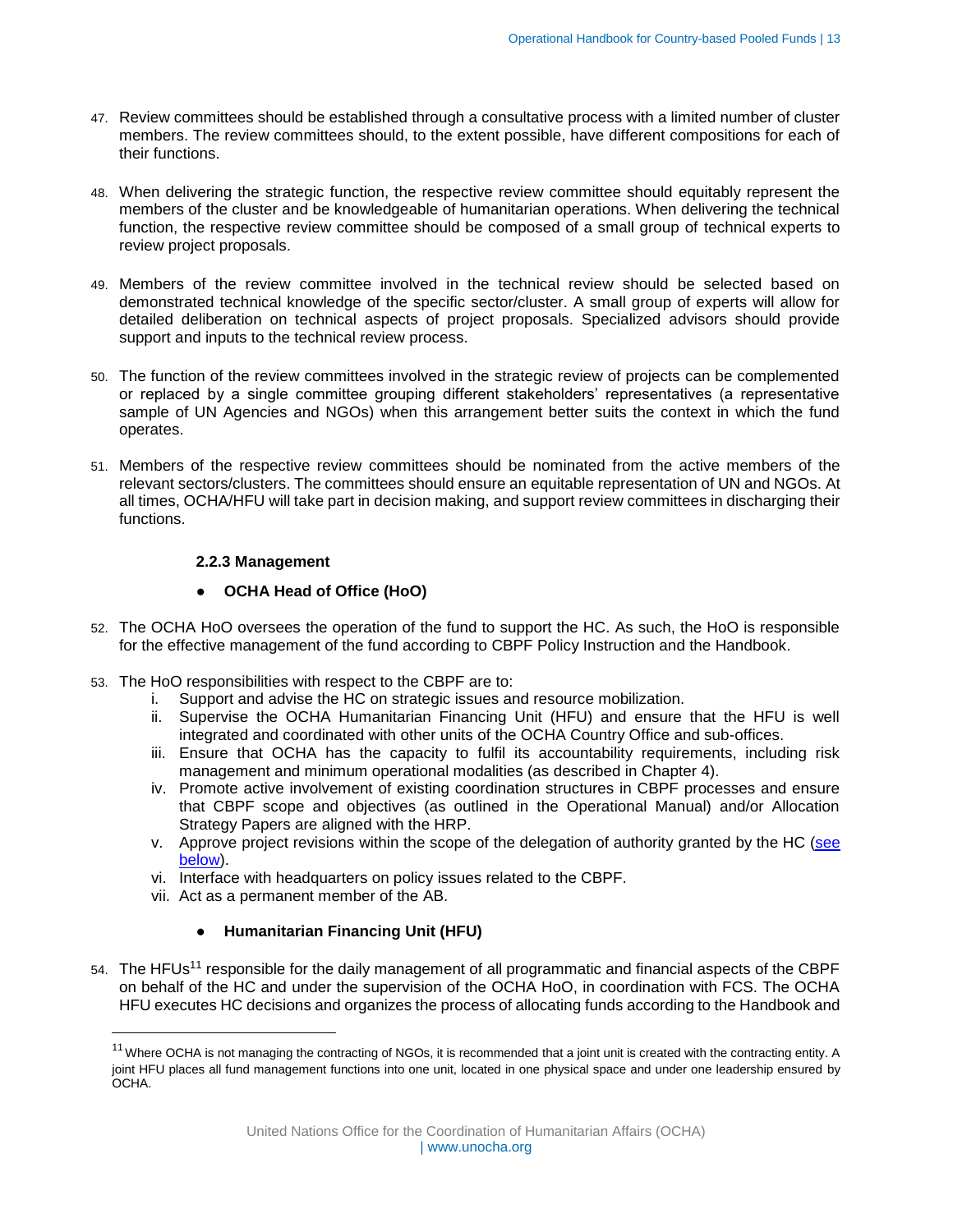## corresponding Operational Manual.

- 55. The HFU supports the OCHA Country Office in providing funding analysis on various aspects of the humanitarian operation. This includes support to the HRP process and processing of CERF grants. The three main functions of the HFU are summarized as follows:
	- i. Management of CBPF operations and policy advice to the HC and OCHA HoO.
	- ii. CBPF Project Cycle Management.
	- iii. Implementation of the CBPF Accountability Framework including a monitoring system.

#### *Staffing of the HFU*

- 56. The workload of HFU is determined by several factors including: (i) the size of the fund; (ii) the number of projects funded each year; and (iii) existing coordination structures in the country. Other factors, such as the geographical size of the country, may also affect the relative workload.
- 57. Given the unpredictability of humanitarian operations, it is difficult to predetermine the fund management capacity needed over an extended period of time. Staffing of the HFU should be determined in proportion to requirements. This will also help to determine the seniority of staff necessary to manage the fund.
- 58. The following positions are considered the minimum standard to cover the three main functions of the HFU:
	- i. Fund Manager
	- ii. Monitoring and Reporting Officer
	- iii. Finance Officer
- 59. The management cost of the HFU is a direct cost of the CBPF. Each year, the fund manager prepares a direct cost budget for the unit which is submitted for approval to the HC in consultation with the AB.

#### *Functions of the HFU*

- 60. *Management of CBPF operations and policy advice to the HC and OCHA HoO:*
	- i. Advise the HC and OCHA HoO on fund strategies and any other policy matters related to CBPFs.
	- ii. Facilitate the development of the CBPF scope and objectives and allocation strategy papers.
	- iii. Provide oversight to the entire funding cycle from the launch of an allocation to closure of projects.
	- iv. Engage with CBPF donors and coordinate with other humanitarian donors in the country.
	- v. Draft the resource mobilization strategy and support its implementation in coordination with headquarters resource mobilization efforts.
	- vi. Support HC and HoO efforts to link the fund with the Humanitarian Programme Cycle (HPC) by promoting allocations in alignment with the HRPs.
	- vii. Support and promote partner compliance with CBPF procedures.
	- viii. Produce reports, analysis and other documents as necessary to support decision-making, coordination, communication and resource mobilization activities. These may include funding updates, monthly reports, fact sheets, talking points, key messages, mission briefing kits (e.g. for HC donor capital visits or HQ visits to the CBPF country).
	- ix. Promote the complementary use of the CBPF with funding from other sources, in particular the CERF.
	- x. Serve as secretariat for the AB.
	- xi. Facilitate public information sharing with all stakeholders.
	- xii. Ensure governance and allocation documentation is available on relevant country page of [www.unocha.org](http://www.unocha.org/)
- 61. *Project Cycle Management:*
	- i. Facilitate and train stakeholders on the use of the Grant Management System (GMS).
	- ii. Ensure compliance with processes, systems, templates and tools for CBPF defined in the Handbook.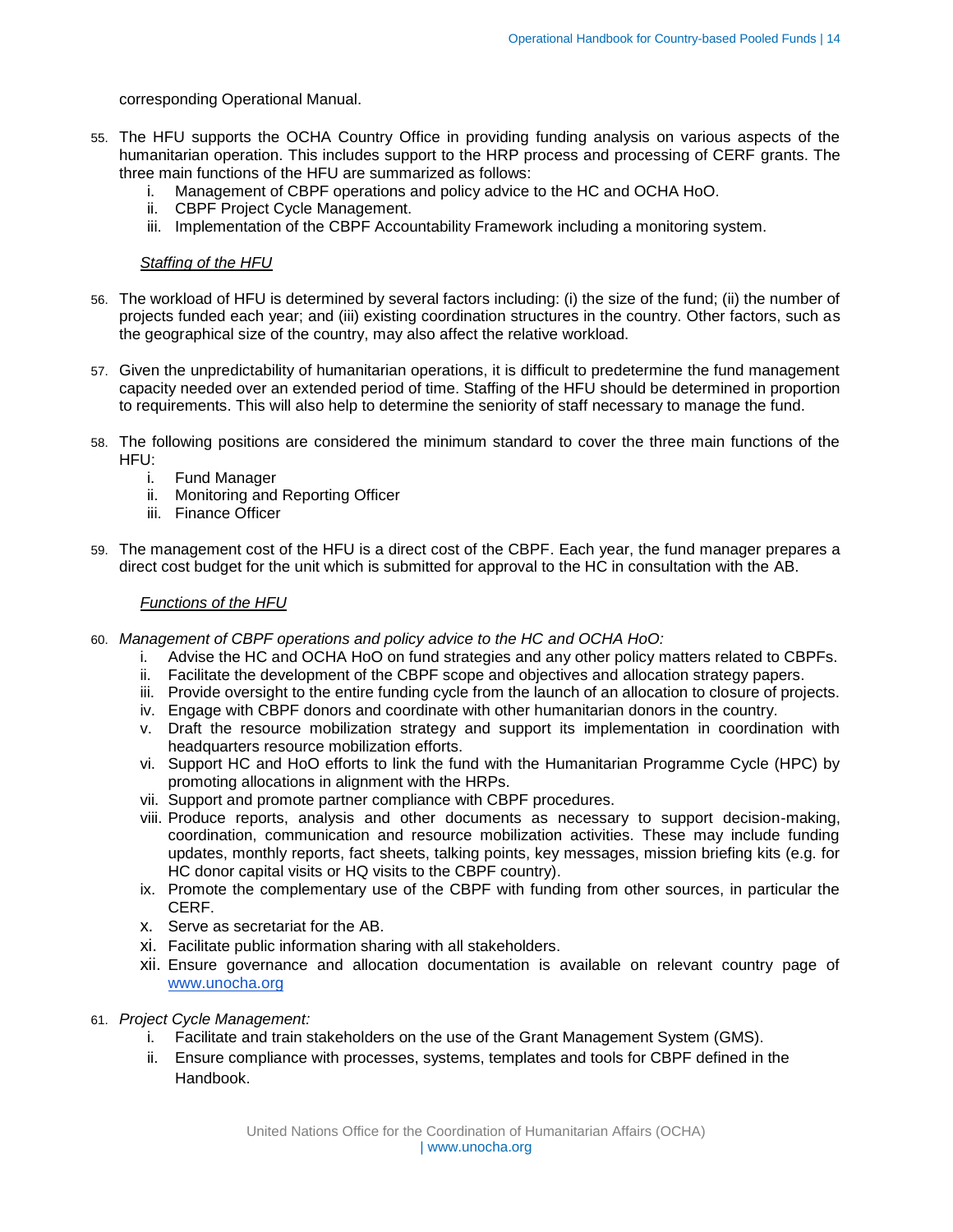- iii. Provide support to all CBPF recipients throughout the allocation process and promote a feedback system for continuous learning.
- iv. Participate in decision making and facilitate activities associated with the strategic review (project prioritization).
- v. Participate in decision making and facilitate activities associated with the technical review.
- vi. Ensure follow up of fund disbursement and refunding.
- vii. Ensure narrative and financial reporting compliance.
- viii. Manage project revision requests (e.g. follow-up and support on budget revision, reprogramming, no-cost extensions, etc.)
- ix. Ensure Financial Tracking Service (FTS) reporting as required (see Annex 3, FTS reporting template).

#### 62. *Implementation of the CBPF Accountability Framework:*

- i. Support and advise the HC and OCHA HoO in the development and implementation of the Accountability Framework.
- ii. Coordinate and facilitate capacity and performance assessments, risk management, monitoring, and reporting.
- iii. Ensure compliance with the minimum requirements described in the operational modalities of the Handbook.
- iv. Ensure compliance with audit requirements and follow up recommendations stemming from audits and monitoring findings.
- <span id="page-14-0"></span>v. Prepare the CBPF annual report (see Annex 4, Annual Reports Guidance Note).

#### **2.2.4 Stakeholders**

# ● **Clusters**<sup>12</sup>

- 63. Cluster lead agencies support CBPFs at two levels: (i) at a *strategic level,* cluster leads should ensure that there are linkages between the fund, the HRP and cluster strategies; and (ii) at an *operational level,* cluster coordinators should provide technical expertise to the process of project prioritization and to the technical review of projects and (iii) consult in revision requests.
- 64. Clusters operate according to the terms of reference agreed by the IASC and the Reference Module for Cluster Coordination at the Country Level. These documents contain few references to the operation of CBPFs, but acknowledge that inter-cluster groups have a key role to play in prioritization and in providing recommendations for resource mobilization of the humanitarian operation as a whole.
- 65. To better ensure that the funds are used coherently and effectively to support humanitarian needs identified by the HC in consultation with the inter-cluster coordination, clusters shall be involved in a number of steps in the fund programme cycle as follows:

#### 66. *Application:*

 $\overline{a}$ 

- To the extent possible, proposals should be developed with programmatic guidance from the relevant cluster coordinator(s) before the applicant submits them to the fund.
- 67. *Strategic and technical review of projects:* 
	- i. Cluster coordinators ensure that the strategic review of projects is carried out as agreed.
	- ii. Cluster coordinators contribute to the technical review of project proposals.
	- iii. Cluster coordinators provide standard indicators for projects.

 $12$  Sectors will be used in cases where there are no clusters.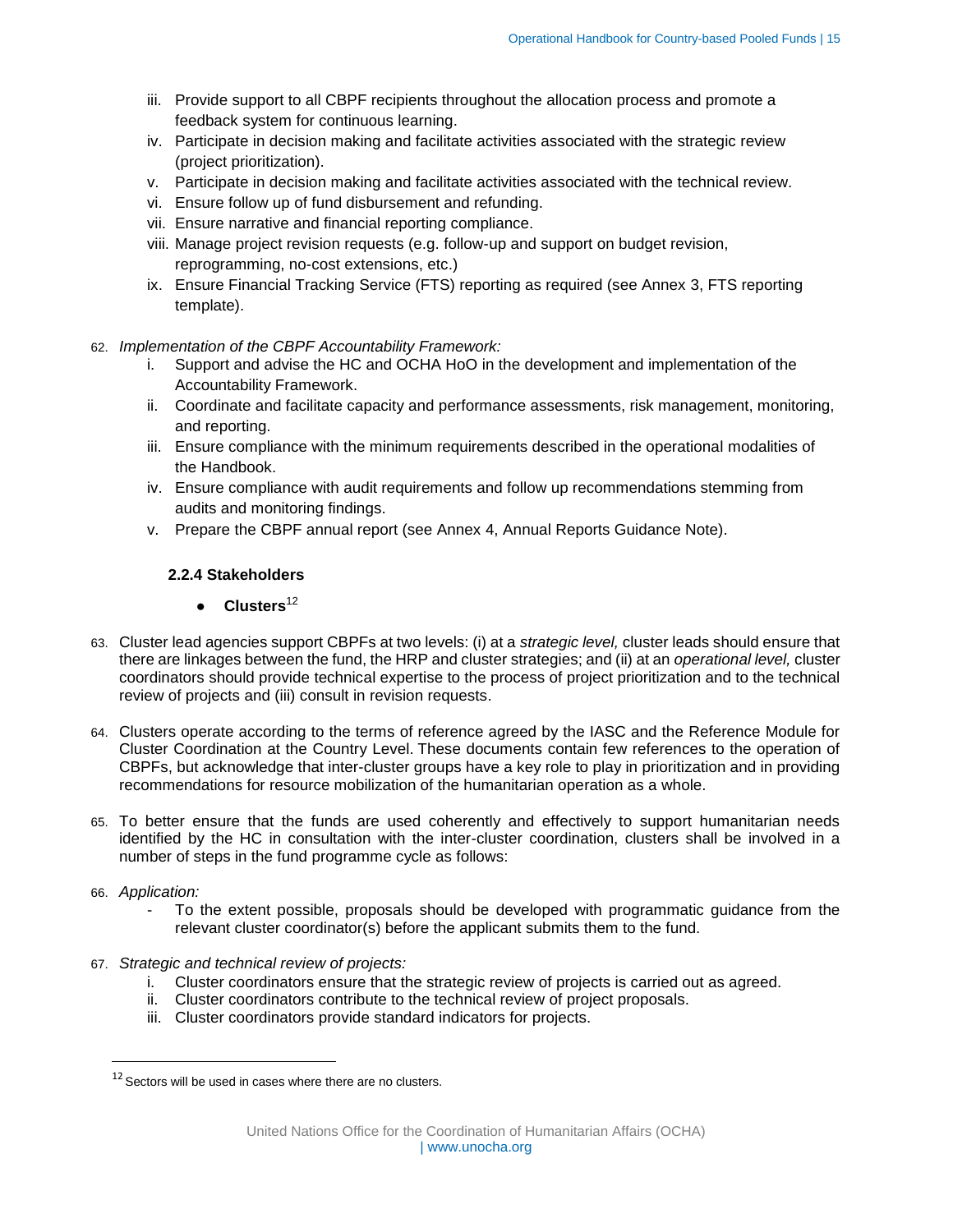68. *Monitoring and Reporting*

- Clusters participate in field monitoring visits to support technical assessment of implemented projects according to the provisions of the accountability framework endorsed by the HC in each country.

#### ● **Partners**

- 69. CBPFs aspire to provide equitable opportunity to all humanitarian actors. CBPFs promote partnerships with humanitarian organizations to respond quickly and effectively to emergencies.
- 70. UN agencies, international and national NGOs, and organizations of the Red Cross/Red Crescent movement, can apply for and receive funding from CBPFs.
- 71. International and national NGOs must undergo the capacity assessment process (described in Chapter 4) to become eligible to receive funding from CBPFs*.* All UN agencies are eligible to receive funding.
- 72. In relation to the CBPFs, partners have the following responsibilities:
- 73. *Application:* 
	- Partners must familiarize themselves with CBPF processes and seek advice from the OCHA Country Office (i.e. HFU) before applying for funding.
	- In close collaboration with the OCHA Country Office and clusters, the applicant partner develops and submits a project proposal and budget to the Fund (through the GMS) providing all necessary supporting documents, within the given deadlines, and in a responsive manner.
- 74. *Implementation:*
	- After the approval process, the partner signs a grant agreement<sup>13</sup> which specifies the terms and conditions applicable to the approved project. Partners commit to comply with all the requirements defined in the grant agreement. Grant agreements may be modified to accommodate necessary changes in projects.
- 75. *Monitoring:* 
	- All CBPF grantees must have robust internal monitoring and reporting procedures in place. The monitoring and reporting capacity of each partner will be verified during the capacity assessment, the project approval process and finally during the project cycle.
	- Partners shall facilitate the monitoring of the projects in collaboration with the OCHA Country Office, cluster coordinators and other relevant parties, as described in Chapter 4. The OCHA Country Office and headquarters reserve the right to organize visits with partners, external experts or donors to review completed or ongoing project activities.
- 76. *Reporting:*

 $\overline{\phantom{a}}$ 

The partner shall provide narrative and financial reports in line with the reporting requirements stipulated in the grant agreement or otherwise agreed in the accountability framework of the fund. In addition, any constraints (e.g. financial, logistical, security) that will lead to significant changes to the project must be communicated to the HC and/or OCHA immediately.

#### <span id="page-15-0"></span>**2.3 Resource mobilization**

- 77. The HC is responsible for setting and reviewing the funding target for the fund with support from the OCHA Country Office and advice from the Advisory Board.
- 78. By 2018, funding targets should be set at 15 per cent of the requirements of corresponding HRPs. This is

<sup>&</sup>lt;sup>13</sup> For funds managed with the support of the United Nations Development Programme (UNDP) Multi Partner Trust Funds Office, UN agencies have already signed an MoU with UNDP and only have to sign a project document.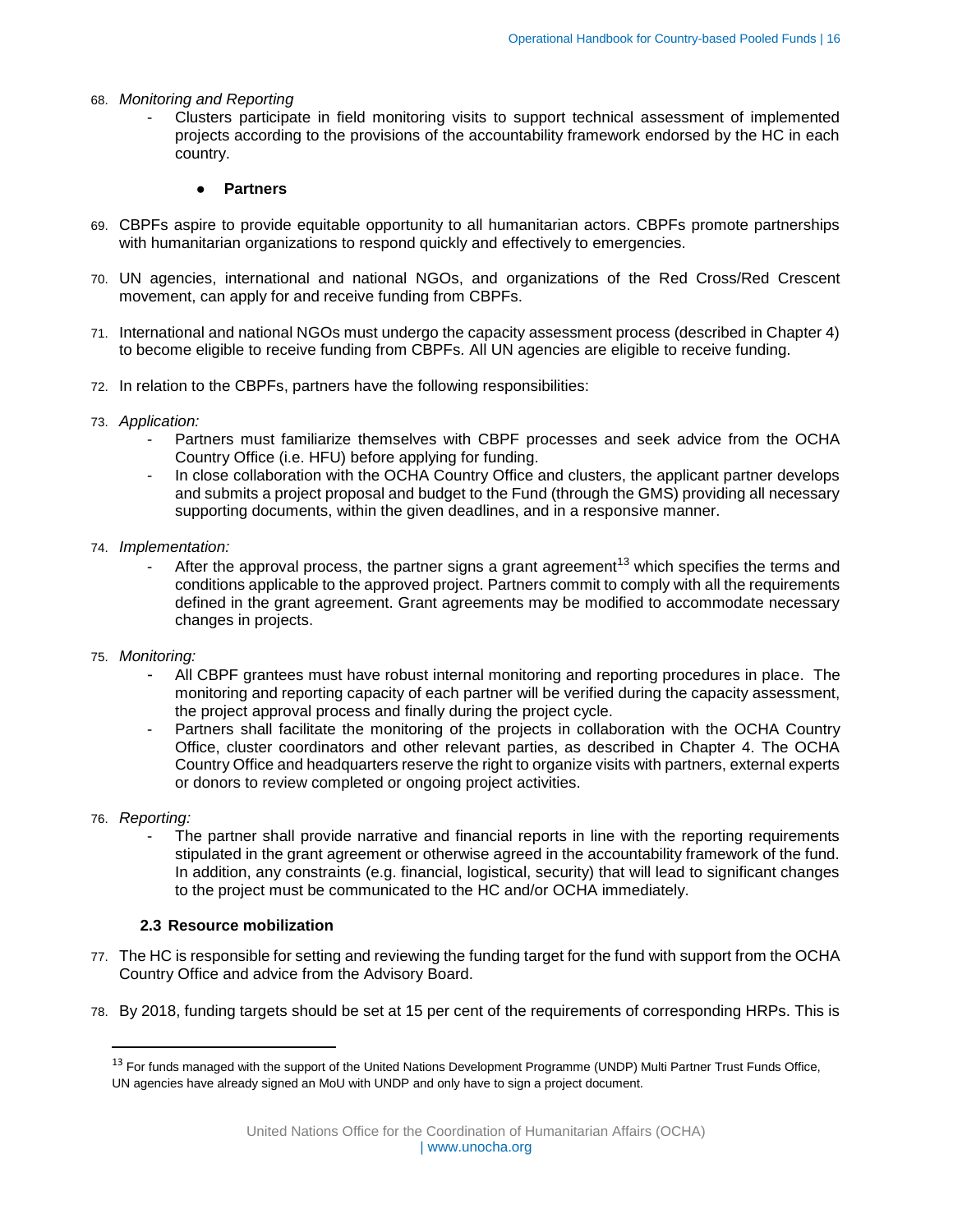in accordance with the Secretary-General's Agenda for Humanity which calls on donors to increase the portion of funding channelled through CBPFs to that level.

- 79. Targets should be set and communicated in a timely fashion to ensure donors have ample time to include the requirements in in their funding decisions. HCs should also consider timing of broader resource mobilization efforts in the context of HRPs and, explore preliminary donors' interest to contribute, and factor in any other available sources of funding and/or humanitarian financing mechanisms.
- 80. The Country Office, on behalf of the HC, will engage the OCHA Partnerships and Resource Mobilization Branch (PRMB) in this exercise as needed, and ensure that PRMB is informed of the fundraising target before it is formally communicated to the donor community. Among others, PRMB can (i) assist by reinforcing HC messaging with donor counterparts at the global level to help crystalize donor support; (ii) advise on other fundraising opportunities that might be pursued to reach the fundraising target; and (iii) give guidance from a global perspective on the best approaches to reach the fundraising target in light of trends, forecasts and priorities underpinning humanitarian financing and, in particular, donor support to other CBPFs. OCHA Heads of Offices should also align resource mobilization efforts for the funds within broader initiatives of mobilizing resources for the OCHA country offices.
- 81. While the funds should reach the target set at the global level of 15 per cent of the corresponding HRP requirements, there might be instances in which the specific context makes this unattainable.
- 82. The fundraising target becomes the nexus of all subsequent resource mobilization efforts for the fund, which should be outlined in the fund's resource mobilization strategy.
- 83. The resource mobilization strategy will be developed by the Country Office to provide systematic support to the HC in leveraging, maintaining and securing sufficient and predictable contributions to the fund. The resource mobilization strategy is a set of actions that can be organized and planned around the following pillars and indicative activities:
	- i. Analysis: With the fundraising target in mind for the fund, understanding and mapping donor interest, policies and priorities.
	- ii. Messaging and communication: Developing key messages for general advocacy for the fund; managing correspondence with donors to seek and maintain their support; providing guidance to donors on how to contribute.
	- iii. Donor outreach and engagement: Maintaining periodic dialogue mechanisms with donors on the Fund such as regular (i.e. quarterly) briefings; organizing field visits with donors to project sites; including the fund in Member States briefings organized at the headquarters level and participating in relevant global forums such as the Pooled Fund Working Group (PFWG) biannual meetings.
	- iv. Reporting and public information: Keeping updated with relevant information on the fund's website; producing and disseminating periodic bulletins, fact sheets or similar products of high quality that provide brief overviews and highlights of the fund, including reflections on the perspective of partners and beneficiaries about the fund's operations; producing and disseminating the fund's annual report and complying with donors' reporting requirements in general, as consigned in the contribution agreement.
- 84. The intent of a donor to contribute to a fund may be expressed to the HC or the OCHA Country Office at the country level or to relevant OCHA sections or officials at headquarters. It is, therefore, critical that information on potential contributions be shared in a timely manner between the field and headquarters to facilitate action and follow-up work. Specifically, PRMB will provide all substantive support and advice on the form and content of all contribution agreements before they are signed. PRMB will coordinate with FCS and any other relevant sections on this process. All pledges and contributions to CBPFs are recorded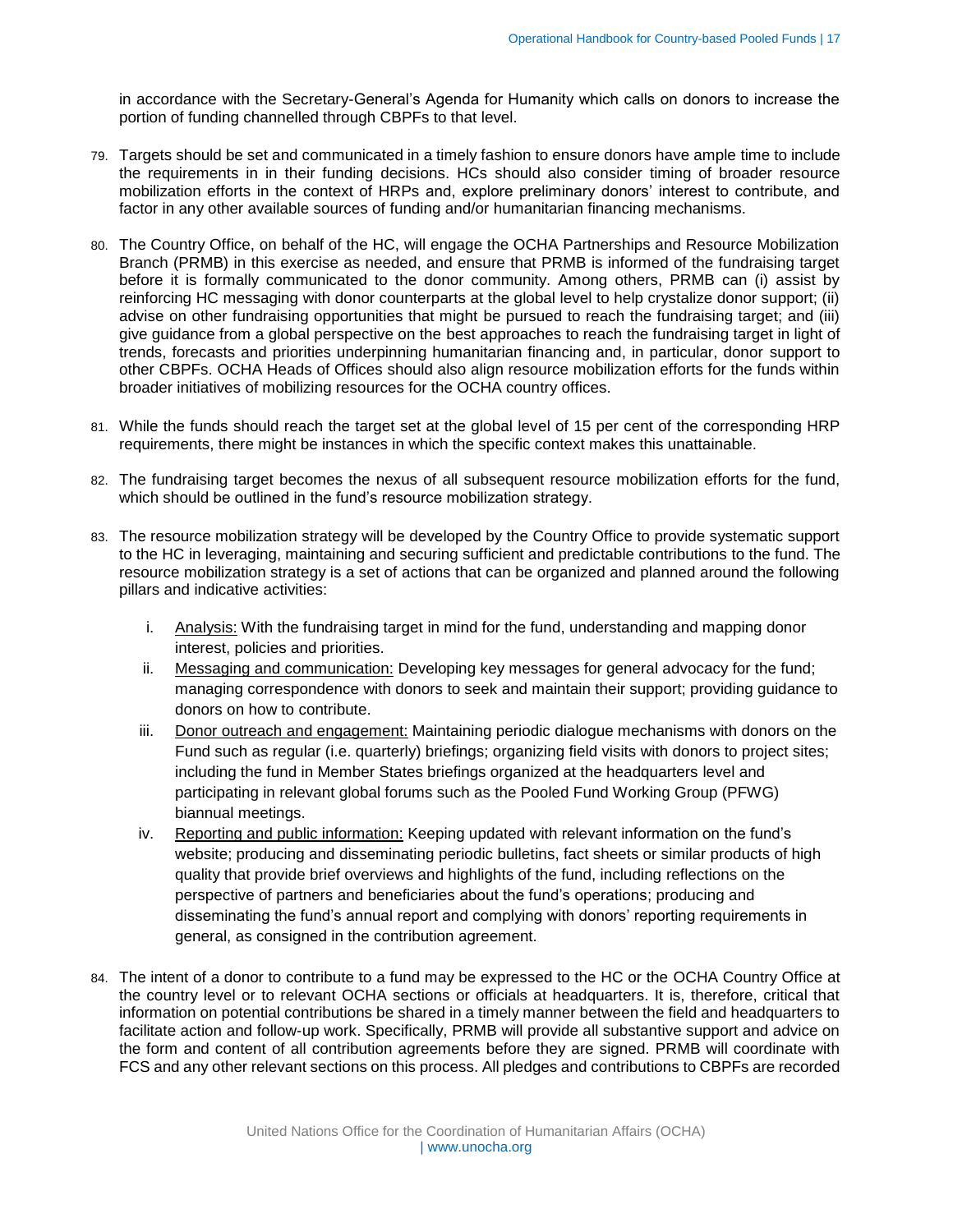on the relevant online platforms.

- 85. The OCHA Country Office will assist the HC as required on all tasks related to resource mobilization for the Fund, including the preparation of all documents and material, and facilitating the development and implementation of the resource mobilization strategy.
- 86. FCS will complement the resource mobilization efforts of OCHA country offices corporate-level communications and public advocacy in support of CBPFs.

# <span id="page-17-0"></span>**3. Allocation modalities**

- 87. CBPFs provide the HC with two modalities to allocate funds: 1) the standard allocation, and 2) the reserve allocation. The HC, in consultation with the AB, determines the appropriate use of the two modalities given the context.
- 88. Paid contributions and commitments (i.e. contributions for which the donor has made a commitment in writing) can be programmed for allocations. Donor contributions without a commitment in writing cannot be considered available for allocation purposes.
- 89. The paragraphs below describe the processes and workflows of the two allocation modalities. The steps and their sequence are mandatory. Country-specific approaches can be applied within the different steps.

# <span id="page-17-1"></span>**3.1 Standard Allocation**

- 90. The HC uses the standard allocation process to support targeted priorities within the HRP. The process is informed by the AB and is conducted in close consultation with humanitarian partners to ensure the best possible use of resources. The process is transparent which is essential for the fund to function properly. Transparency should be interpreted as the degree to which all relevant information is communicated to key stakeholders in a timely manner and whether allocation decisions can be documented and rationalized.
- 91. The process of the standard allocation is executed through a number of steps which are outlined below. The standard allocation begins with an Allocation paper (see Annex 6, Allocation Paper Sample and Template). Projects funded through standard allocations should be implemented within a maximum of 12 months. Exceptions can be made by the HC when a longer duration is necessary to meet programmatic requirements. The grant ceilings are defined based on the partner risk level and project duration, as outlined in the Operational Modalities [\(see below\)](#page-33-0).

*Steps of the standard allocation process:*

- 1. Allocation strategy development
- 2. Submission of project proposals
- 3. Strategic review
- 4. Preliminary approval by HC
- 5. Technical and financial review
- 6. Final approval by HC
- 7. Disbursement

#### *Step 1: Allocation strategy development*

92. Allocation strategies are developed based on the priorities and criteria set forth in the HRP. The HC, supported by the HFU, will use existing coordination mechanisms to establish a process that produces credible, unbiased information to develop the strategy. The analysis that supports the development of the strategy should be evidence-based with references to verifiable data. This process results in an allocation paper (Annex 5, Allocation Strategy Paper Template) which summarizes the analysis, strategy and intent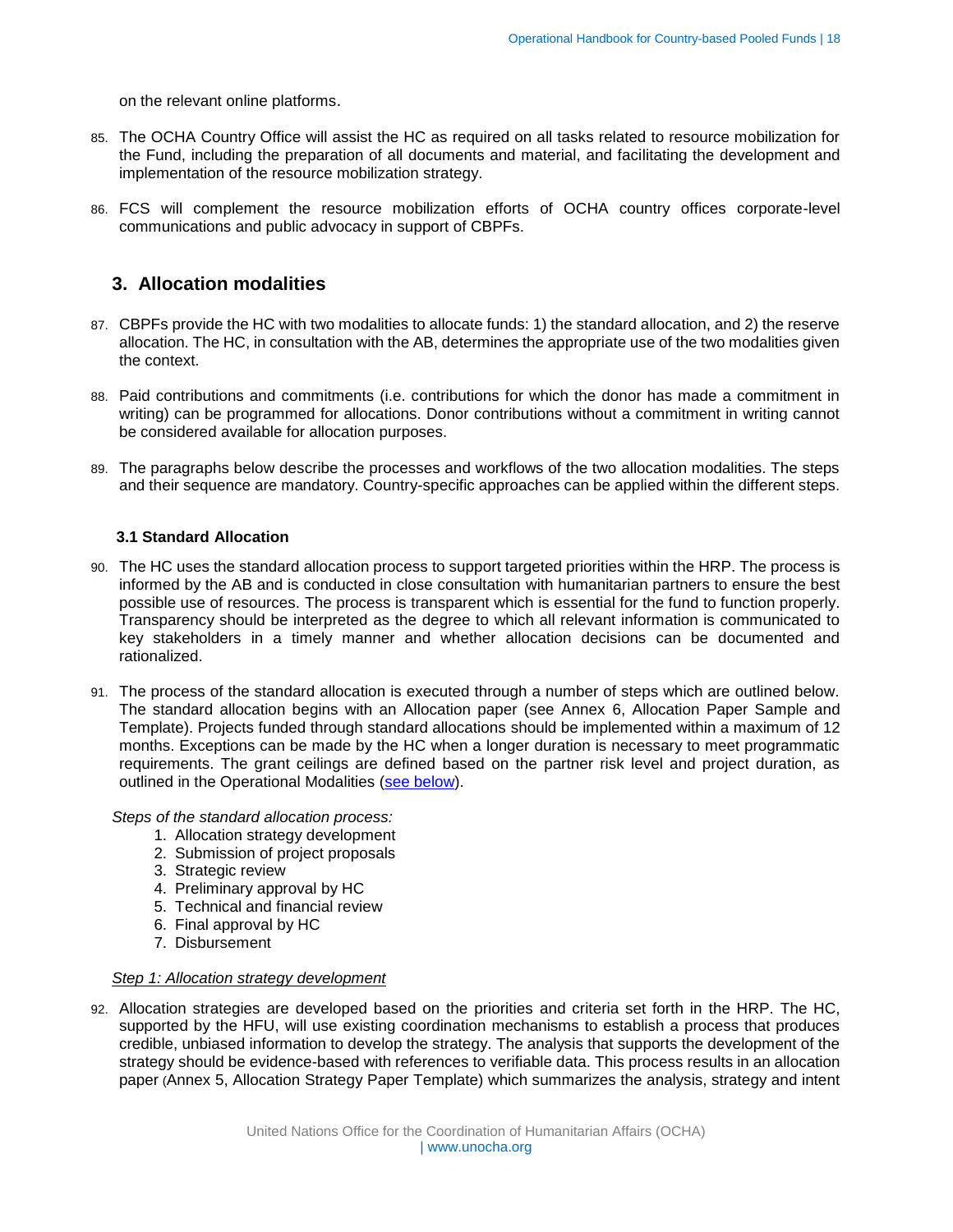of the standard allocation, as well as how the funding strategy was conceived. The priorities of the allocation strategy should be as precise as possible to allow for effective prioritization by clusters. Efforts should be made to seek complementarity with existing funding channels, including the CERF when applicable (Annex 6, CERF-CBPF complementarity guidance note). The allocation paper includes information on:

- How the allocation fits into the humanitarian context
- Allocation strategy and related priorities
- Total amount to be allocated (detailed by priority/cluster/sector/region to the extent possible)
- Criteria for project prioritization (reflected in a prioritization matrix or "scorecard").
- **Timeline**
- 93. The allocation paper is a strategic document and should not include information on process other than the timeline. The country-specific interpretation of the workflow should be described in the CBPF countryspecific Operational Manual.
- 94. The development of the allocation paper should be supported by OCHA (Coordination Unit and HFU). The draft produced by OCHA is reviewed by the Inter-Cluster Coordination Group (ICCG) or similar coordination groups, and presented by the HC to the AB for inputs. HFU collects inputs and finalizes the strategy (see Annex 5, Allocation Strategy Paper Template).

#### *Step 2: Submission of project proposals*

95. Eligible partners prepare project submissions that address the priorities outlined in the allocation paper. CBPFs can request project concept notes or full project proposals. The practice of using concept notes is encouraged, particularly for large allocations as it will allow for a rapid strategic review. Project concept notes (or project proposals) are submitted for consideration by the fund through the GMS (see Annexes 7, Concept Note and 8, Project Proposal templates).

#### <span id="page-18-0"></span>*Step 3: Strategic review*

- 96. This step of the process aims at identifying and prioritizing project proposals or concept notes considered best suited to address the needs identified in the allocation paper. The pre-selection of projects is intended to stimulate efficiency and allow for a rapid process that correctly targets identified needs. The strategic review stage applies to all standard allocations regardless of whether the submission of concept notes or full proposals was requested.
- 97. The review committee is responsible for the strategic review and shortlisting of concept notes. Strategic review is carried out on the basis of criteria outlined in a prioritization matrix (scorecards), to be agreed before issuing the allocation paper. All CBPFs will apply standard prioritization matrixes with scoring in each of the following key areas: (i) strategic relevance, (ii) programmatic relevance, (iii) cost effectiveness, (iv) management and monitoring, and (v) engagement with coordination (see Annex 9, sample scorecard for project prioritization). Using globally standardized categories, specific criteria are agreed by OCHA in consultation with clusters/sectors. The same set of categories are applied by all clusters/sectors using a single scorecard for each allocation. Whilst the same scorecard categories and weightings apply across all CBPFs, the specific criteria and/or subsidiary questions must be reviewed before each allocation.

#### *Step 4: Preliminary approval by the HC*

- 98. The list of shortlisted priority projects should be presented to the AB to allow AB members to raise any critical concerns, questions, or alerts concerning risks and provide feedback. Countries may identify different consultative modalities for the submission of projects to the HC, ensuring a sufficient degree of inclusiveness and transparency. The chosen modality should be outlined in the country-specific Operational Manual. The following modalities can be considered:
	- (Recommended): An AB meeting is called, where cluster coordinators present the portfolio (or summary) of proposed projects prioritized by Cluster(s) SRCs to the HC and the AB. The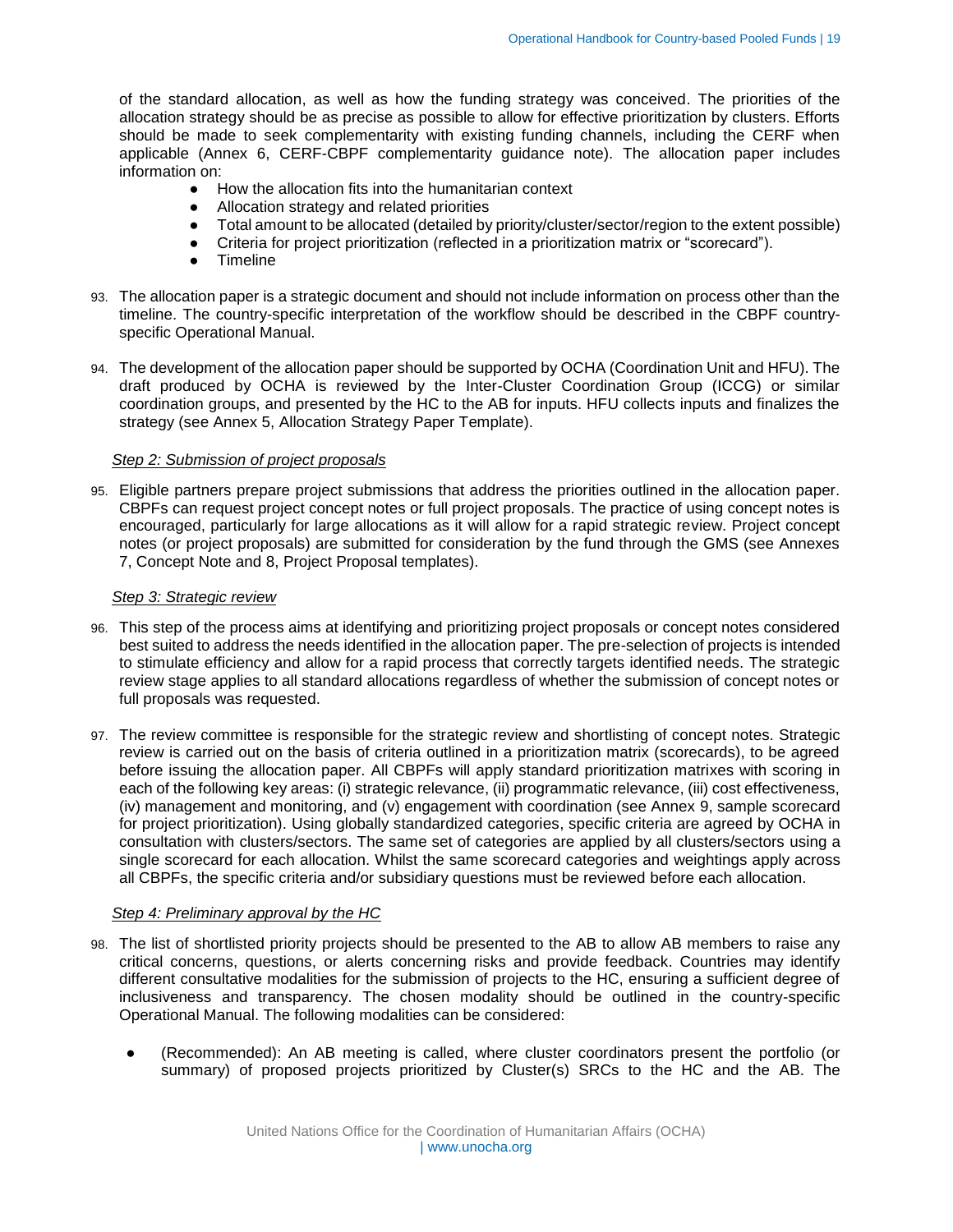presentation summarizes the expected outcomes/results of the recommended projects including the link to the priorities outlined in the allocation paper for the HC's and AB's consideration and comparison to the initial Allocation Strategy.

- A list of projects, vetted by SRC, is submitted by the HFU for consideration and approval to the HC. The AB is consulted remotely and the HC makes the final decision.
- 99. Once the HC approves the shortlisted projects, partners will be informed and technical and financial review will commence. If concept notes were used for the strategic review, partners will have to submit full project proposals for the technical review.

#### <span id="page-19-0"></span>*Step 5: Technical and financial review*

- 100. The objective of the technical review process is to ensure that proposals are of the highest possible quality before final approval by the HC. The review committees are comprised of groups of technical experts, per sector/cluster, that review project proposals according to their technical merit and the appropriateness of budget provisions. Sufficient time and effort has to be dedicated to ensure that substandard projects are improved or rejected.
- 101. The technical review stage also includes financial review by OCHA Finance (OCHA HFU and OCHA HQ/FCS)<sup>14</sup>. The financial review is part of the technical review, so that programmatic and financial feedback can be compiled by the HFU and shared with the applicant jointly.
- 102. The technical review process involves two-way communication between the review committee and the proposing organization. partners will be able to re-submit project proposals at the most two times upon receiving written comments through the technical review process. If not feasible to arrange a meeting to conduct the technical review, other options may be considered as long as the quality of the process is maintained. The Operational Manual of the fund will provide the necessary details of the type of chosen process.
- 103. The scoring system for the technical review is embedded in the GMS which allows for tracking of the process until final technical clearance.

#### *Step 6: Final approval by HC*

- 104. If the technical review recommends a project, the HC will officially approve it. The HFU will facilitate the finalization of the contractual arrangements and the AB is informed that the project has been approved.
- 105. The HFU will liaise with the partner to determine the start date of the project. The agreed upon start date will be included in the grant agreement (Annex B). The start date on Annex B can be as early as the signature date of the IP to accommodate expenditure eligibility. If the signature of the grant agreement occurs after the agreed upon start date in Annex B, the date of the signature of the grant agreement takes precedence. The HC can then sign the grant agreement<sup>15.</sup>
- 106. Upon signature by the HC, the HFU notifies the partner that the project has been approved, and sends the agreement for counter-signature. Once the partner has countersigned, the agreement will be sent to OCHA FCS Finance and Administration Unit in New York for the final signature. Expenditure and obligations are eligible from the date of signature of the Agreement by the HC and the partner.
- 107. Consolidated information on allocation decisions is made available to all stakeholders.

 $\overline{\phantom{a}}$ 

<sup>&</sup>lt;sup>14</sup> Or the relevant NGO contracting entity

<sup>&</sup>lt;sup>15</sup> For those funds where OCHA is not managing the contracting of NGOs, the approval process may differ. The HC can sign the list of projects with UN agency implementing projects. The HC can then notify the partners' contracting entity, which can then sign the contracts with the partners.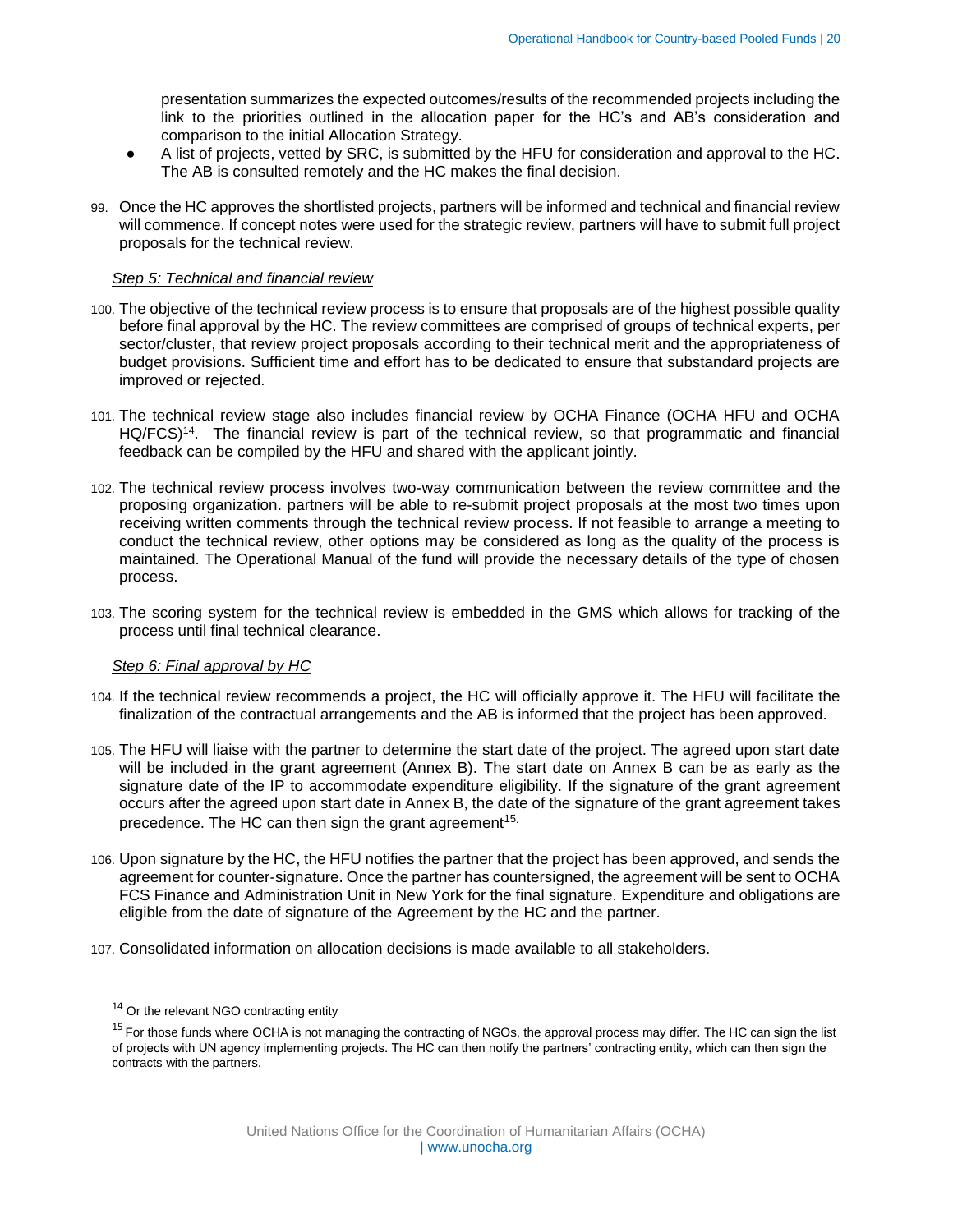## *Step 7: Disbursement*<sup>16</sup>*:*

108. Following the signature of the grant agreement by all parties (the last signatory being the holder of the delegation of authority in OCHA HQ), funds are disbursed within 10 working days.

|                                         | <b>Standard Allocation Workflow</b>                                                                                                                                                                                                                                                     |  |  |  |  |
|-----------------------------------------|-----------------------------------------------------------------------------------------------------------------------------------------------------------------------------------------------------------------------------------------------------------------------------------------|--|--|--|--|
|                                         | Step 1: Allocation strategy development                                                                                                                                                                                                                                                 |  |  |  |  |
| 1.1                                     | <b>OCHA</b> prepares Allocation Strategy Paper (strategic priorities, criteria, process and timeline)<br>Supervised by the HoO, the HFU prepares the Allocation Strategy Paper in consultation with the<br>OCHA's Inter-Cluster Coordinator (ICC) who may request inputs from the ICCG. |  |  |  |  |
| $1.2^{\circ}$                           | Allocation Strategy Paper review by OCHA HQ/FCS                                                                                                                                                                                                                                         |  |  |  |  |
| 1.3                                     | HC review and AB endorsement of strategy                                                                                                                                                                                                                                                |  |  |  |  |
| 1.4                                     | HFU launches allocation on behalf of HC                                                                                                                                                                                                                                                 |  |  |  |  |
| Step 2: Submission of project proposals |                                                                                                                                                                                                                                                                                         |  |  |  |  |
| 2.1                                     | Eligible partners submit proposals through the GMS                                                                                                                                                                                                                                      |  |  |  |  |
| 2.2                                     | Proposal (s) are vetted by HFU (eligibility of partner, template/criteria compliance, duplication of<br>proposals, etc.)                                                                                                                                                                |  |  |  |  |
|                                         | Step 3: Strategic review                                                                                                                                                                                                                                                                |  |  |  |  |
| 3.1                                     | Cluster Strategic Review Committees (SRCs) use GMS-based unified allocation scorecard for<br>projects in their respective clusters/sectors                                                                                                                                              |  |  |  |  |
|                                         | Step 4: Preliminary approval by HC                                                                                                                                                                                                                                                      |  |  |  |  |
| 4.1                                     | HFU prepares SRC recommendations for AB review remotely or via AB meeting                                                                                                                                                                                                               |  |  |  |  |
| 4.2                                     | Recommended projects are submitted to HC for pre-approval. AB may feedback to HC/HFU at<br>meeting or via email (at discretion of HC)                                                                                                                                                   |  |  |  |  |
|                                         | Step 5: Technical and financial review                                                                                                                                                                                                                                                  |  |  |  |  |
| 5.1                                     | Partners are informed of HC pre-approval or rejection                                                                                                                                                                                                                                   |  |  |  |  |
| 5.2                                     | Cluster Technical Review Committees (TRCs), OCHA HQ/FCS, HFU and gender/protection<br>advisor(s) conduct technical and financial review of pre-approved projects                                                                                                                        |  |  |  |  |
| 5.3                                     | HFU shares consolidated budget and technical feedback shared with partner                                                                                                                                                                                                               |  |  |  |  |
| 5.4                                     | Proposal revised - if the project does not meet quality standards thereafter, it is rejected<br>(maximum of 3 rounds of revisions recommended)                                                                                                                                          |  |  |  |  |
|                                         | Step 6: Final approval by HC                                                                                                                                                                                                                                                            |  |  |  |  |
| 6.1                                     | HFU prepares Grant Agreement for finalized projects and sets start date and reporting timeline in<br>consultation with partner                                                                                                                                                          |  |  |  |  |
| 6.2                                     | HC approves project and signs Grant Agreement                                                                                                                                                                                                                                           |  |  |  |  |
| 6.3                                     | <b>Partner</b> counter-signs Grant Agreement                                                                                                                                                                                                                                            |  |  |  |  |
| 6.4                                     | <b>OCHA HQ/EO</b> signs Grant Agreement which is uploaded as final in GMS                                                                                                                                                                                                               |  |  |  |  |
|                                         | <b>Step 7: Disbursement</b>                                                                                                                                                                                                                                                             |  |  |  |  |
| 7.1                                     | <b>OCHA HQ/FCS</b> actions disbursement                                                                                                                                                                                                                                                 |  |  |  |  |

#### <span id="page-20-0"></span>**3.2 Reserve Allocation**

 $\overline{a}$ 

- 109. The reserve allocation is intended for rapid and flexible allocation of funds in response to unforeseen circumstances, emergencies, or contextually relevant needs. The reserve allocation process is significantly quicker and lighter than the standard allocation process.
- 110. The fund is normally active and open to project proposals based on discussions between the HFU and eligible partners. Reserve allocations require a strategy/case for funding which may of course be limited in scope and criteria when compared to Standard Allocations in order to ensure a rapid and flexible disbursement schedule. When reserve allocations expect to receive more than one proposal, or when the

 $16$  For those funds where OCHA is not managing the contracting of NGOs, the disbursement process and the time of disbursement may differ.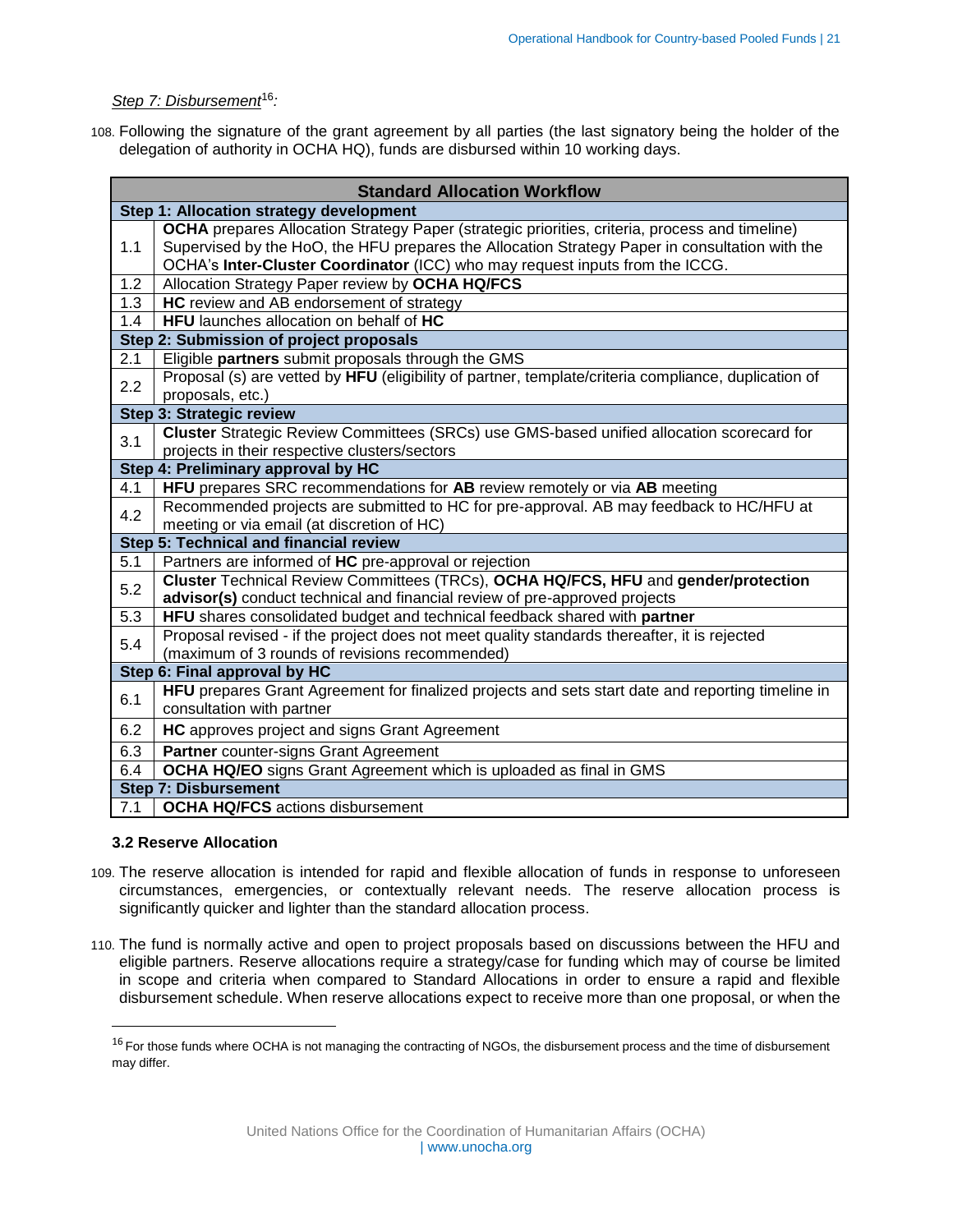HC has called for a limited competitive process, the Reserve Allocation proposals should undergo a competitive prioritization<sup>17</sup> process through the use of scorecards in the GMS.<sup>18</sup>

- 111. It is up to the HC to activate the reserve allocation to respond to emergency and/or unforeseen needs. In such cases, the HC maintains a certain amount of available funding for the reserve. No specific percentage is recommended, and the general principle should be that any funding that is not programmed through standard allocations could be allocated through the reserve in case of need. The decision to accept project proposals from the reserve rests with the HC. If addressing emergency needs, the AB will be consulted and decision of the HC will be made with 48 hours. The HC, under exceptional circumstances, can approve reserve allocations and notify the AB post factum.
- 112. The process of the reserve allocation is executed through a number of steps which are outlined below. Projects funded through reserve allocation should be implemented within a maximum of 12 months. Exceptions to this timeframe can be made by the HC based on prevailing circumstances. The grant ceilings are defined based on the partner risk level and project duration, as outlined by the Operational Modalities (see Chapter 4). The recommended minimum limit for reserve projects is US\$100,000, with exceptions to be determined by the HC.

#### *Steps of the reserve allocation process:*

- 1. Allocation strategy development
- 2. Submission of project proposal
- 3. Strategic review
- 4. Technical and financial review (may be combined with step 3)
- 5. Final approval by HC
- 6. Disbursement

#### *Step 1: Allocation strategy development*

113. OCHA prepares Allocation Strategy Paper (strategic priorities, criteria, process and timeline) in consultation with the Inter-Cluster Coordinators. For Reserve Allocations an email communication may be used in lieu of a full Allocation Strategy Paper.

#### *Step 2: Submission of project proposals*

- 114. Eligible partners can prepare project submissions that address the priorities outlined in the Allocation Strategy Paper and the Fund's Operational Manual. These take the priorities of the HRP as the starting point and identify priority sectors/geographical locations/target populations that the fund will support. The Strategy Paper should also outline other criteria that will be used to select projects for funding.
- 115. Project proposals can be submitted only when the HC activates the reserve allocation. Partners are required to submit full project proposals.

#### *Step 3: Strategic review*

l

116. The proposal is shared with the relevant SRC who reviews it in collaboration with the HFU to ensure that it is in line with the HRP and the cluster strategy and objectives. The strategic review is carried out by the cluster review committees, on the basis of criteria outlined in a prioritization matrix, to be developed at the same time as the fund's Operational Manual, and reviewed on a regular basis in line with changes in the fund's programmatic priorities. All CBPFs will apply prioritization matrices with standard scoring in each of the following key areas: (i) strategic relevance, (ii) programmatic relevance, (iii) cost effectiveness, (iv) management and monitoring, and (v) engagement with coordination (see Annex 9, Sample scorecards for

 $17$  Prioritization process may be truncated based on expedited reserve allocation timeline

<sup>&</sup>lt;sup>18</sup> Prioritization whenever possible will allow the maintenance of quantified scoring in order to explain rejected proposals to prospective partners and promote transparency. While prioritization is obviously not necessary in Reserve Allocations, where the HC directs funding to select partners, competitive, transparent processes should be promoted whenever possible and a simple Reserve Allocation scorecard preferred (see para 114).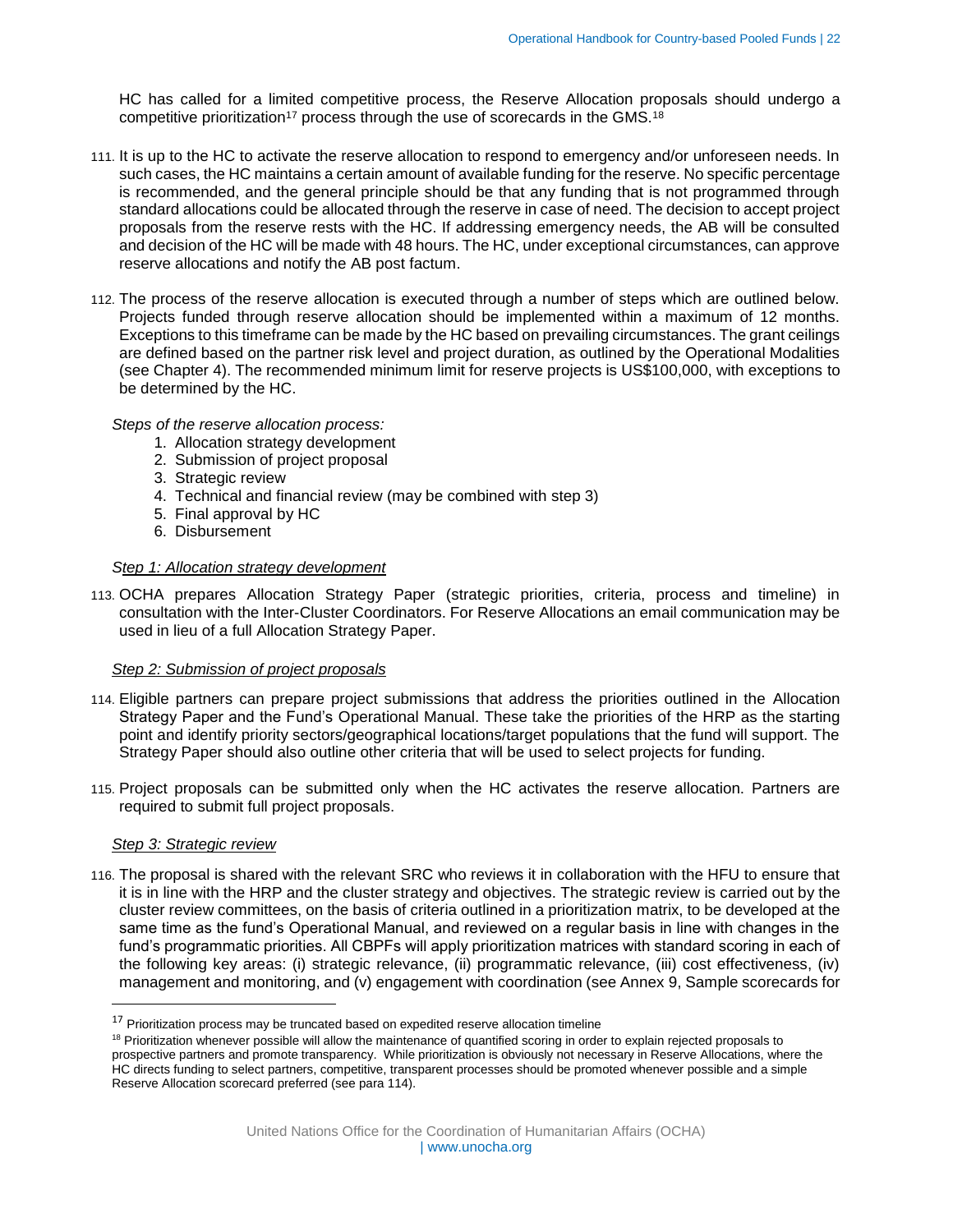project prioritization). Within each standard category, specific criteria will be defined by clusters/sectors in agreement with OCHA. The same set of criteria will be applied by all clusters/sectors.

117. If the project is determined to warrant a Reserve allocation and be strategically relevant by the cluster review committee, the project will be submitted for technical and financial review and the partner duly informed. The project will be shared with the relevant cluster review committee and OCHA HQ, and the technical and financial review will commence. The strategic review process may be combined with technical review step below.

#### *Step 4: Technical and financial review*

- 118. The objective of the technical review process remains the same as for the standard allocation<sup>4</sup> with the only difference being that the timeliness of the exercise is normally a critical element of the process.
- 119. The technical review of the reserve allocation maintains the two-way communication between the review committee and the proposing organization to ensure the improvement of projects. It should be possible for partners to re-submit project proposals at least twice upon receiving written comments following technical review. If not feasible to arrange a meeting to conduct the technical review, other options may be considered as long as the quality of the process is maintained. The Operational Manual of the fund will provide the necessary details of the type of process chosen.

#### *Step 5: Final approval by HC*

- 120. Following the clearance of the technical review process the HC will officially approve the project. The HFU will facilitate the finalization of the contractual arrangements. The AB will be informed that the project has been approved. If the AB does not object within the given timeframe (24-48 hours), the proposal is considered approved. If the AB objects, the HC will have to take the final decision. The HC has the power to overrule the advice of the AB.
- 121. The HFU will liaise with the implementing partner to determine the start date of the project. The agreed upon start date will be included in the grant agreement (Annex B). The start date on Annex B can be as early as the signature date of the IP to accommodate expenditure eligibility. If the signature of the grant agreement occurs after the agreed upon start date in Annex B, the date of the signature of the grant agreement takes precedence. The HC can then sign the grant agreement<sup>19.</sup>
- 122. Upon HC's signature, the HFU notifies the partner that the project has been approved, and sends the agreement for counter signature. Once the partner has countersigned, the agreement will be sent to OCHA HQ/FCS for the final signature. Eligibility of expenditures will be determined by the date of partner signature of the grant agreement.
- 123. Information on the allocation decision will be made available to all stakeholders.

# Step 6: Disbursement<sup>20</sup>

 $\overline{\phantom{a}}$ 

124. Following the signature of the grant agreement by all parties (the last signatory being the holder of the delegation of authority in OCHA HQ), funds will be disbursed within 10 working days.

<sup>&</sup>lt;sup>19</sup> For those funds where OCHA is not managing the contracting of NGOs, the approval process may differ. The HC can sign the list of projects with the implementing UN agency. The HC can then notify the implementing partners' contracting entity, which can then sign the contracts with the implementing partners.

<sup>&</sup>lt;sup>20</sup> For those funds where OCHA is not directly transferring funds to implementing partners, the disbursement process and the time of disbursement may differ and will be clarified in the country specific operational manuals.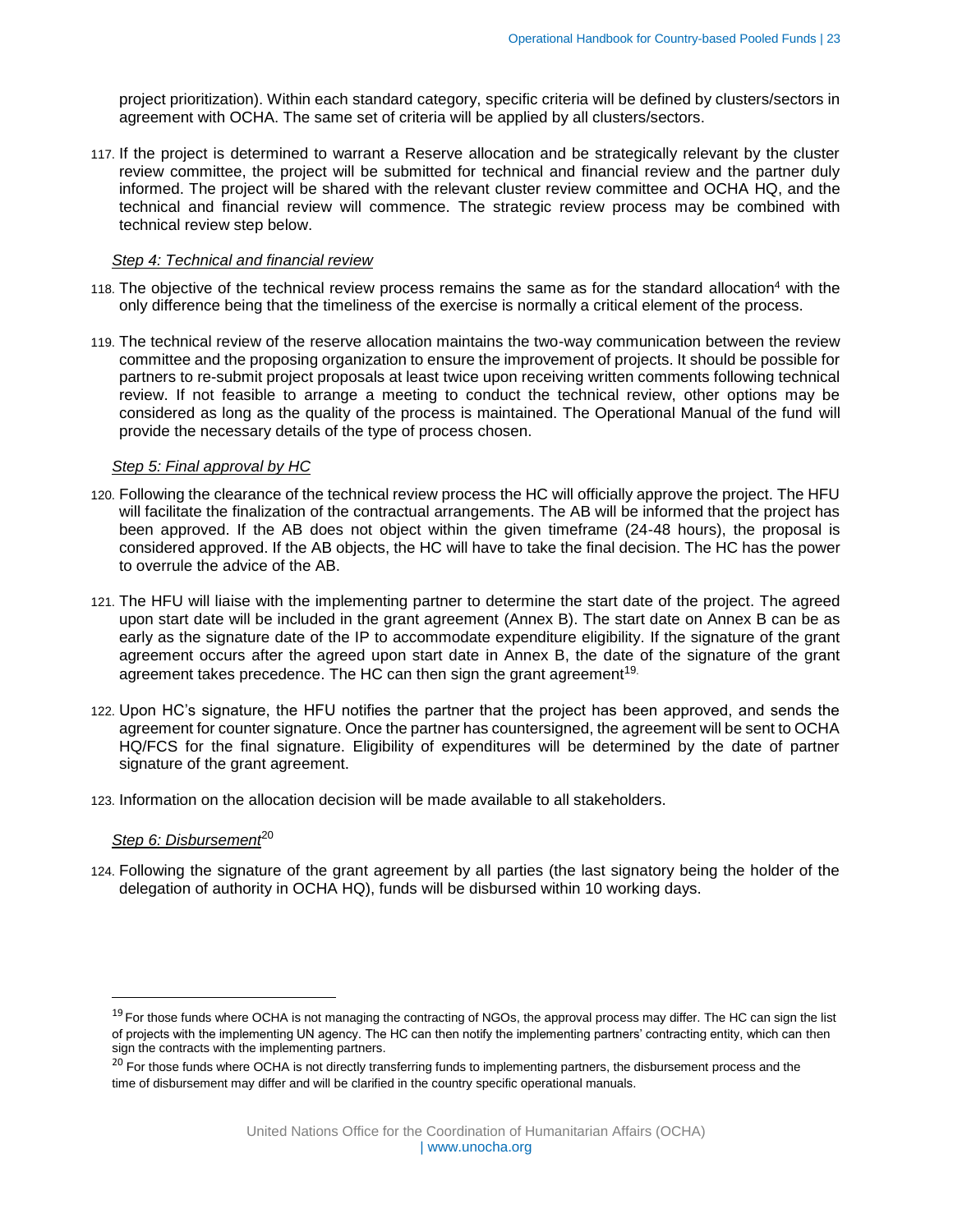|     | <b>Reserve Allocation Workflow</b>                                                                                                                                                                                                                                                                              |  |  |  |  |  |  |  |  |
|-----|-----------------------------------------------------------------------------------------------------------------------------------------------------------------------------------------------------------------------------------------------------------------------------------------------------------------|--|--|--|--|--|--|--|--|
|     | Step 1: Allocation strategy development                                                                                                                                                                                                                                                                         |  |  |  |  |  |  |  |  |
| 1.1 | OCHA prepares Allocation Strategy (strategic priorities, criteria, process and timeline) in<br>consultation with OCHA's Inter-Cluster Coordinator (ICC) who gets inputs from the ICCG.<br>Reserve Allocations may choose to use email communication may be used in lieu of a full<br>Allocation Strategy Paper. |  |  |  |  |  |  |  |  |
| 1.2 | Allocation Strategy Paper review by OCHA HQ/FCS if time allows vis-à-vis needs on the ground                                                                                                                                                                                                                    |  |  |  |  |  |  |  |  |
| 1.3 | HC review and AB endorsement (possibly remote in case of time issues) of strategy                                                                                                                                                                                                                               |  |  |  |  |  |  |  |  |
| 1.4 | HFU launches Strategy on behalf of HC (Allocation Strategy Paper or email notification)                                                                                                                                                                                                                         |  |  |  |  |  |  |  |  |
|     | <b>Step 2: Project submission</b>                                                                                                                                                                                                                                                                               |  |  |  |  |  |  |  |  |
| 2.1 | Eligible partners submit proposals                                                                                                                                                                                                                                                                              |  |  |  |  |  |  |  |  |
| 2.2 | Proposal(s) are vetted by HFU (eligibility of partner, template/criteria compliance, duplication of<br>proposals, etc.)                                                                                                                                                                                         |  |  |  |  |  |  |  |  |
|     | <b>Step 3: Strategic review</b>                                                                                                                                                                                                                                                                                 |  |  |  |  |  |  |  |  |
| 3.1 | HFU and SRC review projects for strategic relevance using GMS-based simplified scorecard <sup>21</sup>                                                                                                                                                                                                          |  |  |  |  |  |  |  |  |
| 3.2 | HFU submits projects for technical review                                                                                                                                                                                                                                                                       |  |  |  |  |  |  |  |  |
|     | Step 4: Technical and financial review                                                                                                                                                                                                                                                                          |  |  |  |  |  |  |  |  |
| 4.1 | TRC, OCHA HQ/FCS, HFU and gender/protection advisor(s) conduct technical and financial<br>review                                                                                                                                                                                                                |  |  |  |  |  |  |  |  |
| 4.2 | Consolidated feedback shared with partner                                                                                                                                                                                                                                                                       |  |  |  |  |  |  |  |  |
| 4.3 | Proposal revised - if the project does not meet quality standards thereafter, it is rejected<br>(maximum of 3 rounds of revisions recommended)                                                                                                                                                                  |  |  |  |  |  |  |  |  |
|     | Step 5: HC approval                                                                                                                                                                                                                                                                                             |  |  |  |  |  |  |  |  |
| 5.1 | HC approves projects                                                                                                                                                                                                                                                                                            |  |  |  |  |  |  |  |  |
| 5.2 | HFU notifies AB of HC-approved project portfolio and comments/concerns are relayed back to HC                                                                                                                                                                                                                   |  |  |  |  |  |  |  |  |
| 5.3 | HFU prepares Grant Agreement for finalized projects and sets start date and reporting timeline in<br>consultation with partner                                                                                                                                                                                  |  |  |  |  |  |  |  |  |
| 5.4 | <b>HC signs Grant Agreement</b>                                                                                                                                                                                                                                                                                 |  |  |  |  |  |  |  |  |
| 5.5 | Partner counter-signs Grant Agreement                                                                                                                                                                                                                                                                           |  |  |  |  |  |  |  |  |
| 5.6 | OCHA HQ/EO signs Grant Agreement which is uploaded as final in Grant Management System                                                                                                                                                                                                                          |  |  |  |  |  |  |  |  |
|     | <b>Step 6: Disbursement</b>                                                                                                                                                                                                                                                                                     |  |  |  |  |  |  |  |  |
| 6.1 | OCHA HQ/FCS actions disbursement                                                                                                                                                                                                                                                                                |  |  |  |  |  |  |  |  |

# <span id="page-23-0"></span>**3.3 Grant Management System**

- 125. The GMS is a web-based platform that supports the management of the entire grant lifecycle for all Country-Based Pooled Funds (CBPFs). It is a mandatory tool for CBPFs and a fundamental management instrument for OCHA's fund managers. The GMS promotes efficiency, effectiveness and supports risk management. GMS harmonizes business processes while catering to the special needs of each fund. The system strengthens OCHA's data analysis and information management capacity.
- 126. The GMS streamlines allocations and facilitates interaction among all stakeholders involved in the grant management process, supporting them in discharging their functions. GMS allows grant recipients to submit project proposals online. Financial and narrative reporting can therefore be done in real time, together with any project revisions. The system provides for real time tracking of processes, tasks, reminders and feedback.
- 127. The GMS is a robust mechanism allowing fund managers to oversee and monitor business processes. The system is integrated with other relevant online systems, including OCHA Contribution Tracking System, OCHA Financial Tracking Service, and other databases as necessary. This real time access to data allows OCHA to quickly provide information and analysis on questions raised both at the field and

 $\overline{a}$ 

 $21$  This step may be combined with step 1.3 (strategic review)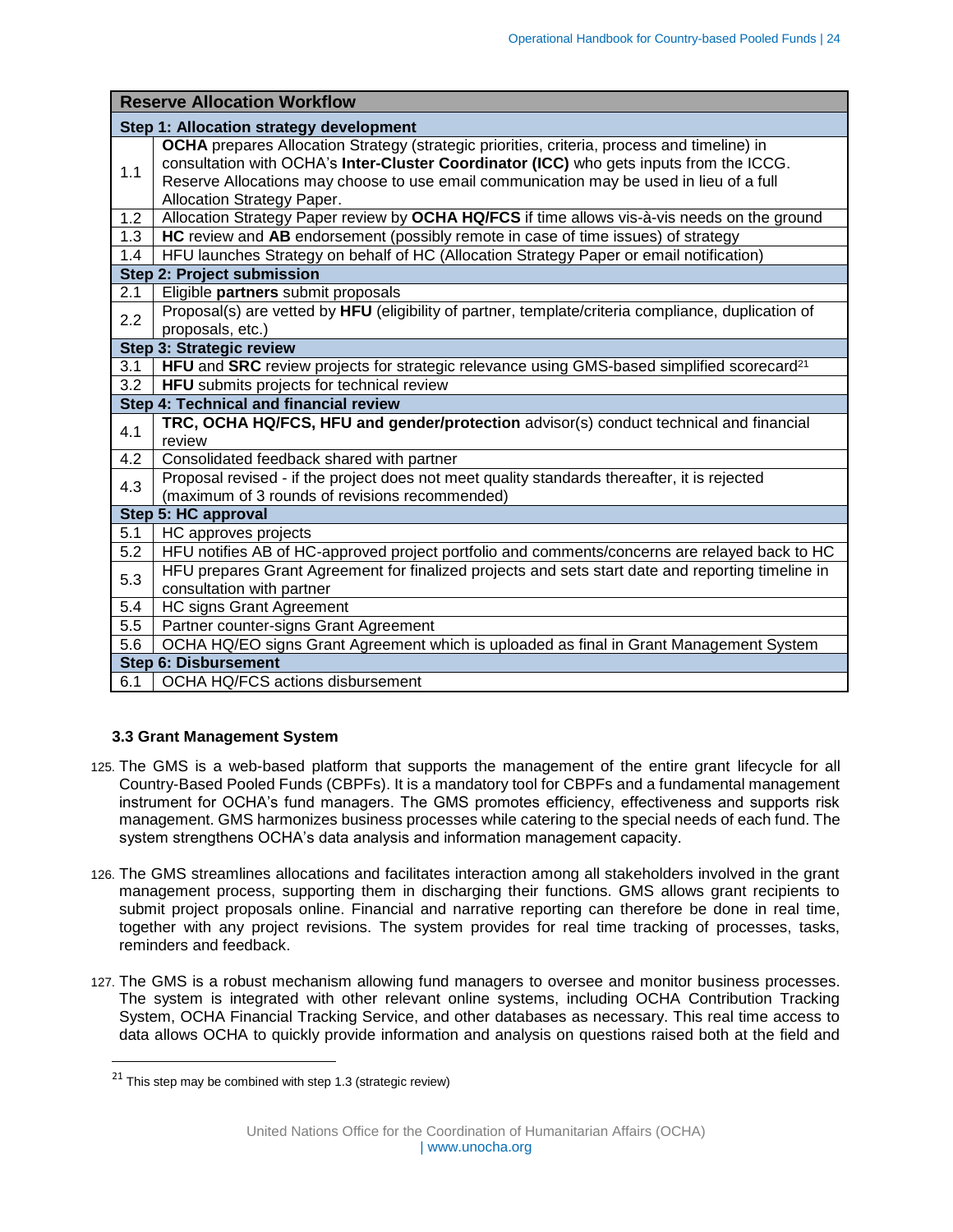headquarters level.

- 128. The GMS strengthens OCHA capacity to effectively implement a risk-based management approach. The system supports fund managers in the implementation of due diligence processes and agreed upon control mechanisms.
- 129. The GMS also allows for proper monitoring and accounting of fund management performance. The system monitors the speed and the quality of different processes, including allocations, disbursement of funds, monitoring, reporting and audits.
- 130. The GMS' Business Intelligence modules are publicly accessible and will provide real time data, including commitments, contributions, allocations, recipient partners, geographical coverage, and funding distribution among clusters.

# <span id="page-24-0"></span>**4. Accountability and operational modalities**

# <span id="page-24-1"></span>**4.1 What does accountability mean in the context of CBPFs?**

- 131. There are two types of accountability that articulate what the main stakeholders involved in CBPF processes are responsible for and should be held accountable for. This essentially relates to what the HC (and OCHA in its supporting function) and partners are respectively accountable for:
	- CBPF Management: Accountability relates to the ability of CBPFs to achieve their objectives as humanitarian financing mechanisms. This is captured in figure 1 in the CBPF Policy Instruction. The HC is responsible for establishing a process which produces high quality allocation strategies, selects appropriate and qualified partners, monitors implementation and verifies that reported results are genuine and matches those of approved project agreements.
	- Partners: Accountability relates to the ability of individual organizations receiving CBPF funding to achieve expected project results. This means that partners are ultimately responsible for project activities, project outputs and for reporting accurately on results.
- 132. Accountable use of CBPF resources is ascertained through a set of different components which forms an accountability framework. The framework enables the HC, designated by the ERC, to ensure that: (i) partners are delivering intended programmatic results; (ii) CBPFs are managed responsibly and according to established policies; and ultimately (iii) that CBPFs are achieving their main objectives. The components are:
	- i. Risk management
	- ii. Partner capacity and performance assessment and partner risk rating
	- iii. Reporting (financial and programmatic)
	- iv. Project monitoring and financial spot-checks
	- v. Audits (project level)
	- vi. Evaluation of CBPFs
- 133. All CBPFs are required to develop a fund-specific accountability framework that incorporates these six components. The accountability framework takes the risk-based approach to grant management as its starting point and should be tailored around country-specific aspects and needs for accountability. The accountability framework is required to be in place prior to the first allocation after a new CBPF has been established. The importance of the accountability framework cannot be overstated as it provides the necessary conditions for ensuring accountability to CBPF donors and beneficiaries by demonstrating results and enabling continuous learning for improvement of practices through systematic feedback mechanisms.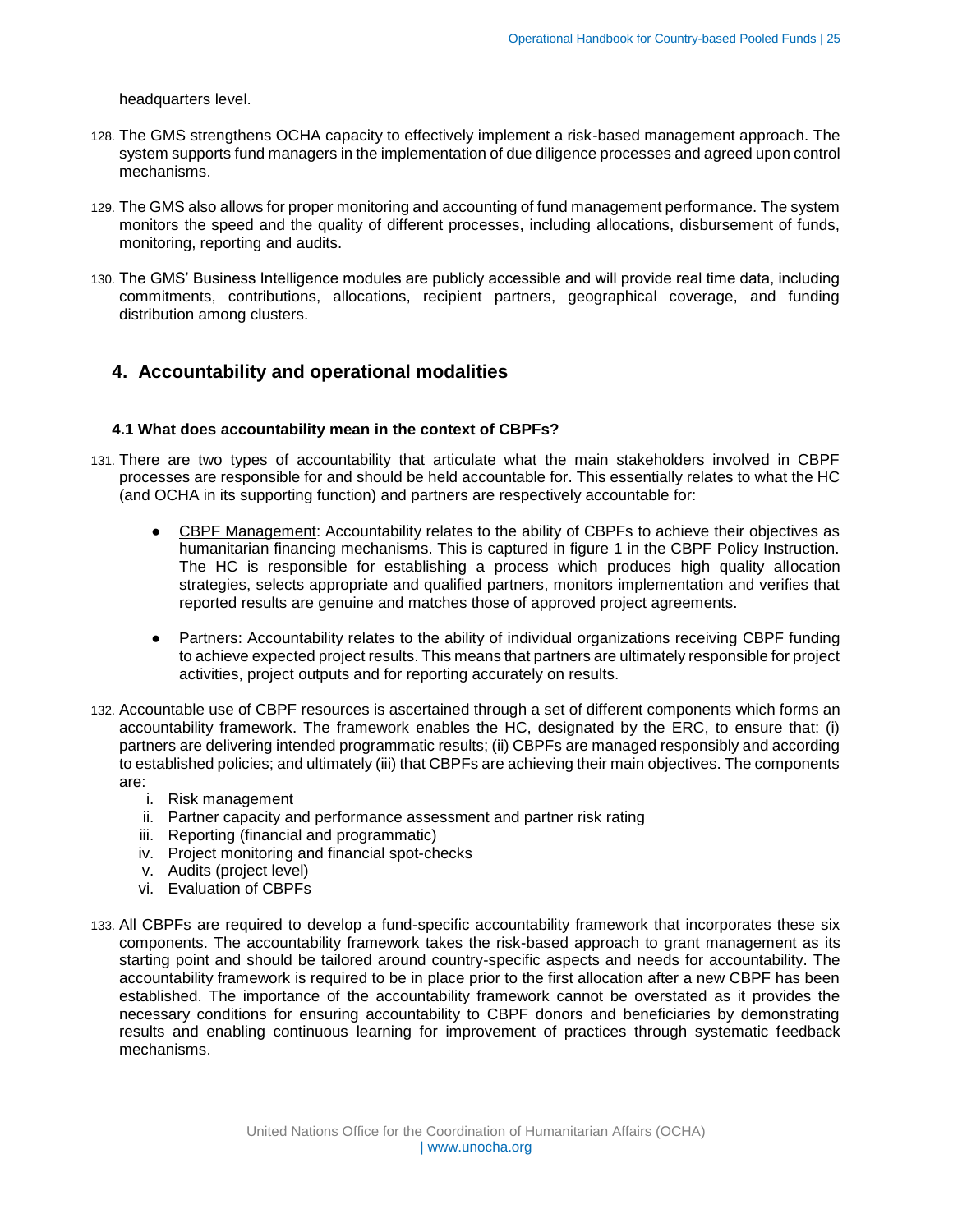134. The HC, through the HFU, will take progressive actions to address non-compliance with any requirement stemming from the accountability framework or the relevant contractual agreements. All CBPFs should establish formal mechanisms (e.g. facilitated by an email address for complaints) to allow stakeholders to express concerns about the conduct of CBPF processes or decisions. The specific procedures will be developed at the country level.

#### <span id="page-25-0"></span>**4.2 Risk management**

#### *Rationale for risk management in the context of CBPFs*

- 135. Risk management has become increasingly recognized as an important tool across the UN system, including within OCHA, leading to several initiatives to better manage risks.
- 136. In the case of CBPFs, the rationale for putting in place a risk management framework is to assist OCHA and the HCs in making strategic decisions that maximize the ability of CBPFs to achieve their objectives. OCHA's corporate risk registry includes pooled fund management as a key risk to the organization. Effective management of risk in CBPFs is, therefore, a corporate priority for OCHA.

#### *What does risk management mean in the context of CBPFs?*

- 137. At the fund level, risk management aims at providing a specific set of tools for the decision making process to support the achievement of strategic outcomes in a transparent manner. Risk management includes risk identification, risk analysis and the development of mitigation strategies to manage residual risks. Partner risk management is concerned with tailoring grant management procedures according to the capacity and performance of partners. Funding decisions should take into account risk analysis at both levels suggesting the appropriate assurance mechanisms.
- 138. Each CBPF develops a Risk Management Framework at the fund level that identifies key risks that may prevent the CBPF from attaining its objectives and/or lead to reputational risks. (Annex 2, Risk Management Framework). This is a management tool which enables the HC, supported by the AB, to ensure strategic decision making and guarantee that that the CBPF remains relevant in the context in which it is operating. The framework should consolidate all activities and functions that mitigate key risks under one umbrella. Identified risks are analyzed and categorized in terms of severity according to relative likelihood and potential impact on fund objectives. The risk analysis should clearly spell out residual risks to enable informed decision-making based on an understanding of potential consequences. Identified risks and associated mitigation strategies are periodically reviewed and monitored by the HC in consultation with the AB.
- 139. At the partner level, each CBPF is required to assess the capacity of each NGO implementing partner that seeks funding to determine eligibility. Eligible NGOs are categorized according to a specific risk rating which determines the minimum standard of operational modalities applicable to the partner. The principle is that the higher the risk the more stringent assurance mechanisms will apply. The system encourages improvements in capacity as partners can migrate to lower risk levels through good performance and by addressing capacity weaknesses.
- 140. The combination of the fund level and partner level risk should inform funding decisions, determine applicable assurances and spell out residual risk. Overall risk pertaining to a specific project should be determined by the partners' level of risk combined with other contextual and operational factors. This could include the type of funded activity and the location/area in which the project is implemented. Country specific factors, beyond partner risk level should be part of the risk management framework and determined by the HC in consultation with AB.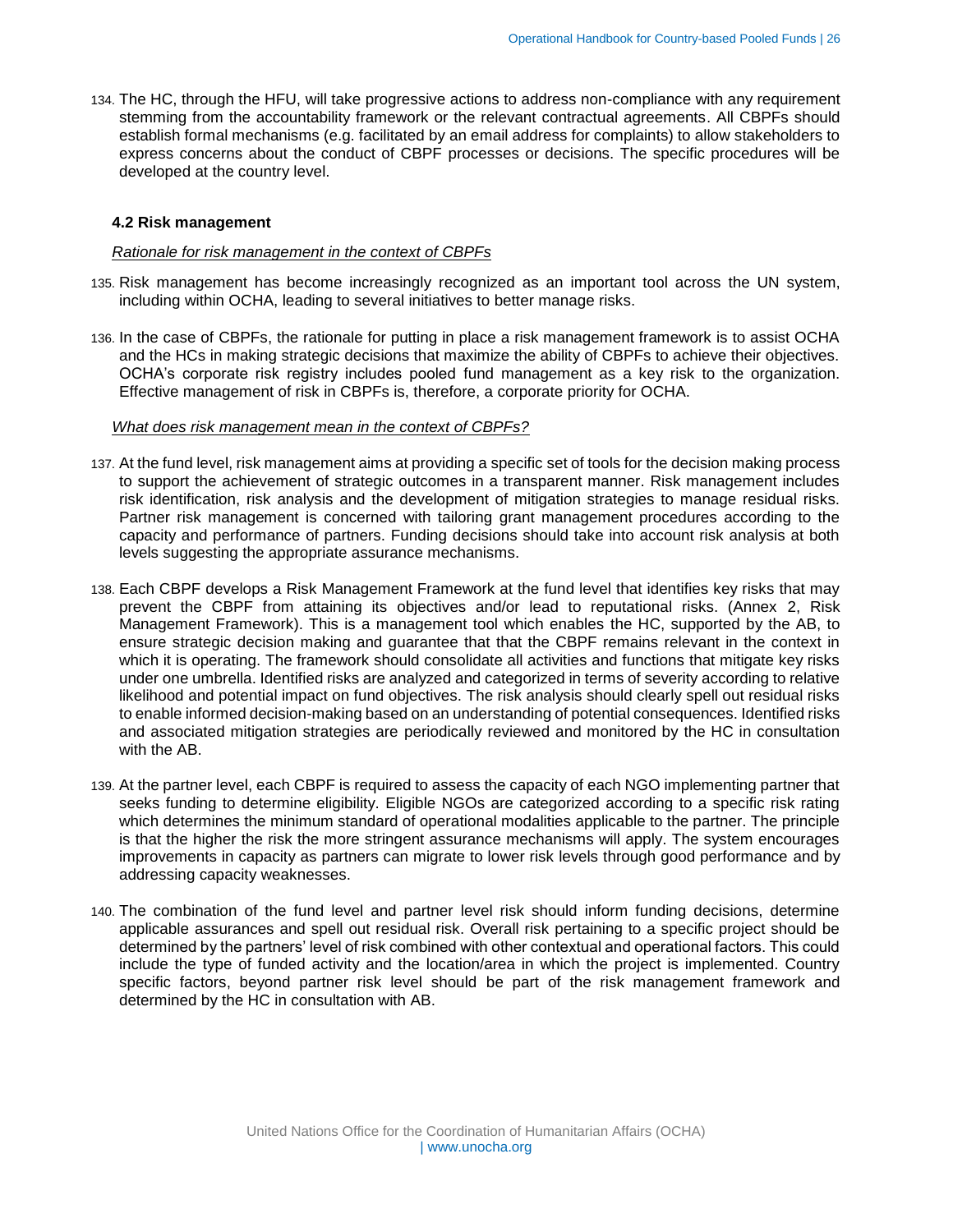#### *Risk management, strategic objectives and program logic of CBPFs*

- 141. The strategic direction for country-based pooled funds is anchored in the key objectives of the funds that are outlined in the corporate Policy Instruction for CBPFs. At the country level, these objectives are further operationalized and put into context in the Operational Manual (see Annex 1, CBPF Operational Manual). The fund's strategic direction as laid out in the Operational Manual is adjusted over time based on the evolution of the humanitarian context and the availability of resources.
- 142. Each CBPF should develop and implement a risk management framework according to these principles and a specific methodology which is detailed in Annex 2, Risk Management Framework. This Framework must be included in the Operational Manual document (not as an annex) and should be reviewed at least annually. The key steps outlined below are based on the ISO31000 international risk management standard and should guide the HFU through the process.

#### **Risk Management Process Overview**

#### **Step 1: Establish context**

Establishing the context focuses on developing a structure for the risk identification tasks to follow. This includes reviewing the context in which the fund operates, including OCHA priorities, security, coordination mechanisms, programmatic priorities, etc.

#### **Step 2: Risk identification**

Identifying risks associated with the fund in the country of operation (what incidents can occur and why the incident could occur).

#### **Step 3: Risk analysis**

The likelihood and magnitude of the risks - categorization of risk in terms of their likelihood and consequence (this is typically done in a heat-map).

## **Step 4: Risk evaluation**

Strategies for pre-empting and treating the occurrence of a risk (options to reduce likelihood or alternatives to treat risk if it occurs).

#### **Step 5: Risk treatment<sup>22</sup>**

 $\overline{a}$ 

This should detail responsibility for managing a risk (what specific stakeholder should take action to avoid or treat risk).

**Step 6: Monitor and Continuous review of risks identified and identification of new risks as they emerge.**

Continuous review of risks identified and identification of new risks as they emerge (at least annually).

#### <span id="page-26-0"></span>**4.3 Risk-based grant management**

- 143. An essential component of the CBPF accountability framework is the analysis of the risk that is present when disbursing funds to each partner. Partner risk analysis is carried out by analyzing partner capacity which determines eligibility. Eligible partners are rated according to risk based on assessed capacity. The risk level is translated into minimum control mechanisms (operational modalities) applicable to the grants issued to the partner. Over time, as partners receives funding and implements projects, risk ratings will increasingly be determined by partner performance.
- 144. Risk-based grant management serves three main functions. Firstly, it aims at improving the management of CBPF projects by matching grant management and oversight requirements with assessed risk. Low risk partners are subject to fewer controls. Secondly, risk-based management helps partners identify areas for improvement and provides tangible incentives for capacity building, in turn allowing for a wider range of partners, especially national NGOs, to access funds more easily.

<sup>&</sup>lt;sup>22</sup> Risk treatment is a risk modification process. There are several options for risk treatment, including reducing the risk, sharing the risk, removing the source of the risk, accepting the risk, perhaps even increasing the risk if the risk could become an opportunity. Once the treatment option has been implemented it becomes a control, or a modification of a control.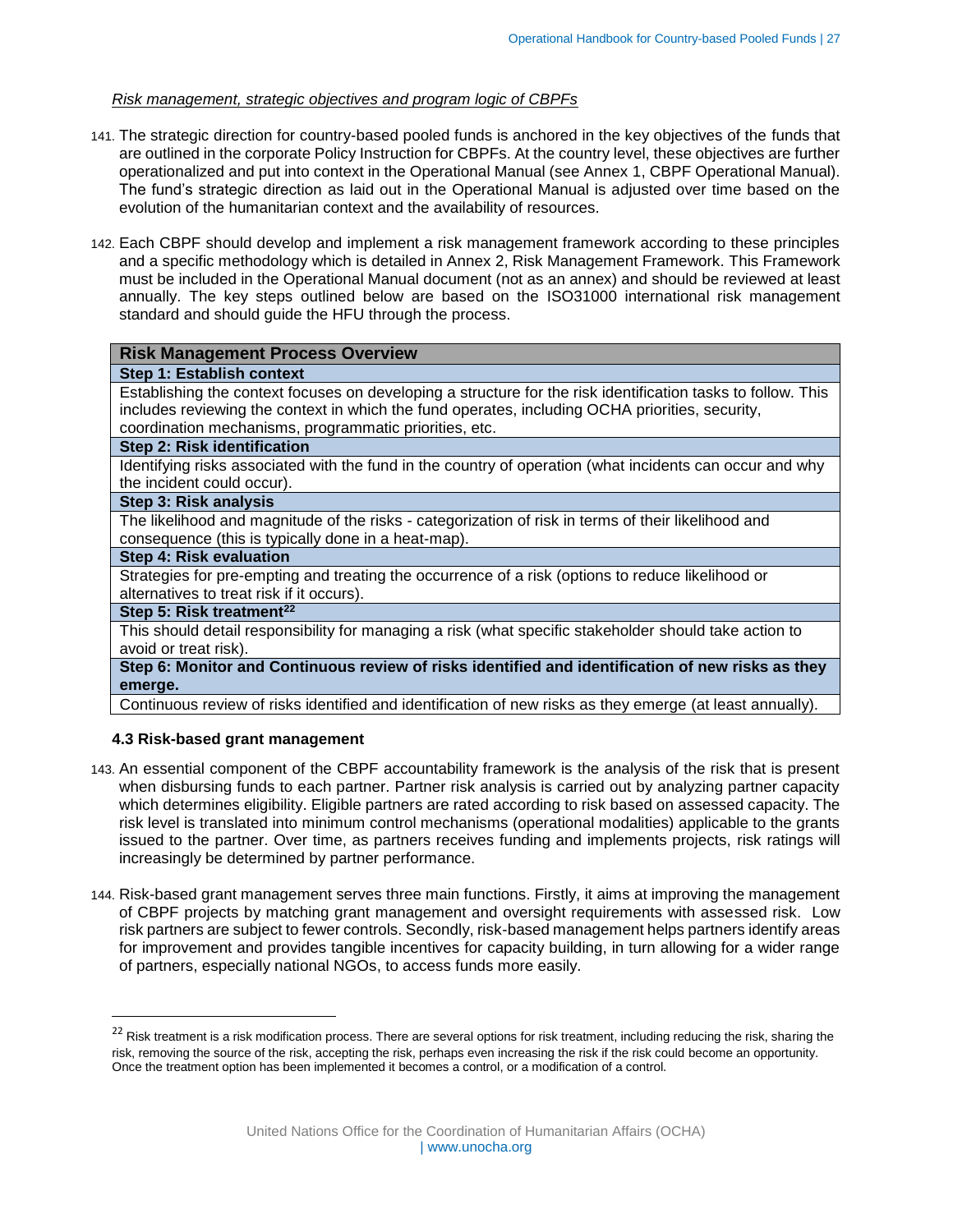- 145. The partner-based risk analysis only applies to NGO partners. These entities are not part of the UN system and do not have the legal standing of UN agencies. UN agencies are intergovernmental organizations that are accountable to UN Member States. Each UN agency has its own governance and control framework which applies also to their management of CBPF grants.
- 146. Each CBPF is responsible for ensuring that a capacity assessment of each NGO partner is carried out. The assessment is aimed at determining whether the NGO has sufficient capacity in terms of institutional, managerial, financial and technical expertise. This analysis determines eligibility for CBPF funding (see Annex, 10 Eligibility, Capacity Assessment and Performance Index Documents).
- 147. Capacity assessments are coordinated by the OCHA Country Office. Currently, every NGO is assessed at the national level. Capacity assessments should take place before an application for funding is submitted. Ineligible partners can re-apply for capacity assessment six months after having failed, provided that they can demonstrate that the elements that caused the rejection have been addressed.
- 148. Eligible partners are rated as: (i) High Risk, (ii) Medium Risk, or (iii) Low Risk. Risk levels determine the minimum set of control mechanisms applied throughout the grant management cycle. As a partner implements projects, its risk level will be determined by its Performance Index (PI) score and capacity assessment score as outlined in section 4.3.2. The Operational Modalities table [\(see below\)](#page-33-0) provides an overview of the modulation of the control mechanisms based on the three elements of partner's risk level, budget amount and project duration. The modulation of control mechanisms outlined in the Operational Modalities table represents a globally-mandatory minimum standard. Each CBPF can, in light of the country context and upon approval from the AB and the HC, include additional and/or more stringent controls.
- 149. The HC, in consultation with the AB, decides what the threshold for eligibility should be. The eligibility threshold can be interpreted as a measure of risk tolerance. Eligibility thresholds and risk levels may vary across countries to account for contextual differences.

# <span id="page-27-0"></span>**4.3.1 Steps for eligibility and risk rating of NGO partners**

150. The partnership between OCHA and NGOs is governed by CBPF accountability frameworks which include the following steps:

#### *Step 1: Registration*

151. Prospective partners initiate the process to become a partner and request access to Grant Management System (GMS) by contacting the HFU and submitting a copy of registration certificate (preferably in English) that indicates the full name of the partner. The registration certificate is required, and is submitted prior to granting access to the GMS to avoid a possible naming discrepancy in GMS that will create delays in generating and preparing the grant agreement and the disbursement process.

#### <span id="page-27-1"></span>*Step 2: Due diligence*

- 152. Once the registration process is concluded, the partner is granted access to the GMS [\(gms.unocha.org\)](https://cbpf.unocha.org/) and the Due Diligence (DD) process begins. A thorough review of DD applications and documents is performed to ensure that partners meet the minimum requirements listed below and is a key initial step to safeguard the accountability of the Fund.
- 153. Once access to the GMS is granted, the partner must complete the DD requirements and forms in the GMS. DD documents include:
	- **(i) Application form** (Annex 10.2a)
	- **(ii) Due diligence declarations** signed, stamped and dated (see Annex 10.2b)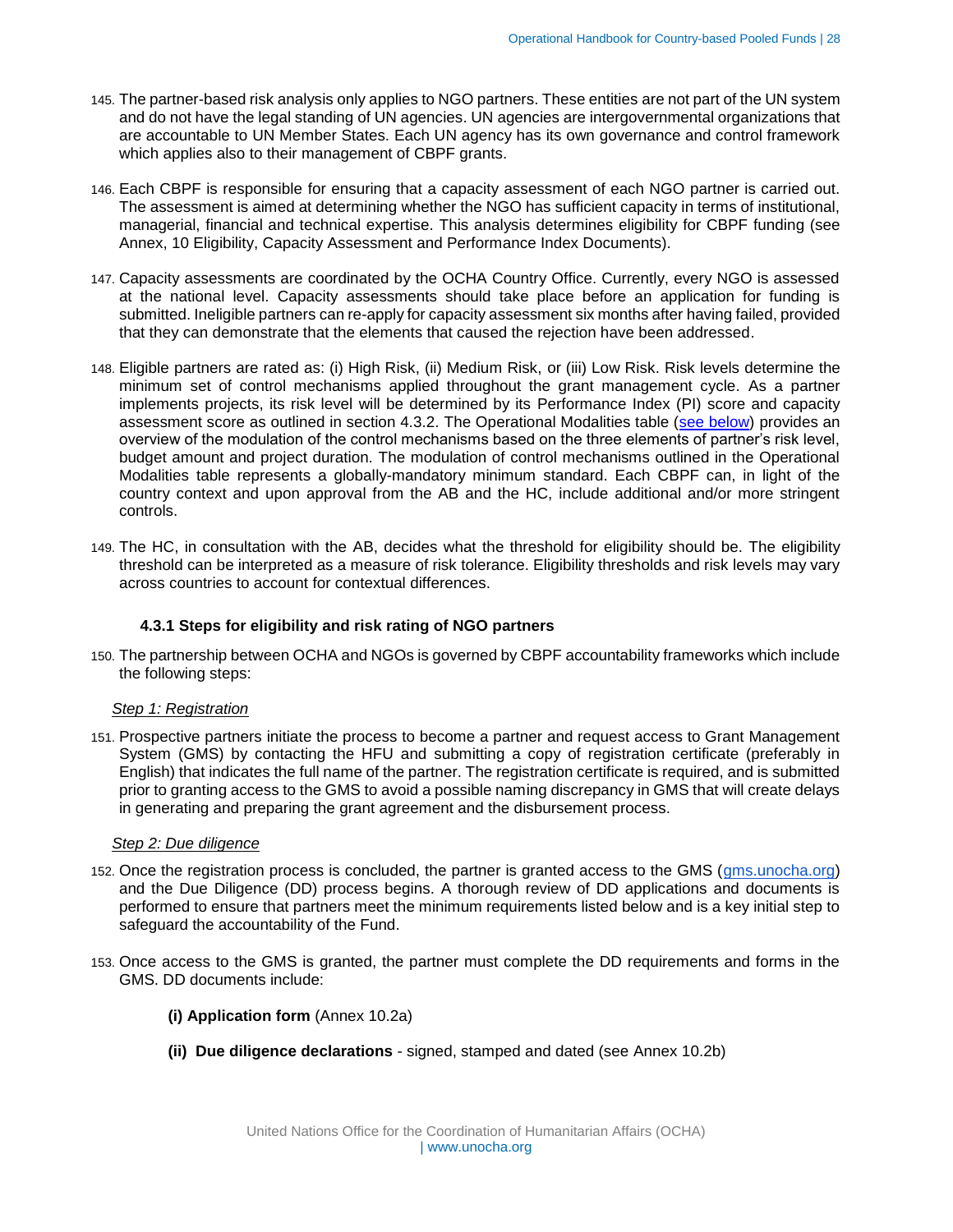- o Declaration of any Previous or Pending Legal Processes or Investigations; in case of previous or pending legal processes, please provide detailed explanation and relevant supporting documentation
- o Declaration of Non-Support for a United Nations Designated Entity
- o Declaration of Recognition and Support of/for any United Nations Compliance Activity (ies)
- o Declaration of Conflict of Interest
- o Declaration of Accurate Information

**(iii) Registration certificate** in the country of operation. If the organization cannot register in the country of operation, the HC may choose to accept a registration certificate from another UN Member State (similar certificate submitted for registration in the step 1 above).

#### **(iv) Bank account information** (see Annex 10.2c)

**(v) Bank statement,** if the account name is different from the partner name in the registration, a letter by the organization (on official letterhead, signed and stamped by its authorized signatory) is necessary, certifying that the bank account as per bank statement belongs to the organization under the name registered in the GMS.

**(vi) Identification documents** (copy of passport or Identity Card) and curriculum vitae (CV) of the legal representative in country of the organization.

- 154. It is at the discretion of each CBPF to add any mandatory or optional requirements to the registration and due diligence stage. (see Annex 11.2, for an offline version of the Due Diligence documents).
- 155. Each CBPF can decide whether the registration and due diligence steps are open to any interested prospective partners, or strictly by invitation. This may depend upon the capacity of the HFU to review registration and due diligence applications, the number of NGOs with implementing capacity on the ground, or the stage of development of the fund (for example, a new fund may want to prioritize a few selected NGOs with proven capacity, access to prioritized locations, and/or experience in prioritized sectors).
- 156. Once the DD process has been finalized and the partner has been successfully approved, the organization will undergo a Capacity Assessment (step 3) to determine their eligibility for funding and risk rating.
- 157. While for UN agencies DD is not required, in order to process grant agreements, the following information will need to be collected during the DD stage: i) office address ii) contact details of legal representative (the person who signs grant agreements) and iii) bank account information. The information needs to be submitted via GMS.

#### *Step 3: Capacity assessment*

- 158. In order to be considered eligible for funding, NGOs must undergo a capacity assessment to determine their eligibility for funding and risk rating. One of the major pillars of the CBPF accountability framework, the objective of the capacity assessment is to systematically review the institutional, technical, management and financial capacities of the partner, and to ensure that the Fund has the necessary information to make an informed decision about eligibility and initial risk rating.
- 159. The HC, in consultation with the AB, is responsible for approving the way in which the Fund carries out the capacity assessment and associated costs. OCHA has a strong preference for the Internal Capacity Assessment (ICA).
- 160. Partner capacity assessments reflect the risk level of a partner at one particular point in time. The AB is required to review and, if necessary, revisit eligibility thresholds and corresponding risk levels.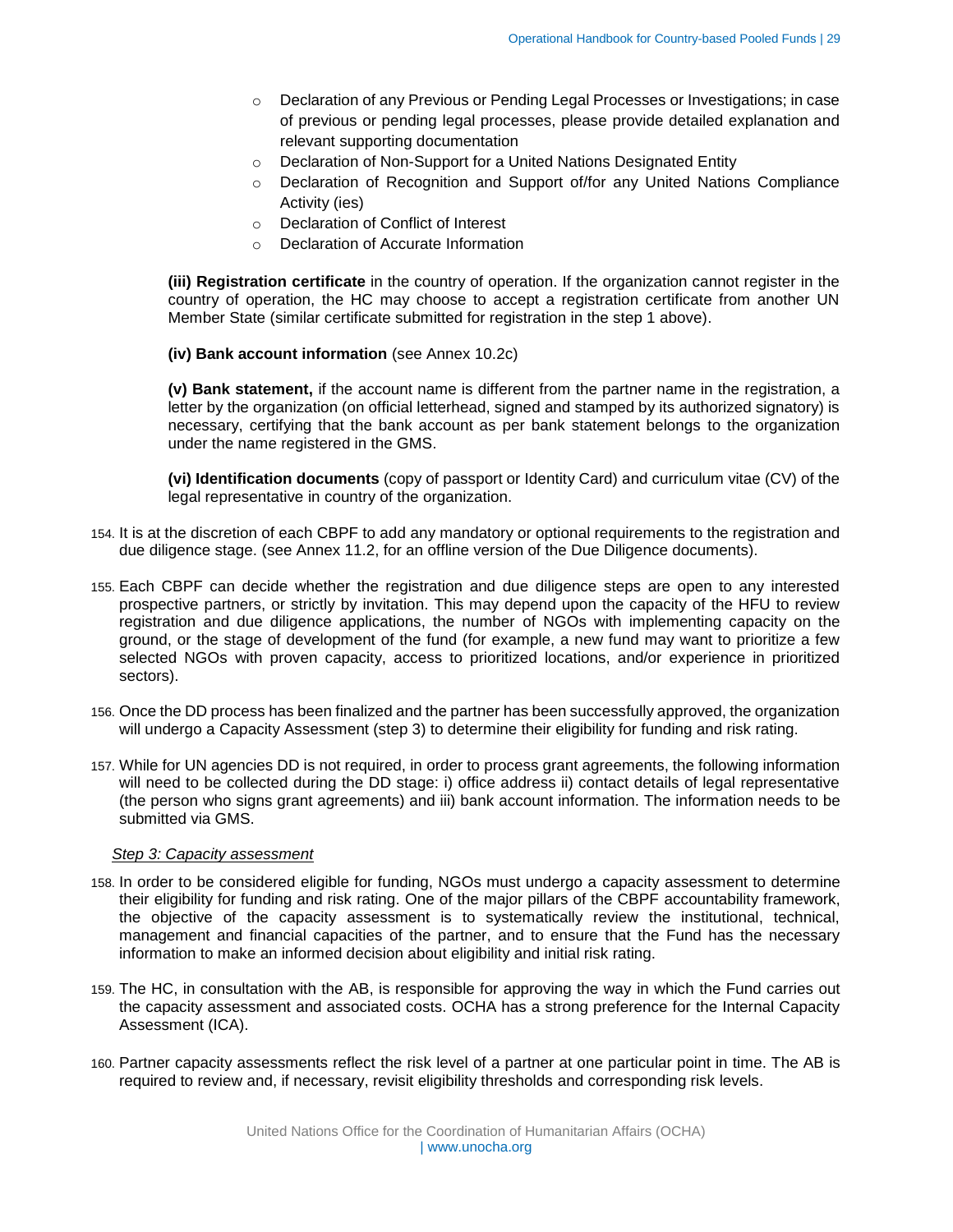## *A) Internal Capacity Assessment (ICA)*

 $\overline{\phantom{a}}$ 

- 161. Partners will be required to submit the documents listed in the ICA checklist (see Annex 10.3a) via email or in hard copy as agreed with the HFU. The assessment and scoring will be done in the GMS using the CBPF ICA feature (see Annex 10.1 Eligibility Process Guidance).
- 162. An ICA global questionnaire is used to capture key elements of partner capacity in the following categories: a) DD; b) Governance and Institutional Capacity; c) Programmatic Response Capacity; d) Coordination and Partnership Capacity; and e) Financial Capacity (see Annex 10.3b, Global Questionnaire for ICA). CBPFs can add questions to the baseline questionnaire but may not remove or skip any of the core questions OCHA HQ requires for the assessment.
- 163. The assessment includes a desk-based review of the documents provided by the implementing partner; interviews with the organization's staff members; where possible visits to the implementing partner's offices, and interviews with key informants such as previous/existing donors and partners, as well as cluster leads and members.
- 164. The ICA takes into account and, whenever possible, encompasses existing assessments such as Harmonized Approach to Cash Transfers (HACT). An NGO's HACT result will be used to score the 4th Category of the ICA.
- 165. On conclusion of the ICA, the HFU will let the organization know if the application can proceed to the next step of the process.
- 166. If conducting an ICA is not possible due to extenuating circumstances security concerns or lack of, access for example), then two alternative capacity assessment types (see B and C below) may be considered following AB and HC approval for modality and costs<sup>23</sup>.

#### *B) Externally-contracted Capacity Assessment (ECA) – "outsourced"*

- 167. The ECA is the lengthiest and costliest approach to partner capacity assessments. The ECA is expected to be built upon the ICA's global questionnaire (see Annex, 11.3b, Global Questionnaire for ICA).
	- i. *Application by Partners:* CBPFs that adopt the ECA may request partners, to submit additional documents at the registration and DD stage.
	- ii. *Pre-screening by OCHA Country Office:* Once all documentation has been received from the prospective partner, the OCHA Country Office is responsible for coordinating the assessment. OCHA will carry out an initial review of all documents and will communicate to the NGO whether their request for assessment will be further considered. If the response is positive, the in-depth capacity assessment process will be outsourced.
	- iii. *ECA on behalf of OCHA Country Office:* The assessment will be carried out by an external consultant or company contracted by the OCHA Country Office. The assessment includes a desk-based review of the documents provided by the implementing partner; interviews with the organization's staff members; visits to the implementing partner's Country Office (and, where possible, to one or more field offices), and interviews with key informants such as previous/existing donors and partners, cluster leads and members, and beneficiaries of the NGO.
	- iv. *Quality assurance by OCHA Country Office:* The OCHA Country Office is responsible for supporting the coordination and ensuring the quality and accuracy of assessments carried out by third parties

<sup>&</sup>lt;sup>23</sup> In cases where an entity has been brought on board to support the contracting processes under the CBPF, assessments undertaken by this entity, should be in line with the approaches outlined in this document.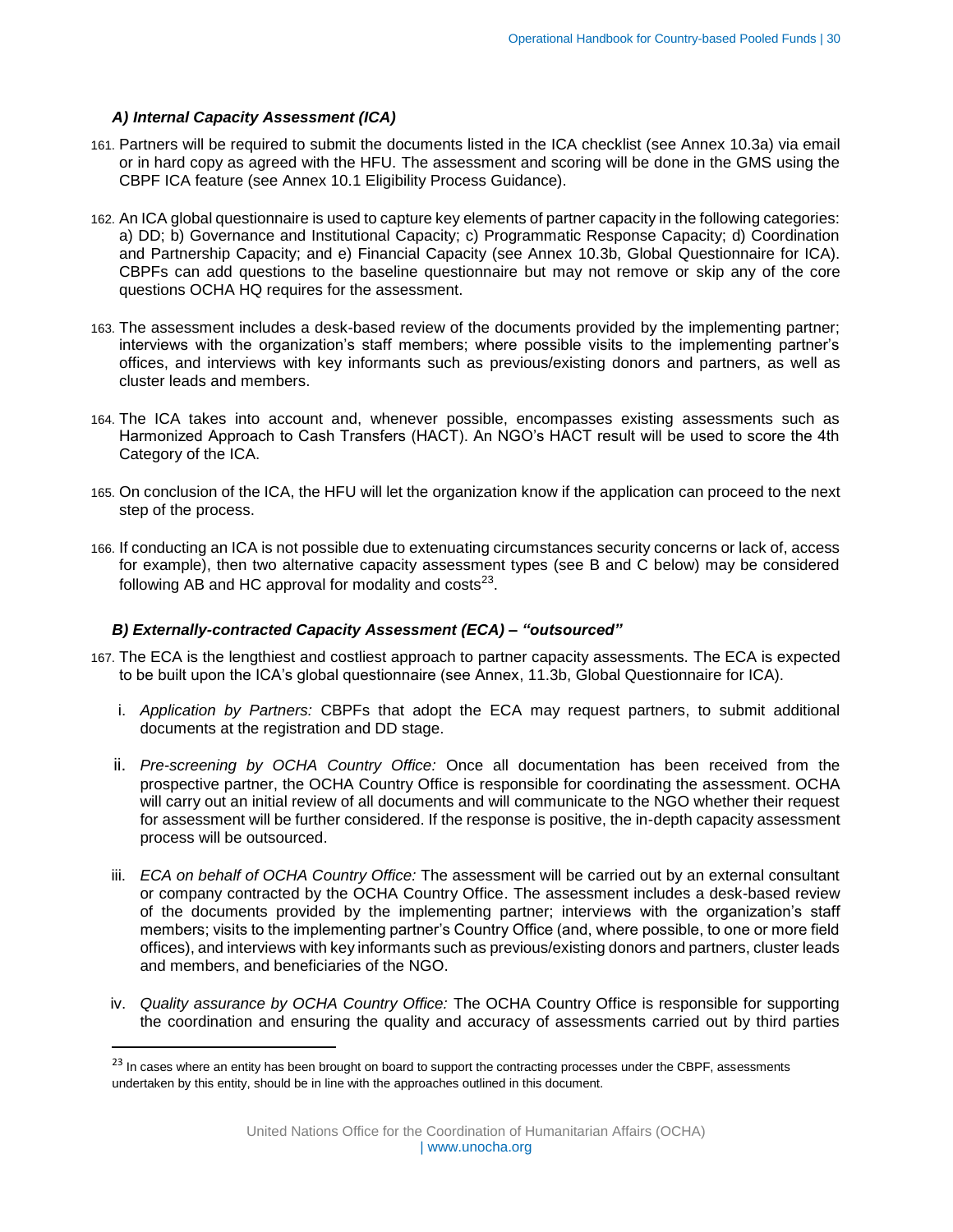through thorough review.

# **C)** *Proxy Capacity Assessment (PCA)*

- 168. Depending on the specific features and operating context of the Fund, the capacity assessment of NGO partners may have to be carried out through proxies rather than a standard capacity assessment methodologies described above.
- 169. A variety of different proxies can be used depending on the context of the fund and the access to different information sources. The following are some examples of information sources that can be used to ascertain the level of capacity of partners:
	- i. Past CBPF performance in the country
	- ii. Assessments carried out by other donors
	- iii. Existing partnership agreements with other UN agencies and/or bilateral donors,
	- iv. Demonstrated experience in the country
	- v. Access to priority locations
	- vi. Recommendation from clusters regarding the capacity of partners.
- 170. The merit of each proxy should be assessed individually in terms of how well it satisfies the information requirements contained in the ICA. The HC, in consultation with the AB, approves the methodology used for capacity assessments using proxies.
- 171. On an exceptional basis, particularly in time-sensitive situations PCAs may rely on existing documentation only (i.e. without new submissions from the partner). This requires AB approval following recommendation by the HC.

# *D) Due Diligence (DD) only; no capacity assessment*

- 172. CBPFs operate in highly volatile environments and often respond to sudden onset emergencies. In such circumstances, there may be situations where organizations that have not been subject to a formal capacity assessment require funding in order to carry out mission-critical or life-saving activities that no other organization can perform.
- 173. In these exceptional cases, and in consultation with FCS and with approval of OCHA's Executive Officer (EO), a capacity assessment is not necessary (or can be carried out later). Nonetheless, it is important to ensure that minimum checks are performed in order to safeguard the accountability of the Fund.
- 174. In extremis, CBPFs may begin funding without a capacity assessment but must always carry out, at minimum, DD for prospective partners. CBPFs may add to these mandatory minimum standards by adding additional requirements, if that is possible given the specific country context.

#### *Step 4 - Risk Rating*

- 175. Based on the score obtained during the capacity assessment, eligible partners will be categorized in three risk-level categories (low, medium and high). The HC, in consultation with the AB, sets the threshold for eligibility as well as score bands of each risk level. The score, and resulting risk level will determine the operational modalities and control mechanisms that are applicable as defined in the Fund's Accountability Framework. These include disbursement modalities, frequency of narrative and financial reporting, and planning for monitoring visits and spot checks, in accordance with the various risk levels, as well as with the duration and budget of the project.
- 176. Partner capacity assessments reflect the capacity of a partner at one particular point in time. As a partner implements projects, OCHA will review and score the partner on its implementation and the performance of partners will be used alongside the original capacity assessment to determine and adjust the risk level.
- 177. Partners who do not qualify and are considered ineligible would be given another opportunity to submit required documents for a Capacity Assessment to the HFU after 6 months, provided that they can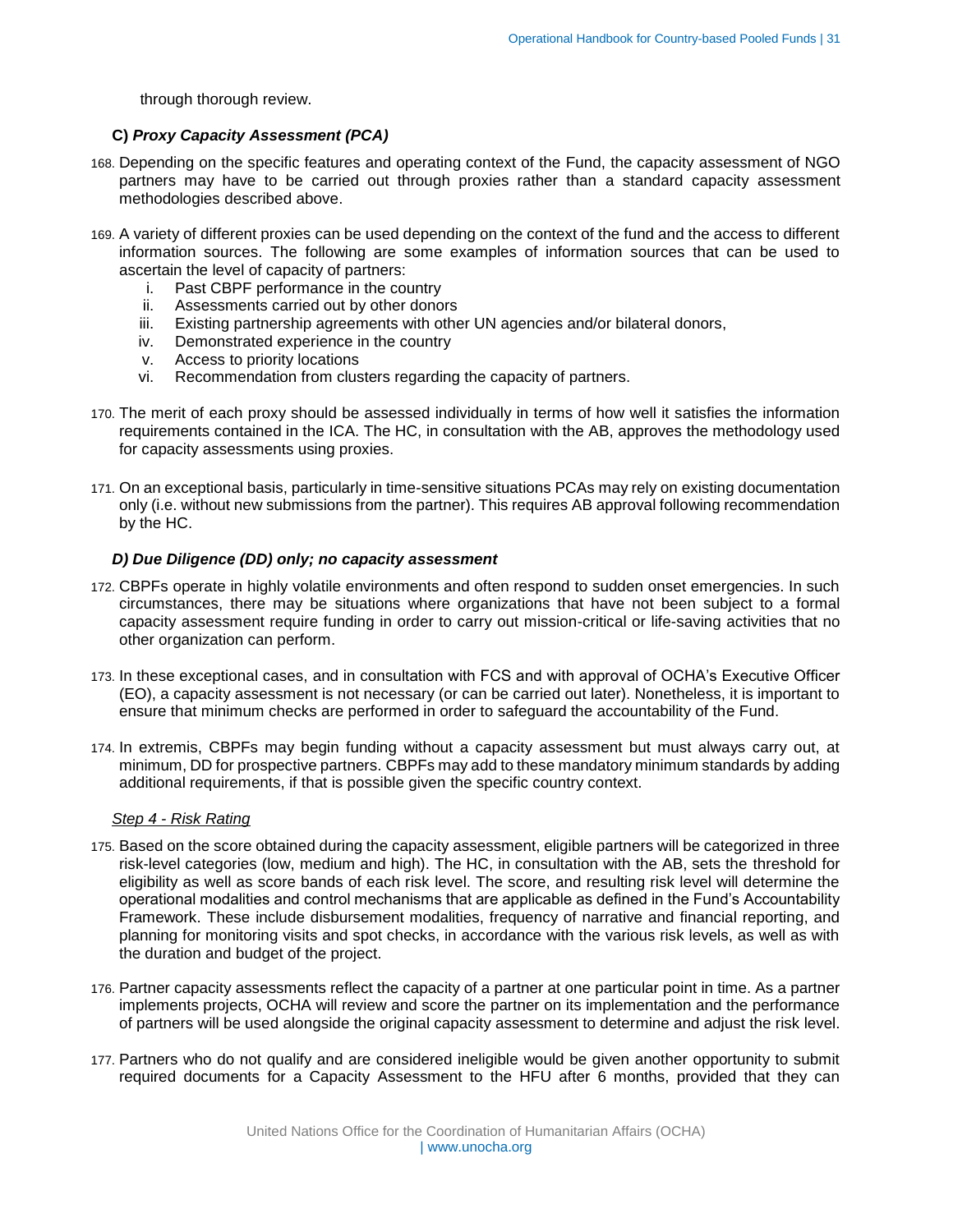<span id="page-31-0"></span>demonstrate that the elements that caused the rejection have been addressed.

#### **4.3.2 Performance Index**

- 178. The PI tool is a key part of the accountability framework, and will allow OCHA to have an up to date rating of partner performance. The rating of the performance of partners in the implementation of projects will be used alongside the original capacity assessment to determine and adjust as necessary partner risk levels.
- 179. The PI tool has been developed to support the HFU to score the performance of partners on CBPF supported projects from submission to closeout. During project implementation, the following categories of partner performance are tracked and scored: i) quality and timeliness of submissions of project documents (proposals, budget and concept notes); ii) quality and timeliness of implementation against approved targets; iii) quality and timeliness of reporting; iv) frequency, timeliness and justification of project revision requests; v) quality of financial management; vi) audit findings; (see Annex 10.4, Performance Index Tool). The scores assigned to each project on the above categories will be summarized in a Performance Index (PI).
- 180. The PI score is captured in GMS and is used along with the original capacity assessment score to determine the performance score and risk level. In order to reward sound project implementation, the score from PI will progressively be given more weight and the capacity assessment score will become less significant as partners implement more projects. (see Annex 10.4, Performance Index Tool, tab 2 - PI and Capacity Assessment).
- 181. The partners' scores on the most recent projects will be considered the most important and given the most weight in calculating the overall risk rating score. The calculation and relative weighting of project scores and the original capacity assessment is explained in Annex 10.4, Performance Index Tool, tab 2 - PPI and Capacity Assessment. The scoring and the weighting are standardized across funds and the GMS will make the calculations.
- 182. If the overall risk score of a partner reaches a threshold at which the risk level of the partner should be adjusted, the Fund Manager will be notified automatically through the GMS. Please note GMS will not automatically revise the risk level of a partner. Following the GMS notification the Fund Manager should notify the partner about the adjustment and adjust the risk level manually.
- 183. Eligible partners that have not implemented CBPF-funded projects for more than three consecutive years will be required to undergo a new capacity assessment.
- 184. If a partner performs poorly consistently and its risk rating score moves from high risk to the threshold of ineligibility it will be rendered ineligible on the basis of poor performance. Ineligible partners can re-apply for capacity assessment one year after being rendered ineligible, provided that they can demonstrate that the elements that caused the poor performance have been addressed.
- 185. UN Agency projects must also be scored for performance in all areas with the exception of the audit. The PI score can be used to assess future funding decisions and frequency of monitoring. The monitoring mechanism can be tailored to the type of project such as stakeholder satisfaction survey for pipeline projects.

#### <span id="page-31-1"></span>**4.4 Operational modalities for NGOs**

- 186. The risk rating of NGO partners has a direct impact on how each CBPF grant is managed and how accountability is exercised in practice through partner risk rating. The assurance mechanisms that are used to manage grants vary depending on three factors:
	- i. Partner risk level
	- ii. Value of the project
	- iii. Duration of the project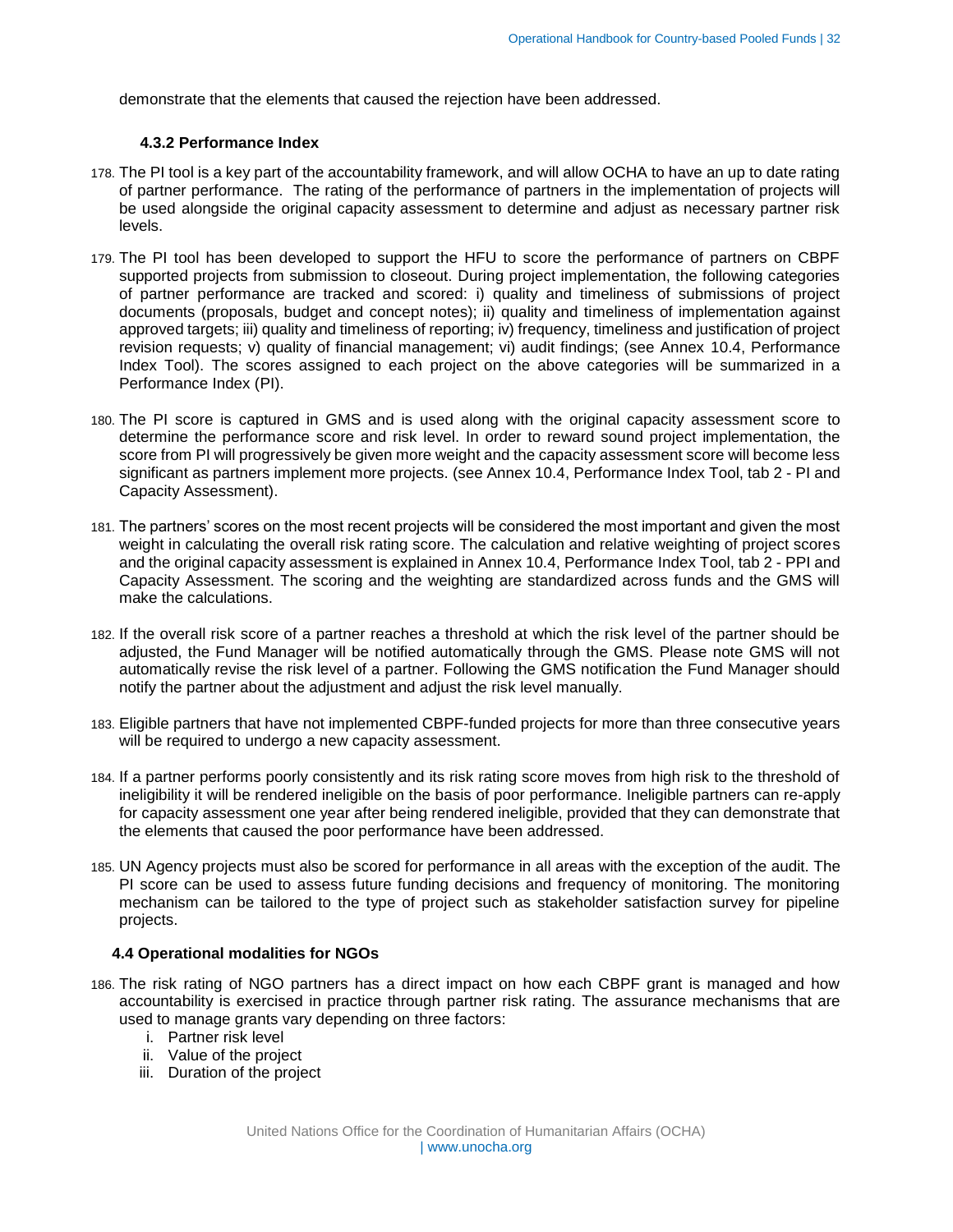- 187. These "operational modalities" are applied by OCHA as a minimum standard for CBPFs, and consist of adjusting the following elements:
	- i. Disbursement policy (i.e. number and percentage of disbursements)
	- ii. Funding ceiling
	- iii. Field monitoring visits
	- iv. Financial spot checks
	- v. Narrative reporting requirements
	- vi. Financial reporting requirements
	- vii. Project audit
- 188. The operational modalities in the table below set a minimum standard<sup>24</sup>:
- 189. The combination of partner risk level, duration and project budget determine the operational modalities applicable to each grant. More specifically:
	- i. *Disbursements*: The implementing partner will receive a first instalment at the beginning of the project and will be entitled to request the next disbursement(s), by submitting a financial statement, as soon as the implementing partner has spent 70 per cent of the funds previously received.
	- ii. *Fund ceiling*: This determines the maximum amount that a partner can receive per project.<sup>25</sup>
	- iii. Financial reporting:

*a)* Partners will submit financial statements when requesting the next disbursement.

*b)* All partners will have to submit a report by the dates specified in the Grant Agreement.

*c)* All partners will submit a financial statement within two months of the end of the project.

- iv. *Audits*: partners will be audited according to the audit plan established by headquarters in coordination with the OCHA Country Office<sup>26</sup>.
- v. *Narrative reporting*: Type (progress, final) and schedule of narrative reports will be determined based on the risk level of the partner, the duration and the size of the project.
- vi. *Financial spot check*: These checks assess the soundness of internal controls and the accuracy of the financial records for cash transfers of partners. Financial spot checks are determined on the basis of partner risk level.

 $\overline{\phantom{a}}$ 

<sup>&</sup>lt;sup>25</sup> Ceiling for high-risk partners can be optionally introduced in-country.

<sup>&</sup>lt;sup>26</sup> OCHA is currently developing the guidance for partner-based audits. For the time being every NGO project funded by OCHA will be subject to an audit.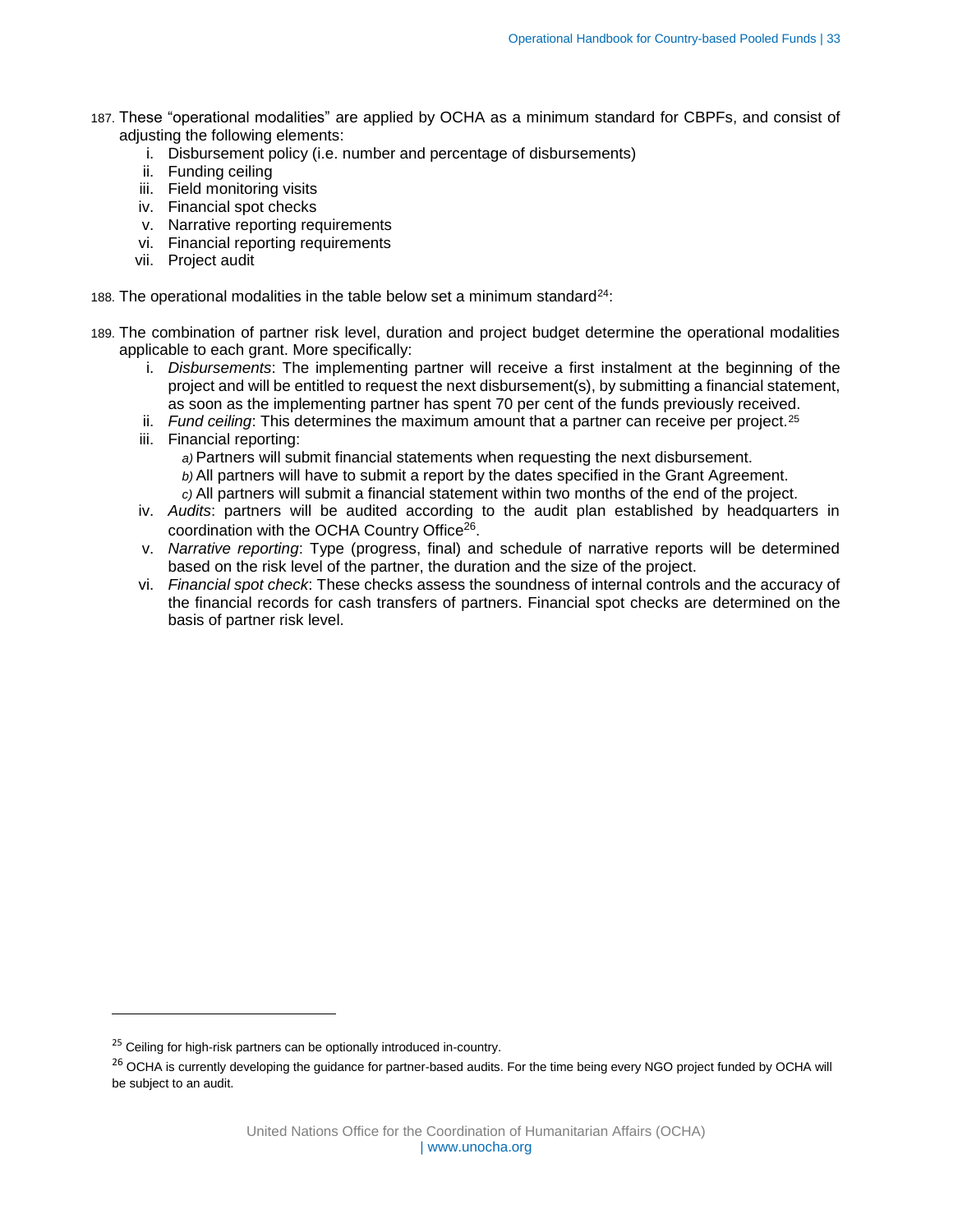# **Operational Modalities**

|                      | <b>Maximum</b>    |                                  | <b>Financial reporting</b> |                      | <b>Narrative reporting</b> |              | <b>Monitoring</b> |              |                       |                                |                   |
|----------------------|-------------------|----------------------------------|----------------------------|----------------------|----------------------------|--------------|-------------------|--------------|-----------------------|--------------------------------|-------------------|
| duration<br>(months) | (thousand<br>USD) | per project<br>(thousand<br>USD) | (in % of total)            | For<br>disbursements | $31 - Jan$                 | <b>Final</b> | <b>Progress</b>   | <b>Final</b> | Project<br>monitoring | <b>Financial</b><br>spot-check | <b>Audit</b>      |
| <b>NGOs</b>          |                   |                                  |                            |                      |                            |              |                   |              |                       |                                |                   |
| < 7                  | < 250             | ÷,                               | 60-40                      | Yes                  | Yes                        | Yes          |                   | Yes          | $\overline{1}$        | $\mathbf{1}$                   |                   |
|                      | > 250             | 500                              | 50-50                      | Yes                  | Yes                        | Yes          | 1 mid             | Yes          | $\overline{1}$        | 1                              |                   |
| $7 - 12$             | < 250             | $\sim$                           | 40-40-20                   | Yes                  | Yes                        | Yes          | 2                 | Yes          | 1                     | 1                              |                   |
|                      | > 250             | 800                              | 40-30-30                   | Yes                  | Yes                        | Yes          | $2 - 3*$          | Yes          | $1 - 2^{**}$          | 1                              |                   |
| < 7                  | < 250             | $\sim$                           | 100                        | $\blacksquare$       | Yes                        | Yes          | 1 mid             | Yes          | $\blacksquare$        | $\blacksquare$                 |                   |
|                      | > 250             | 700                              | 80-20                      | Yes                  | Yes                        | Yes          | 1 mid             | Yes          | 1                     | $\blacksquare$                 | As<br>per<br>plan |
| $7 - 12$             | < 250             | $\mathbf{r}$                     | 80-20                      | Yes                  | Yes                        | Yes          | 1 mid             | Yes          | $0 - 1**$             | $\overline{\phantom{a}}$       |                   |
|                      | > 250             | 1,200                            | 60-40                      | Yes                  | Yes                        | Yes          | 1 mid             | Yes          | $\overline{1}$        | $0 - 1$                        |                   |
| < 7                  | < 400             | $\blacksquare$                   | 100                        | $\sim$               | Yes                        | Yes          | $\sim$            | Yes          | $\blacksquare$        | $\blacksquare$                 |                   |
|                      | > 400             | $\blacksquare$                   | 80-20                      | Yes                  | Yes                        | Yes          | $\sim$            | Yes          | $\blacksquare$        | $\blacksquare$                 |                   |
| $7 - 12$             | < 400             | $\blacksquare$                   | 100                        | $\sim$               | Yes                        | Yes          | 1 mid             | Yes          | $\blacksquare$        | $\blacksquare$                 |                   |
|                      | > 400             | $\blacksquare$                   | 80-20                      | Yes                  | Yes                        | Yes          | 1 mid             | Yes          | 1                     | 1 / partner                    |                   |
| <b>UN Agencies</b>   |                   |                                  |                            |                      |                            |              |                   |              |                       |                                |                   |
| < 7                  | $\blacksquare$    | $\blacksquare$                   | 100                        | $\blacksquare$       | Yes                        | Yes          | $\sim$            | Yes          | Op. Manual***         | ۰                              | <b>No</b>         |
| $7 - 12$             | $\blacksquare$    | $\blacksquare$                   | 100                        | $\sim$               | Yes                        | Yes          | 1 mid             | Yes          | Op. Manual***         | $\sim$                         |                   |
|                      | Project           | <b>Project value</b>             | amount                     | <b>Disbursements</b> |                            |              |                   | 1 mid        |                       |                                |                   |

<span id="page-33-0"></span>\* Three progress reports are only required for projects of 10 months or more.

\*\* Additional field visits are only required for projects of 10 months or more.

\*\*\* Monitoring arrangements for projects implemented by UN agencies will be determined at the country level according to specific agreements outlined by the HC and the AB. Monitoring of UN agency projects is mandatory and should be based on a sampling methodology considering country-specific factors as required (see 4.5 Monitoring).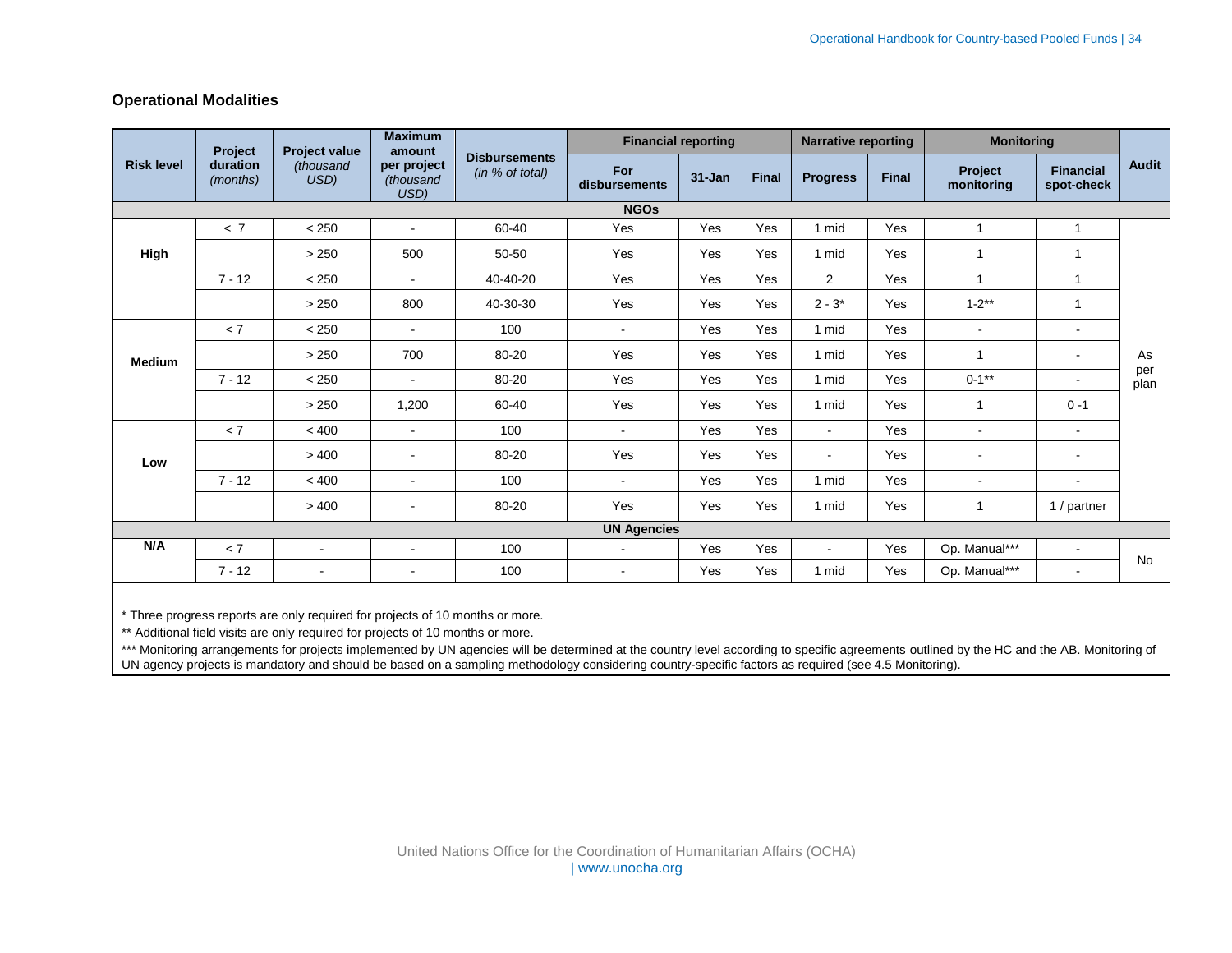- 190. In line with the operational modalities described above, the number and percentage of each disbursement, as well as the narrative and financial reporting requirements will be clearly stipulated in the grant agreement between OCHA and the implementing partner<sup>27</sup>.
- 191. Depending upon partner risk level and/or spot-check findings, the HFU may request for additional financial reporting. The frequency of additional reporting is based on risk level and or financial spot-check findings.
- 192. Under exceptional circumstances the limits on the "Maximum amount per project" and the number of "Disbursements" can be modified. Only solid programmatic reasons, duly explained and documented, can justify such exceptions. Exceptions to the operational modalities shall be submitted through OCHA HQ/FCS for approval to the EO (or a duly delegated officer).
- 193. In the case of projects implemented by UN agencies, 100 per cent of the approved budget will be disbursed upon signature of the grant agreement.

# <span id="page-34-0"></span>**4.5 Monitoring**

#### *Definition of monitoring in the scope of CBPFs<sup>28</sup>*

194. Monitoring is defined as the systematic and regular process of collecting, verifying and triangulating information to assess progress made against project outputs and activities; bearing in mind accountability to affected populations and donors. Information gathered is used to make informed decisions and strengthen partnership and coordination.

#### *Monitoring objectives*

- 195. The main purpose of monitoring is to assess progress made towards set targets and to verify the accuracy of reporting submitted by partners. Building on the principles, CBPF monitoring and reporting has the following key objectives:
	- i. Verify partner progress in delivering of project outputs and activities (as per log frame and work plan), the beneficiary targeting process, the use of resources (as per budget) and internal monitoring and reporting systems.
	- ii. Triangulate information collected through other means, identify gaps and trends in humanitarian operations and reflect on best practices and lessons learned using findings and recommendations for results management, risk mitigation and public information.
	- iii. Strengthen partnership and coordination between OCHA, the partner and the local authorities, and to engage and seek feedback from affected communities.
- 196. The main principle for monitoring is that all recipient organizations, UN agencies and NGOs, are subject to monitoring by the fund. While requirements will not be identical, it should be recognized that the HC needs reassurance of project performance, regardless of the implementing entity.

#### *Roles and Responsibilities*

 $\overline{\phantom{a}}$ 

- 197. The HC is responsible for ensuring that a representative sample of CBPF-funded projects are effectively monitored through appropriate monitoring modalities. The OCHA HFU is further responsible for coordinating monitoring efforts and ensuring that monitoring of projects is carried out.
- 198. T. The HFU shall calculate the expected costs of monitoring and reporting activities based on the target and timeframe. These costs shall become part of the OCHA Country Office cost plan, and are a direct cost

<sup>&</sup>lt;sup>27</sup> When the contracting of implementing partners is not managed by OCHA, the same provisions should be incorporated into the contractual arrangements with partners.

<sup>&</sup>lt;sup>28</sup> As articulated by the thematic workshop "Monitoring in high risk environments" held in Beirut, June 2016 (organized by FCS and Fund Managers).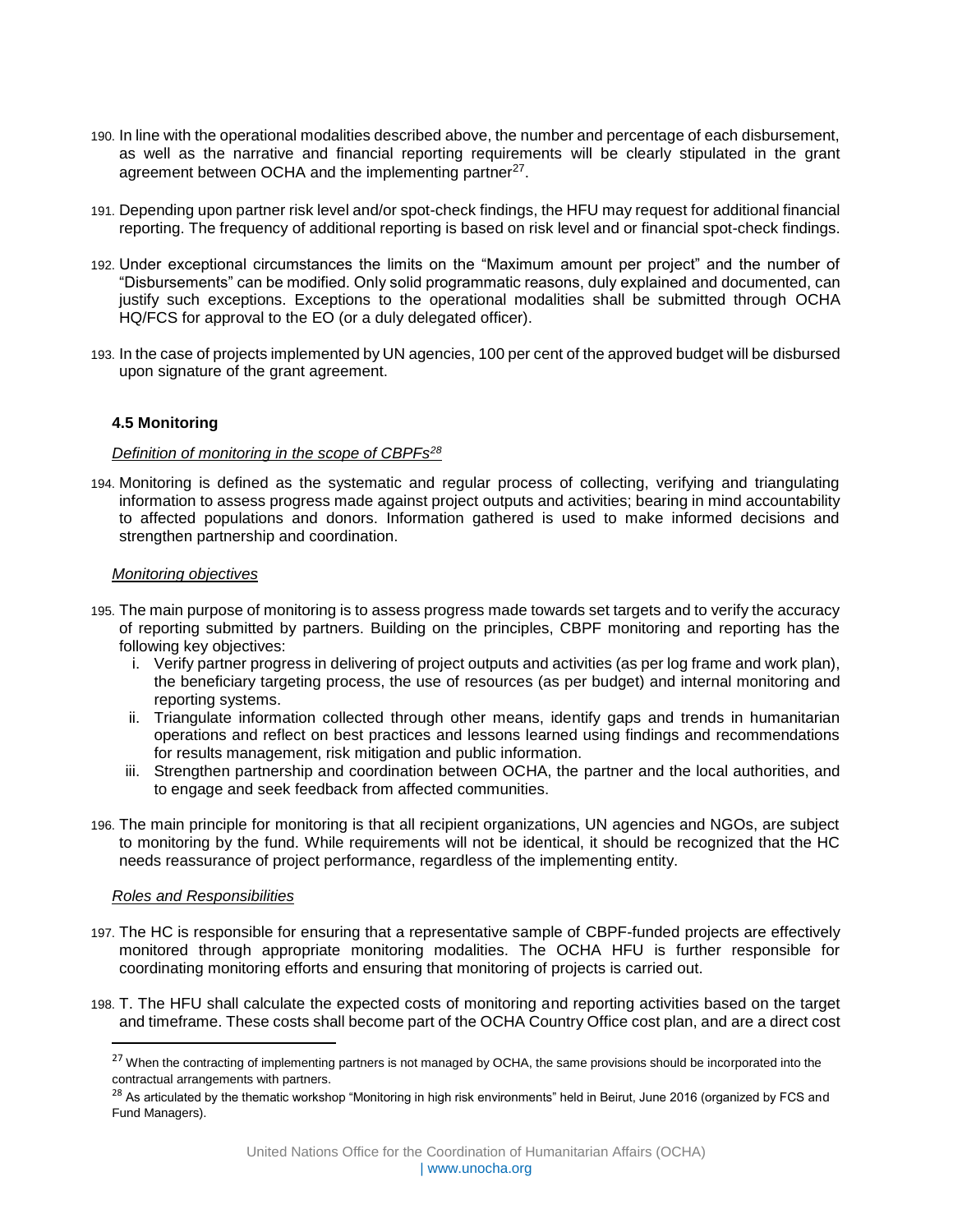of the fund.

- 199. The HFU coordinates and participates in field monitoring visits and should work closely with clusters in devising procedures related to monitoring. A monitoring plan should be developed by the HFU at the time allocation decisions have been made. The monitoring plan may be adjusted depending on changes in the operational context and information gathered through reporting. The following are the key responsibilities of the HFU in terms of monitoring:
	- i. Developing and maintaining a comprehensive monitoring plan which reflects the minimum requirements of the operational modalities [\(see above\)](#page-31-1).
	- ii. Working with cluster coordinators and co-coordinators in ensuring that monitoring is undertaken in close coordination with other cluster monitoring activities.
	- iii. Developing terms of reference and contracting external expertise for third party monitoring or remote monitoring as required.
	- iv. Undertaking field site monitoring missions in line with the monitoring plan in cooperation with OCHA sub-offices.
	- v. Reviewing and analysing information collected through monitoring activities and reporting.
- 200. Minimum monitoring arrangements for projects implemented by NGOs will be determined based on the risk level assigned to the partner, the duration of project activities and the size of the project budget as articulated in the operational modalities of CBPF.
- 201. Monitoring of UN agency projects is mandatory and should be based on a sampling methodology considering country specific factors as required, which can be determined at the country level according to specific agreements outlined by the HC and the AB. The monitoring mechanism can be tailored to the type of project to be implemented (for example: stakeholder satisfaction survey for pipeline projects).

#### *Process and Monitoring Tools*

- 202. Taking into consideration that partners' project management systems is the backbone of monitoring, one of the objectives of CBPF monitoring tools is to provide an additional level of verification of project results. Partners describe the tools they intend to use for project monitoring in the project proposal.
- 203. The monitoring plan should describe what type of monitoring tools that will be used to satisfy the minimum standards set out in the operational modalities. The following represent the most commonly used monitoring tools in CBPFs to date.
- 204. *Field site monitoring* Field site monitoring, implemented by OCHA and supported by clusters, is a critical component of the overall framework in order to verify that CBPF-funded projects are delivering against targeted outputs, and to allow the HC and clusters to assess the qualitative aspects of programme implementation. As there are limitations to what can be observed through site visits, additional information will still need to be collected through other means. While field monitoring will not attempt to make evaluative assessments of projects, it will be essential to select an approach that covers issues beyond the delivery of project outputs. Field monitoring visits should, at a minimum, collect information that: (i) makes an assessment of the timeliness of the overall project implementation, (ii) verifies reported results, and (iii) assesses progress on key project activities (see Annex 11, Field monitoring template).
- 205. *Financial Spot Check* Financial spot checks will be conducted to assess the soundness of the internal controls and the accuracy of the financial records of the partner. A financial spot check should be conducted based on the risk level of the partner and the operational modality of the Fund. On-site financial spot checks by HFU staff and special audits by audit firms may be conducted on the basis of Operational Modality, or when warranted due to concerns about the functioning of the partner's internal controls. It is advisable that at least one spot check per partner per year be conducted. The spot checks should be carried out in accordance with Annex 12, Financial Spot checks.
- 206. *Third Party Monitoring* Third party monitoring could be considered as one of the monitoring approaches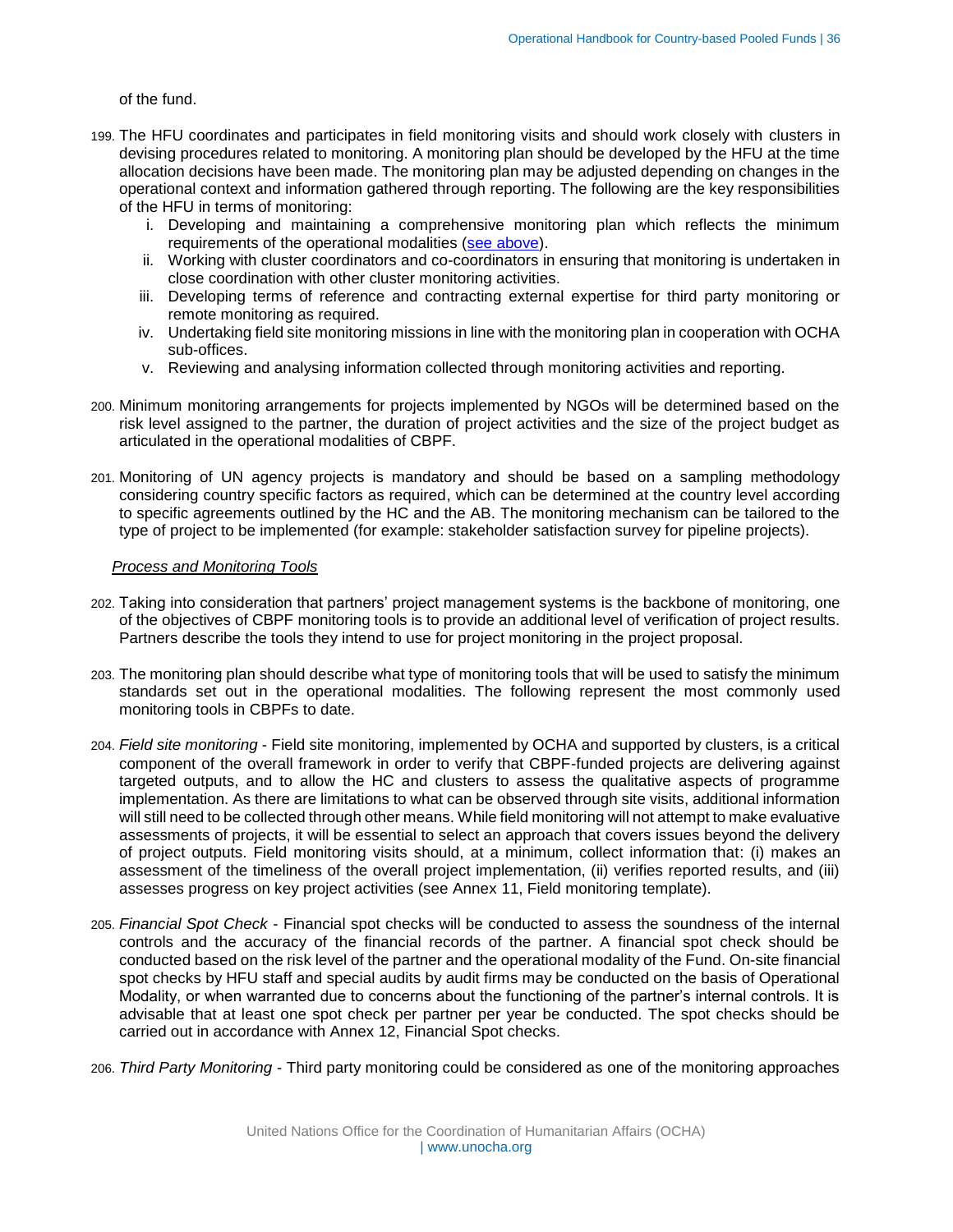suitable for CBPFs when access is limited in countries or regions of operation. This approach enables CBPFs to obtain independently verified information about the status of implementation of CBPF projects (mainly in high risk areas), with particular emphasis on the achievement of project outputs. The approach combines field visits and desk reviews of available fund-related documentation (e.g., project proposals and any other relevant information/documentation). The main focus of third party monitoring is to verify that contracted activities are being implemented and associated outputs are delivered.

- 207. *Remote Call Monitoring* Remote call monitoring can be a cost-effective means of collecting statistics and recording observations from key informants and beneficiaries on progress made on project outputs and satisfaction. Call centers can be established in safe locations with the sole purpose to conduct telephone interviews with key informants using structured multiple choice questionnaires. All information collected can be captured directly in a web-based platform hosted by the call center operator using validation logic, thereby providing real-time progress information on projects monitored that would then be shared with HFU.
- 208. Remote monitoring occurs in instances when it is not feasible to conduct physical project visits. This is not uncommon as CBPFs tend to operate in insecure and highly volatile environments with restricted access. Remote monitoring only be used as a last resort in cases where there are no other options, the principle is to use enough sources of information to allow for meaningful monitoring. For those situations where it is not possible to undertake any form of monitoring (physical or remote), funding projects should be considered in light of the urgency of the needs they address. The risks involved in such a decision should be communicated to the AB.

# <span id="page-36-0"></span>**4.6 Reporting**

- 209. CBPFs require reporting so as to ensure that activities carried out are on track to reach proposed project objectives. To the extent possible, UN agencies and NGOs are treated equally in relation to their reporting requirements.
- 210. Narrative and financial reporting requirements for NGOs are determined according to the Operational Modalities described above [\(see above\)](#page-31-1).
- 211. UN agencies will submit an interim financial statement to reflect expenditure incurred for project activities up to 31 December of each year by the 31 January of the following year. Interim financial statements will be submitted every calendar year until the submission of the final financial statement. Upon completion of the project a final financial statement covering the period between inception and completion of the project will be due no later than 30 June of the following year. Financial statements for UN agencies and NGOs are collected through the GMS according to the templates annexed to the Handbook (see Annex 13, Project Budget and Financial Reporting Tool).
- 212. UN agencies will submit a final narrative report within two months of completion of the project. If the duration of the project is between 7-12 months, UN agencies will also submit a progress narrative report to reflect achievements at midpoint of the project implementation. Narrative reports for UN agencies and NGOs will be submitted through the Grant Management System (GMS) and will follow the templates annexed to this Handbook (see Annexes 14a and 14b, Progress and Final narrative reporting templates).
- 213. CBPFs should promote the use of standardized output indicators for all recipient organizations (ideally as identified in the HRP, or as a minimum as agreed with sector/cluster in country). CBPFs promote the implementation of the HRP or similar country level planning framework. Reporting should therefore be linked, when possible, to the strategic objectives of the HRP.
- 214. Annual programmatic reports of all CBPFs are made public and available to all stakeholders. The reports should summarize (i) how the CBPF has performed in relation to its strategic objectives (including links with HRP, strengthening of HC, promoting partnership with NGOs and strengthening of coordination system); (ii) describe how funding has been allocated in relation to key humanitarian events, timeliness and transparency, and gender considerations; (ii) synthesize achievements by sector/cluster; (iii) highlight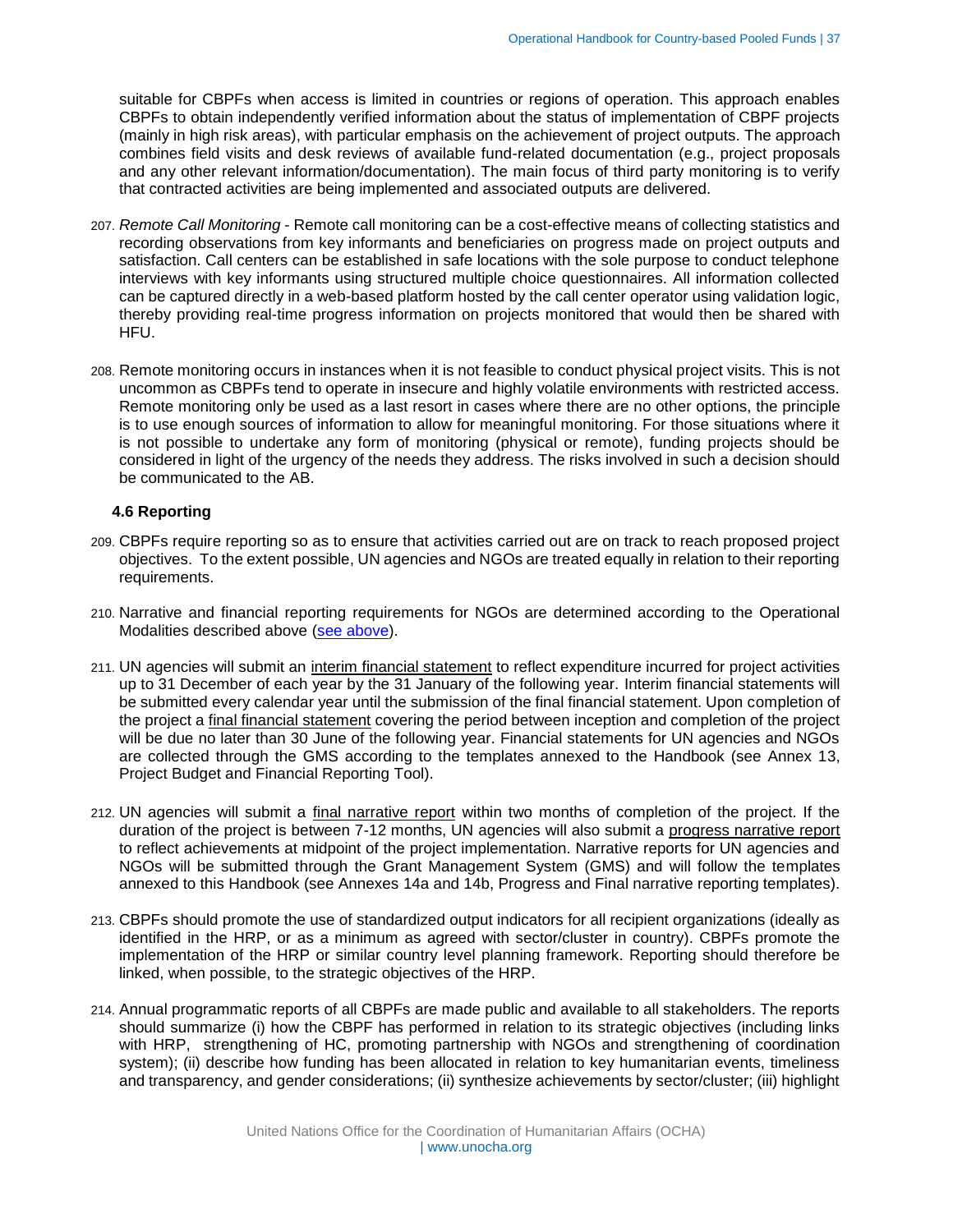risk management initiatives including monitoring and reporting; (iv) present challenges and (v) main priorities for next year. Annual reports should include information about allocations and projects funded in the previous calendar year but because projects may overlap calendar years, activities and achievements from different allocation years may be included (see Annex 4, Guidance Note Annual Reports).

#### <span id="page-37-0"></span>**4.7 Evaluations of CBPFs**

- 215. Evaluations are an important component of the accountability framework as they enable independent (external) assessments of CBPFs at the fund level as well as the CBPF mechanism at a global level. The next global external evaluation will take place in 2018 and will collectively assess all active CBPFs. The external evaluation will focus on how CBPFs have performed as humanitarian funding mechanisms as assessed against the main objectives. Specific evaluation questions and methodologies and a list of countries to be visited will be developed as part of the process of conducting the evaluation. The evaluation will also consider the timing and scope of the next evaluation.
- 216. External evaluations of CBPFs are not inter-agency mandated and are considered internal OCHA evaluations that are managed by OCHA in agreement with CBPFs donors. Ad hoc reviews of specific aspects of CBPF performance can be considered beyond the mandatory global evaluation. Such reviews should be planned and carried out in close consultation between the HC, the AB and OCHA at the country level and be subject to clearance from OCHA HQ/FCS.

#### <span id="page-37-1"></span>**4.8 Audit**

- 217. UN agencies are subject to internal oversight audit systems and other mechanisms established by their respective governing bodies.
- 218. NGO partners receiving funds from CBPF are subject to external audit by the Fund.
- 219. The external audit is an oversight mechanism and an essential component of the accountability framework. It enhances the transparency and sound financial management of resources allocated through CBPFs. More information on audit process including the timeline for performing audits is detailed in the audit process (5.4) and project closure section (5.3.4).
- 220. External audits allow the HC to obtain evidence-based assurances on the use of funds transferred to NGOs. In particular, external audits help to mitigate financial risks; including misuse of resources and fraud; identify weaknesses in financial and operational management and recommend critical improvements; identify ineligible expenditures.
- 221. External audit findings provide essential feedback to the partner and the system, promoting continuous improvement of NGO financial and operational management and performance, and enabling the HC to make better informed funding decisions.
- 222. OCHA will develop a risk-based approach to audits which will replace the current project-based approach. The risk-based approach will set the criteria to prioritize which partners will be audited on the basis of partner risk level and financial volumes transferred to NGOs.
- 223. Internal oversight bodies (OIOS Office of Internal Oversight Services and the BOA Board of Auditors) regularly audit OCHA operations. Audits performed by these entities are subject to the single audit principle. The BoA, comprising Auditors-Generals of three Member States, provides external audit services for the United Nations and its funds and programmes with the exception of the World Food Programme (WFP), which has its own external auditor.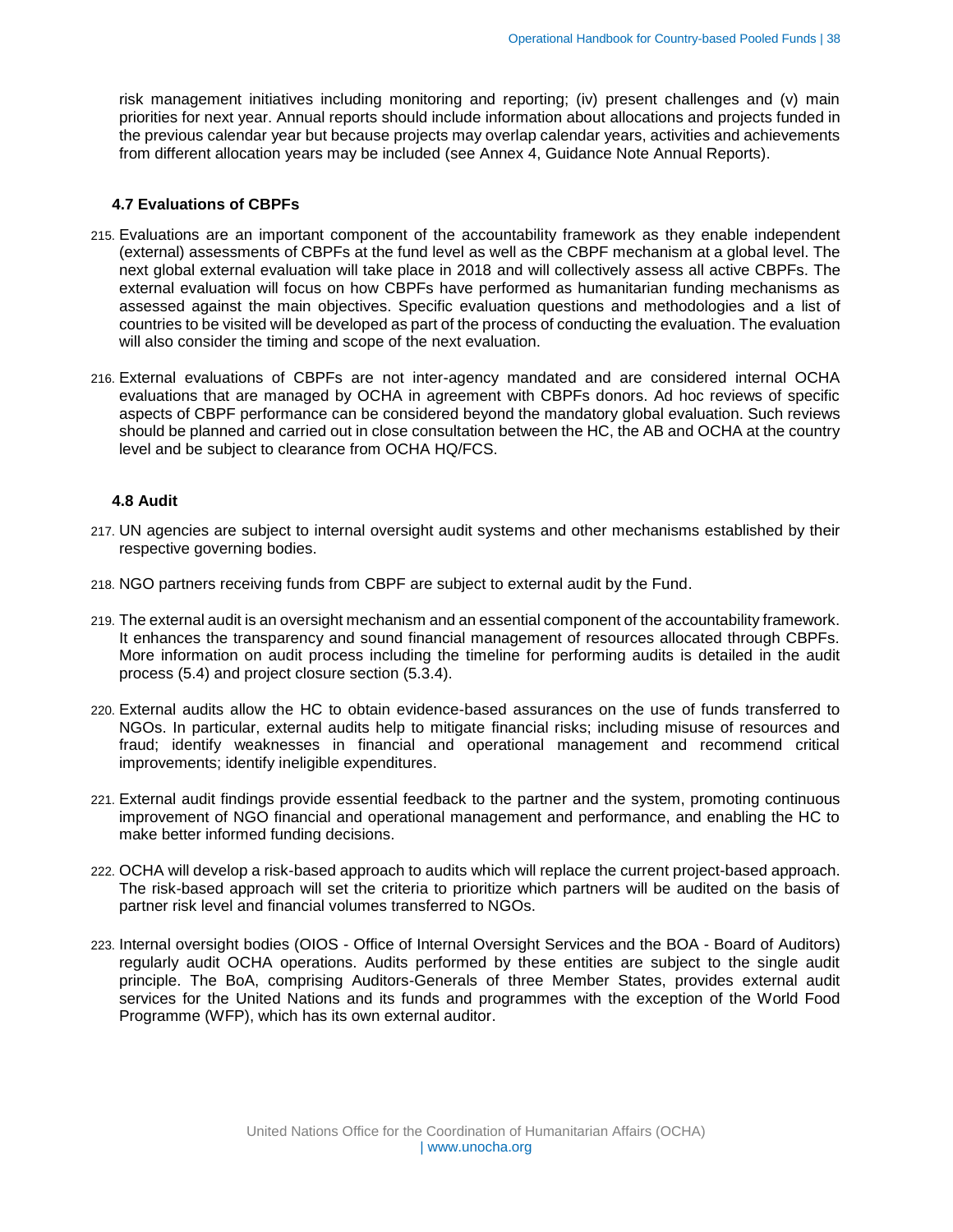# <span id="page-38-0"></span>**4.9 Compliance measures**

- 224. Through the aforementioned accountability mechanisms, the HC will aim to safeguard programmatic and financial management of CBPFs. Compliance measures enables the HC to address non-compliance with the legal terms agreed between the fund and the recipient organization, especially related to the following types of situations:
	- i. Overdue financial or narrative reports.
	- ii. Non refund of unspent funds.
	- iii. Critical (high risk) audit findings/qualified audit opinion (especially on lack of critical internal controls, serious weaknesses in internal controls, lack of bank reconciliation; lack of double-entry accounting system; lack of supporting documents, lack of authentic receipts).
	- iv. Critical findings from monitoring and financial spot checks**.**
	- v. Violation of humanitarian principles and code of conduct<sup>29</sup>.
	- vi. Indication of possible fraud, corruption or misuse of funds.

OIOS performs internal audits of OCHA, and adheres to the single audit principle, whereby it cannot audit UN funds and programs which have their own internal audit function. OIOS and BoA audits regularly cover OCHA management of pooled funds, and consider whether procedures for management of CBPFs are appropriate. These audits cover all parts of the CBPFs (ABs, allocations, risk management, etc.), look at compliance with rules and guidelines and are publicly available.<sup>30</sup>

- 225. When a partner does not comply with the requirements described in this handbook and reflected in the contractual agreement or violates any other obligations stemming from the contractual agreement OCHA will progressively take corrective actions commonly referred to as compliance measures (Annex 15, Compliance Measures). In line with the single audit principle, donors and member states should not carry out additional audits and should respect the single audit principle to avoid duplication of efforts, minimize disruption and costs to all parties and conflicting recommendations that could result in widespread confusion and misunderstanding of CBPF operations.
- 226. The general principle underpinning the application of compliance measures is that whenever a partner does not comply with requirements stemming from the accountability framework described above or in relevant contractual agreements, the HC, through OCHA, will take progressive actions to address the partners' behaviour. Solutions will be pursued as and when deemed appropriate by OCHA.

# <span id="page-38-1"></span>**5. Administration of CBPFs**

 $\overline{\phantom{a}}$ 

#### <span id="page-38-2"></span>**5.1 Basic definitions and guidance on the project budget preparation process**

227. This guideline provides partners with a common framework to facilitate appropriate preparation of project budgets. It focuses on defining eligible and ineligible costs, direct and indirect costs (e.g. Programme Support Costs – PSC), shared costs, budget categories and the adequate breakdown of budget lines. This guidance applies to all partners.

# <span id="page-38-3"></span>**5.1.1 Rationale and Basic Principles of the Project Budget**

228. A clear segregation of duties underpins the preparation, review and clearance of the project budget. This is critical to preserve the country-driven nature of CBPFs and necessary to ensure central and internal controls to reduce the risk of approving erroneous or inappropriate project budgets (e.g. miscalculations,

<sup>29</sup> See [GA Res 46/182](http://www.un.org/documents/ga/res/46/a46r182.htm) and <https://cdu.unlb.org/UNStandardsofConduct/CodeofConduct.aspx> https://oios.un.org/page?slug=report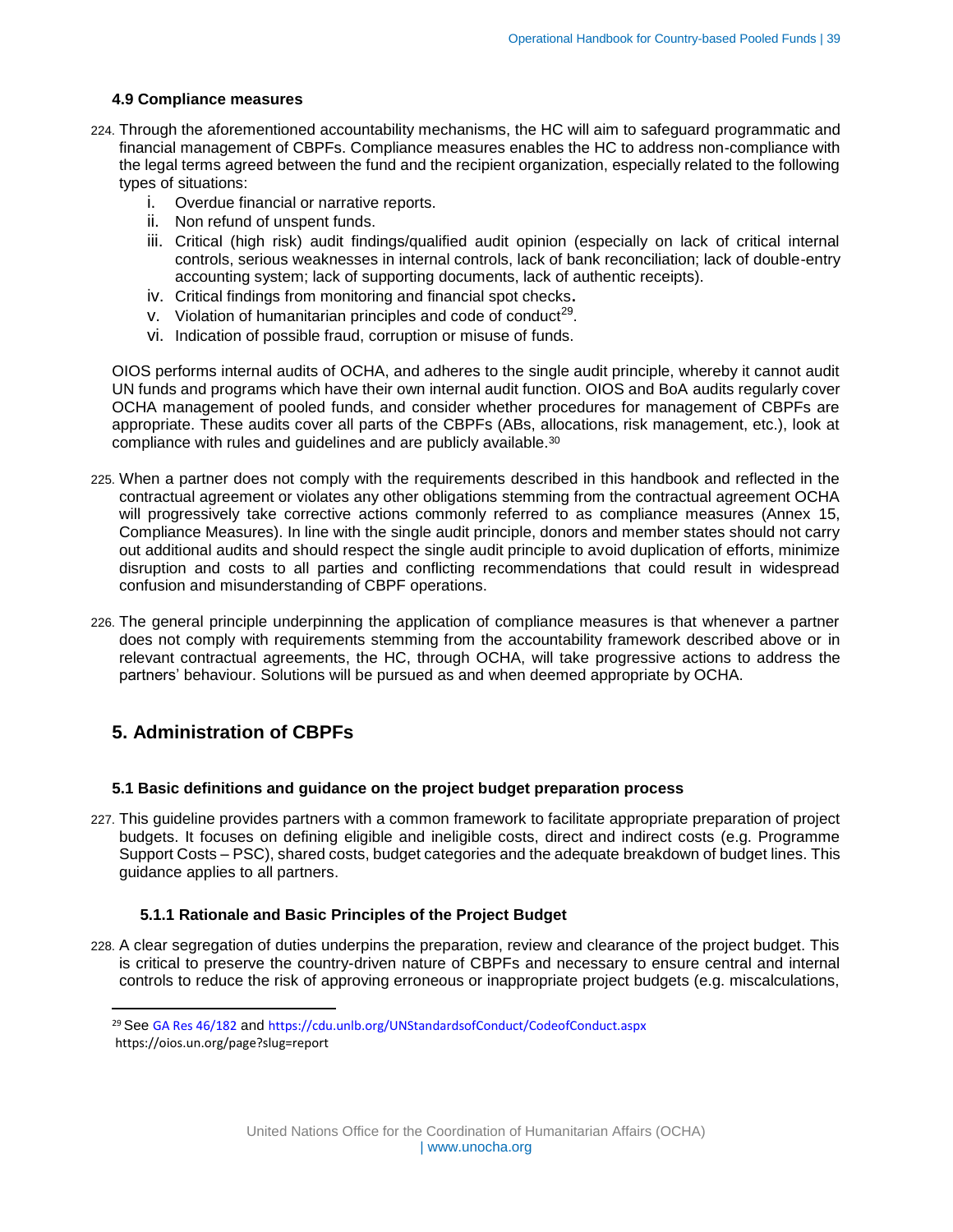inconsistency, and lack of transparency or admission of ineligible costs). In this regard, fund managers in the field, certifying finance officers at headquarters, and partners have specific roles and responsibilities, as follows:

- 229. Fund managers are responsible to ensure that:
	- i. The principles of economy, efficiency, effectiveness, transparency and accountability are adhered to in the sense that the project budget inputs are commensurate with the planned activities and the expected outputs, more specifically, that the project budget is a correct, fair and reasonable reflection of the project proposal/logical framework
	- ii. The cost estimates are reasonable in the specific country context so that funding will be used in the most efficient way.
- 230. The role of certifying finance officers in headquarters is to:
	- i. Verify the budget's factual correctness, checking coherence with the project proposal and logical framework.
	- ii. Flag concerns and seek clarification from fund managers on issues that may compromise compliance with UN rules and affect financial transparency and accountability.
- 231. In the budgeting process, partners are expected to:
	- i. Provide a correct and fair budget breakdown of planned costs that are necessary to implement activities and achieve the objectives of the project.
	- ii. Use and comply with the budget template (Annex 13 a and b: Project Budget and Financial Reporting Tool) and guidance provided by OCHA for the classification and itemization of planned costs.
	- iii. Provide a budget narrative (as an essential component of the budget) that clearly explains the object and the rationale of every budget line. For example, shared costs, expensive assets, and costs/equipment required to support the regular operation of the partner, are clear cases that require a budget narrative.

# <span id="page-39-0"></span>**5.1.2 Eligible and Ineligible costs**

- *Eligible costs*
- 232. The following attributes define the nature of eligible costs:
	- i. Must be necessary and reasonable for the delivery of the objectives of the project.
	- ii. Must comply with the principles of sound financial management, in particular the principles of economy, efficiency, effectiveness, transparency and accountability.
	- iii. Must be identifiable in the accounting records and backed by original supporting evidence as incurred in accordance with the approved project proposal and period.

233. These may include:

- i. All staff costs (including salaries, social security contributions, medical insurance, hazard pay (when applicable) and any other cost included as part of the salary benefits package of the organization. Salaries and costs may not exceed the costs normally borne by the partner in other projects.
- ii. Costs for consultancies involved in the implementation of the project.
- iii. Support staff costs at country-level directly related to the project.
- iv. Travel and subsistence costs directly linked to the project implementation for project staff, consultants, and other personnel that may also be eligible, provided the costs do not exceed those normally borne by the partner.
- v. A contribution to the partner's Country Office costs, as shared costs charged on the basis of a well explained calculation and reasonable allocation system. Shared costs must be itemized.
- vi. The financial support to beneficiaries, including cash and voucher-based distribution.
- vii. Purchase costs for goods and services delivered to the beneficiaries of the project, including quality control, transport, storage and distribution costs.
- viii. Costs related to non-expendable items (assets) such as equipment, information and technology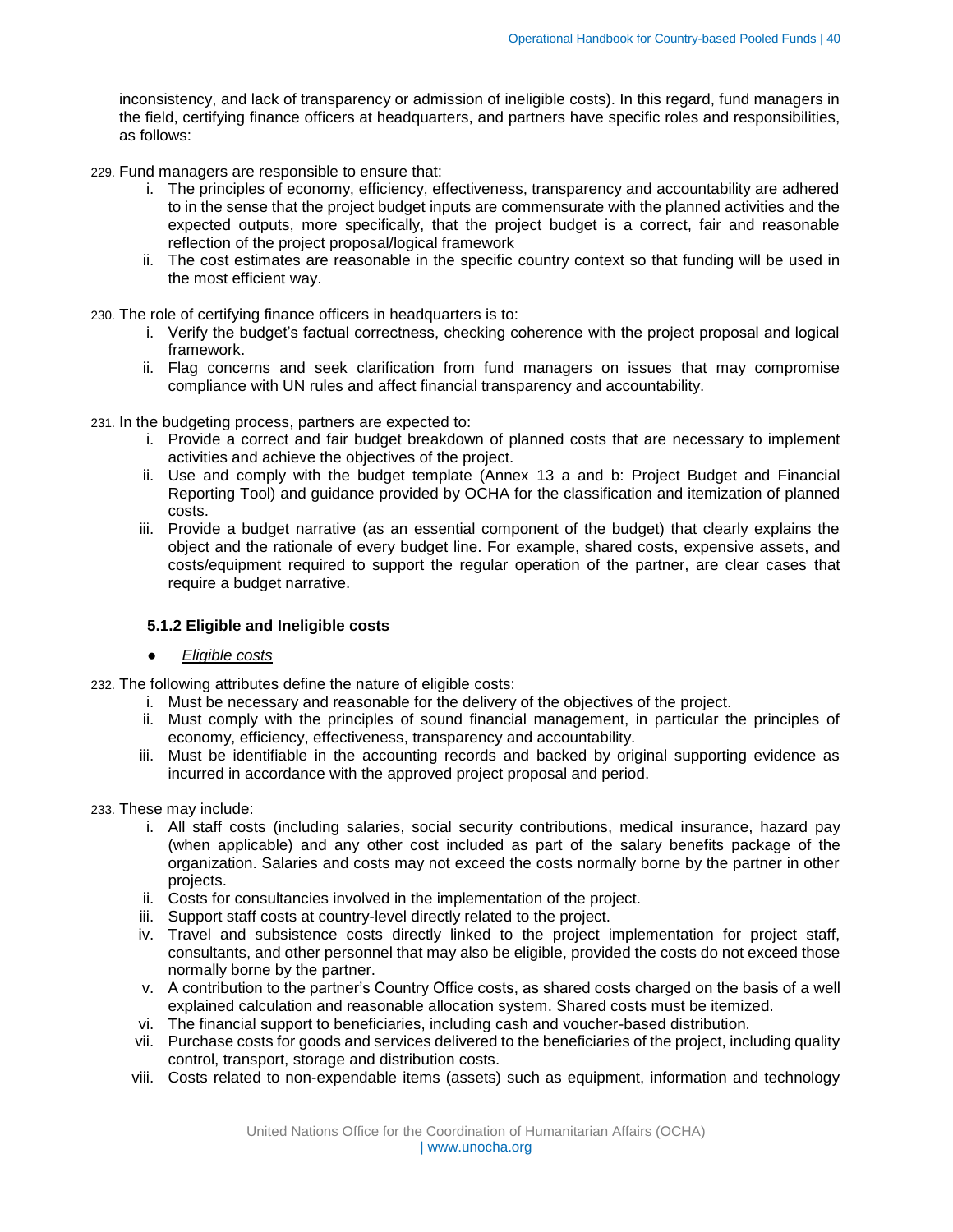equipment for registration and similar field activities, medical equipment, water pumps and generators.

- ix. Expenditure incurred by the partner related to awarding contracts required for the implementation of the project, such as expenses for the tendering process.
- x. Costs incurred by sub-implementing partners, directly attributable to the implementation of the project.
- xi. Other costs derived directly from the requirements of the grant agreement such as monitoring, reporting, evaluation, dissemination of information, translation and insurance, including financial service costs (in particular bank fees for transfers).
	- *Ineligible costs*

#### 234. The following costs are ineligible:

- i. Costs not included in the approved budget (taking into consideration duly approved budget revisions).
- ii. Costs incurred outside the approved implementation period of the project (taking into consideration duly approved no-cost extensions).
- iii. Debts and provisions for possible future losses or debts.
- iv. Interest owed by the implementing partner to any third party.
- v. Items already financed from other sources.
- vi. Purchases of land or buildings.
- vii. Currency exchange losses.
- viii. Cessions and rebates by the implementing partner, contractors or staff of the implementing partner of part of declared costs for the project.
- ix. Government staff salaries.
- x. Hospitality expenses, provision of food/refreshments for project staff (not including water and hospitality for trainings, events and meeting directly related to project implementation).
- xi. Incentives, mark-ups, gifts to staff.
- xii. Fines and penalties.
- xiii. Duties, charges, taxes (including VAT) recoverable by the implementing partner.
- xiv. Global evaluation of programmes.
- xv. Audit fees/system audit fees  $-$  these costs are paid directly by the fund<sup>31</sup>.
- **Other Types of costs**
- 235. On a case-by-case basis and depending on the objectives of the fund, the fund manager retains the flexibility to consider the following costs as eligible:
	- i. Government staff training as a component of a project activity that contributes to the achievement of the overall project objectives.
	- ii. Visibility material of the implementing partner directly related to projects funded by CBPFs.
	- iii. International travel costs when directly linked to the delivery of the project objectives. When international travel costs are requested to support additional activities outside those of the project, such costs can only be considered if they are well justified and in the proportion attributable to the project.
	- iv. Vehicles.

 $\overline{a}$ 

- v. Depreciation costs for non-expendable/durable equipment used for the project for which the cost is not funded in the current budget or prior CBPF funding.
- vi. Equipment for the regular operations of the implementing partner.
- vii. Recurrent costs for the implementing partner's current operations.

# <span id="page-40-0"></span>**5.1.3 Direct and Indirect Costs**

236. There are two categories of eligible expenditures: direct costs and indirect costs.

<sup>31</sup> Those costs are charged as a direct cost for the management of the fund.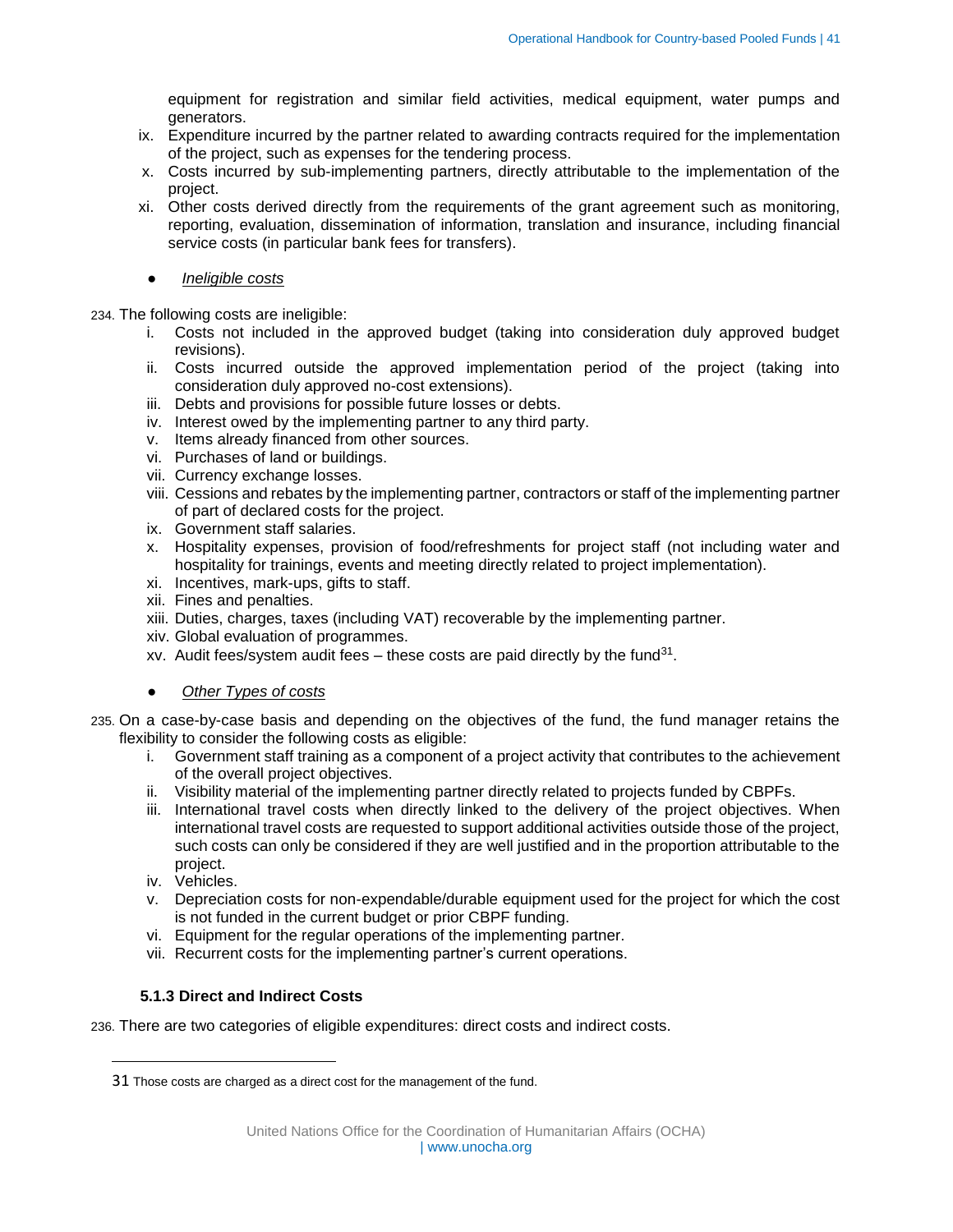# ● *Direct Costs*

237. Direct costs have to be clearly linked to the project activities described in the project proposal and the logical framework. They are defined as actual costs directly related to the implementation of the project to cover the costs of goods and services delivered to beneficiaries, and the costs related to the support activities (even partial, such as a security guard or a logistician partially working for the project), required for the delivery of services and the achievement of the project objectives.

238. Direct costs include:

- i. Staff and related personnel costs, including consultants and other personnel.
- ii. Supplies, commodities, materials.
- iii. Equipment.
- iv. Contractual services.
- v. Travel costs, including transportation, fuel, and daily subsistence allowances for staff, consultants and other personnel linked to the project.
- vi. Transfers and grants to counterparts.
- vii. General operating and other direct costs including security expenses, office stationary, and utilities such as telecommunications, internet, office rental and other direct costs, including expenses for monitoring, evaluation and reporting, related to the implementation of the project.
- *Indirect Costs*
- 239. Indirect costs are referred to as Programme Support Costs (PSC). PSC are all costs that are incurred by the implementing partner regardless of the scope and level of its activities and which cannot be traced unequivocally to specific activities, projects or programmes. These costs typically include corporate costs (i.e. headquarters and statutory bodies, legal services, general procurement and recruitment etc.) not related to service provision to a particular project. PSC is charged as a maximum 7 per cent of the approved direct expenditures incurred by the implementing partner.
- 240. Programme Support Costs of sub-implementing partners associated to the implementation of a specific project must be covered by the overall maximum 7 per cent of the actual project expenditures.
- <span id="page-41-0"></span>241. Indirect costs do not have to be itemized in the project budget.

# **5.1.4 Shared Costs**

 $\overline{\phantom{a}}$ 

242. Sharing costs between different donors and projects under a country programme of an implementing partner is an acceptable practice for CBPFs. The implementing partner may share certain Country Office costs to different uses and projects, for example staff, office rent, utilities and rented vehicles.

The following guidance applies to shared costs in the project budget:

- i. All shared costs must be directly linked to project implementation.
- ii. All shared costs must be itemized in the budget, following standard accounting practice and based on a well-justified, reasonable and fair allocation system, to be clearly explained in the budget narrative of the project and assessed and approved by the HFU.
- iii. The partner should always be able to demonstrate how costs were derived and explain in the project proposal/logical framework how the calculation was made (e.g. pro-rata, averages).<sup>32</sup>
- iv. If a position is cost-shared, the percentage of the monthly cost corresponding to the time that the

<sup>&</sup>lt;sup>32</sup> Cost-shared staff positions that are intended to last the entire duration of the project should be charged for the entire period and charged as a percentage against the project (e.g. half of the cost of a guard in a 12 months project should be budgeted at 50 per cent of the monthly salary for 12 months). Durations shorter than the project are acceptable only if the position is not intended to last for the entire duration of the project. Partners have the option to record expenditures within the budgeted amount according to modalities that better suit their preferences (e.g. charging 100 per cent of for guard for 6 months).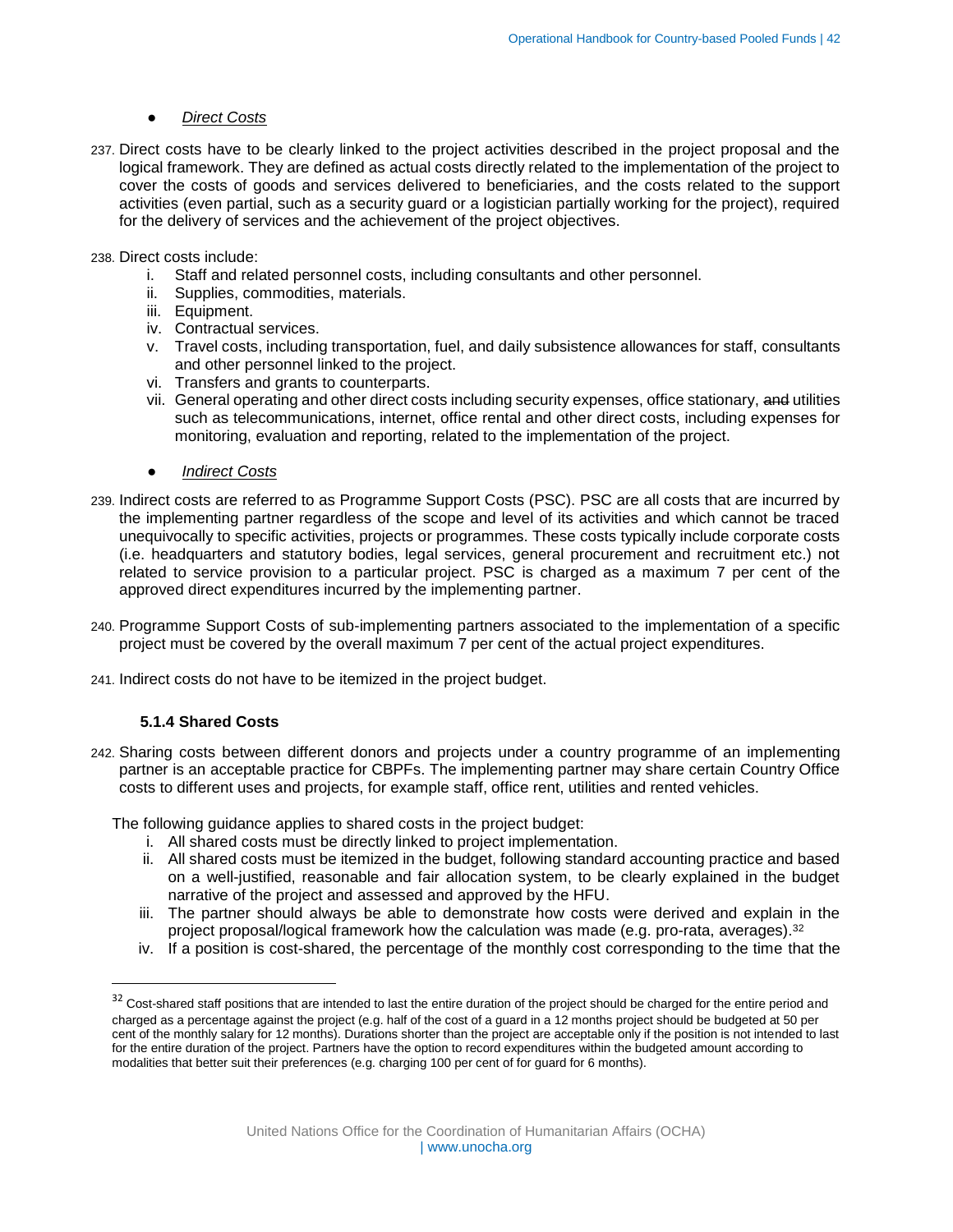person will dedicate to the project shall be budgeted. Portions of a unit may not be budgeted as staff costs; only percentages are acceptable.

- v. Non-staff shared costs must be shared on the basis of an equitable cost allocation system $^{33}$ . Accordingly, the percentages in the budget are to be assessed and approved by the HFU.
- vi. Shared-costs, including staff-related costs, should be charged for the entire duration of the project. If this is not possible, the rationale of the apportionment must be explained in the budget narrative

#### <span id="page-42-0"></span>**5.1.5 Guidance on itemization of budget lines**

243. Each budget line requires the following cost breakdown:

- i. Itemize each national and international staff, consultant and other personnel by function, and provide unit quantity and unit cost (monthly or daily rates) for each staff position<sup>34</sup>.
- ii. Any budget line whose total value exceeds \$10,000 (as cumulative value) requires a clear explanation of the calculation in the budget narrative.
- iii. When budget lines contain costs of multiple items (exceeding \$10,000) a budget breakdown should be included in excel listing item, unit, quantity, value or cost (per unit and total cost. Documentation must be uploaded in the GMS.
- iv. Provide unit or quantity (e.g. 10 kits, 1,000 metric tons) and unit cost for commodities, supplies and materials to be purchased. The budget narrative should properly reference unit measures (length, volume, weight, area, etc.).
- v. Provide technical specifications for items whose unit cost is greater than \$10,000.
- vi. Provide technical specifications for items whose unit costs can greatly vary based specifications (e.g. for generators, a reference to the possible range of power would be sufficient to properly evaluate the accuracy of the estimated cost).
- vii. Provide details in the budget narrative so that the objective of the budget line can be clearly identified.
- viii. Itemize general operating costs (e.g. office rent, telecommunications, internet, utilities) for project implementation providing quantity and unit cost. A lump sum for operating costs is not acceptable.
- ix. Travel costs can be estimated as long as the calculation modality is accurately described in the budget narrative (e.g. providing estimates on the number of trips and average duration in days, daily subsistence allowance rates, etc.).
- x. Travel (In-country and International) or International travel: estimate number of trips and cost per trip.
- xi. Provide list of items<sup>35</sup> and estimated cost per item for kits when the cumulative budget line value exceeds \$10,000.
- xii. Provide the list of items for globally standardized kits such as Post-exposure Prophylaxis kits and Interagency Emergency Health Kit. This does not include standard kits agreed upon in each country.
- xiii. In the case of construction works exceeding \$10,000, only labour costs and known essential materials may be budgeted and itemized, providing unit/quantity and unit cost. The budget narrative should explain how construction costs have been estimated on the basis of a standard prototype of building (e.g. latrine, health post or shelter), type of materials (e.g. wood, prefabricated or brick/cement/concrete) and the formula or rationale used to estimate construction cost (e.g. per square foot or meter or previous experiences).
- xiv. The partner is responsible and accountable to ensure the budget(s) of the sub-implementing partner(s) adheres to the principles of economy, efficiency, effectiveness and transparency. The

 $\overline{\phantom{a}}$ 

 $33$  This should be calculated as a percentage against the overall amount of the shared cost and charged as a percentage of the project value. It is preferable to charge shared costs for the entire duration of the project. Partners have the option to record expenditures within the budgeted amount according to modalities that better suit their requirements (e.g. to cover half of the rent of an office in a 12 months project, the partner should budget the rent for 50 per cent of the monthly cost for 12 months period. The partner may pay the full rent of the office for 6 months with the allocated budget).

<sup>&</sup>lt;sup>34</sup> Staff positions must be charged per unit. If staff costs are only partially charged to the given budget this must be reflected in the percentage (50 per cent of a staff, and not half of a staff at 100 per cent).

 $35$  The list should be provided as an annex to the budget.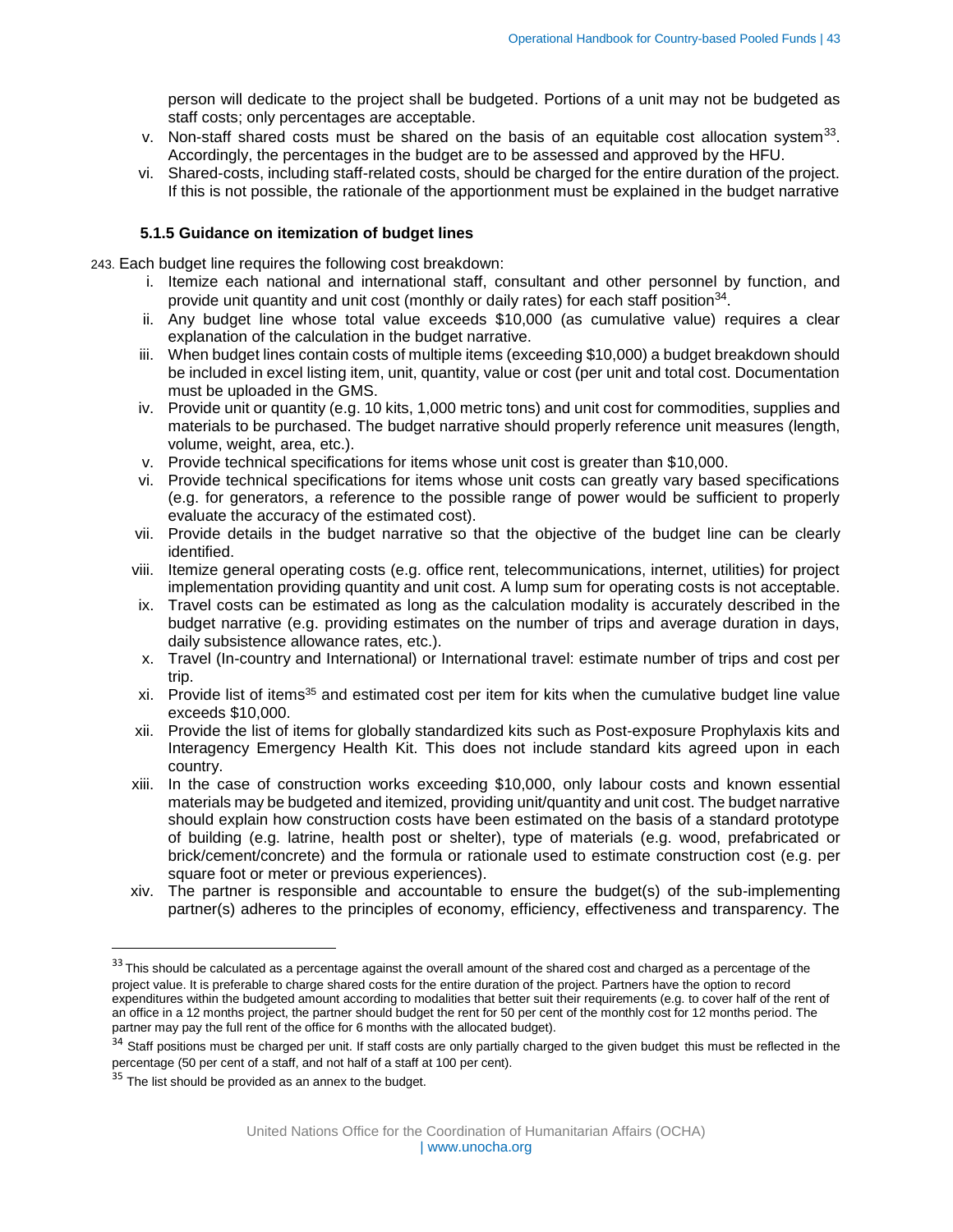partner must ensure the sub-implementing partner(s) budget(s) are commensurate with the planned activities and outputs, and is reasonable in the specific country context. The subimplementing partner budget should be provided as a single line under the budget category *Transfers and Grants to Counterparts*. The breakdown details are not required to be provided in GMS. However, at the request of OCHA and/or the auditors, the partner is responsible and accountable to provide the necessary detailed documentation to support the budget and expenditure incurred by the sub-implementing partner. The sub implementing partner's budget and expenditure details must be available, if requested, at the same level of detail and format applicable to the main implementing partner. These documents must remain available for at least a period of 5 years after the project termination.

#### <span id="page-43-0"></span>**5.2 Signature of Grant Agreements**

- 244. Standard Grant Agreement templates (see annexes 16 and 17, Grant Agreements with NGOs and UN agencies) must be used for contracting. No changes in the articles of the Grant Agreement are allowed.
- 245. The use of the GMS is the pre-requisite for implementing the process described below. The GMS supports the full implementation of standard procedures and due diligence processes, it provides support throughout the entire project cycle management, it is the repository of necessary supporting project documents and it ensures timely and effective implementation of control mechanisms to manage and mitigate risks associated with the fund management.
- 246. Grant Agreements with UN agencies, NGOs, and Red Cross and Red Crescent Movement are prepared by OCHA Country Offices (normally the Humanitarian Financing Unit). Grant agreements are signed by the HC and counter signed by the authorized representative of the partner as recorded in the Due Diligence module of the GMS. Grant agreements are then sent to OCHA HQ/FCS for final approval and signature by EO (or a duly delegated officer).
- 247. Grant Agreements (see Annexes 18 and 19, Grant Agreements with NGOs and UN agencies) must be submitted to OCHA HQ/FCS by the fund manager through the GMS. The following supporting documents (all annexed) must be submitted.
	- i. Copy of the Grant Agreement signed by the HC and partner. $36$
	- i. Copy of the Claim Agreement eighted by the HC).
	- iii. Project budget (as approved by the HC).

 $\overline{a}$ 

- 248. Signature of grant agreements has a processing time of up to 3 business days, provided that the documentation submitted to OCHA HQ/FCS is complete, accurate and consistent.
- 249. The grant agreement is only valid upon signature by both the HC and implementing partner. The start date, agreed by the HFU in consultation with the implementing partner, is indicated in the Annex B of the grant agreement. The start date on Annex B can be as early as the signature date of the IP to accommodate expenditure eligibility. If the signature of the grant agreement by the partner occurs after the agreed upon start date, the date of the signature of the grant agreement will determine the official start date of the project.
- 250. Expenditure is eligible from the date of signature by the partner, which marks the entry into effect of the grant agreement.

#### <span id="page-43-1"></span>**5.3 Revisions: no-cost extensions, budget modifications and project changes**

251. Changes in a project may be required due to various reasons and may have different consequences to the project's scope, duration and budget. Variations of all forms must be brought to the fund manager's attention. The fund manager in consultation with cluster/sector coordinators will assess whether the

<sup>&</sup>lt;sup>36</sup> For funds managed with the support of the United Nations Development Programme (UNDP) Multi Partner Trust Funds Office, Allocation paper and Fund Transfer Request (FRT) will be used (see Annex 24 a and b).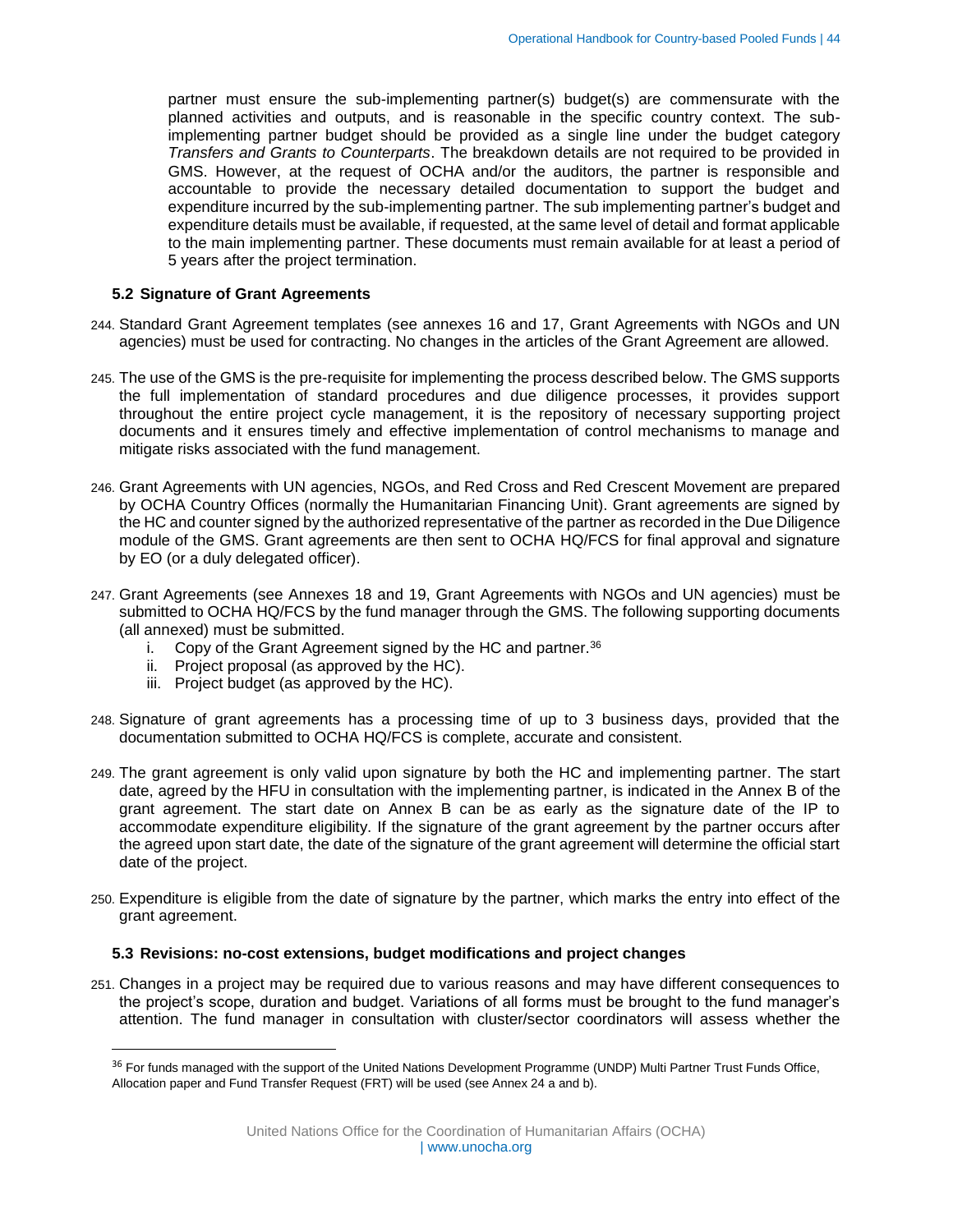proposed changes need formal written authorization, whether an amendment to the initial grant agreement is necessary (see Annex 18, Amendment to Grant Agreement with NGOs, and Annex 19, Amendment to Grant Agreement with UN agencies) or whether the breath of the proposed changes is such that the project needs to be terminated. Annexes 20 (Project Revision Request Form and 13 a and b (Budget Tool for Amendments) of these guidelines provide the format to request a NCE/Budget Revision.

- 252. Depending on the nature of the revision, relevant GMS workflows will be activated by the HFU allowing partners to request the required amendments.
- <span id="page-44-2"></span>253. The HC, or the OCHA HoO if delegated to do so (see Annex 21, Delegation of Authority for revision approval), will respond to the implementing partner in writing, accepting, modifying or rejecting the request (see Annex 20, Project Revision Request Form). If accepted, this amendment becomes an integral part of the agreement and must be cleared by OCHA HQ.
- 254. A signed Grant Agreement Amendment will be required in the following circumstances:
	- i. Changes to the project budget exceeding the 15 per cent tolerance allowed for each Budget **Category**
	- ii. Addition of a new budget line, irrespective of whether it is below or over the 15% tolerance allowed for each Budget Category
	- iii. Change in duration of the project
	- iv. Change of banking information relevant to the project
	- v. Any other changes that have financial or legal implications and are part of the Grant Agreement
- 255. The following changes do not require a Grant Agreement Amendment and will be approved in GMS through the 'approval without GA amendment' feature.
	- i. Change in project location, unless the entire project area has been changed.
	- ii. Change in number of beneficiaries, unless this changes the nature of the project.
	- iii. Change in approved project activity, unless this changes the project objective and key result.

#### <span id="page-44-0"></span>**5.3.1 No-Cost Extensions (NCEs)**

- 256. No-Cost Extension (NCE) requests will be considered on a case-by-case basis, depending on the reasons justifying the request and evidence of progress collected through narrative and financial reports (i.e. progress/interim), or through field monitoring visits and financial spot checks.
- 257. Project Revision Requests should be submitted at least four weeks prior to the end of the project. Later submissions will not be considered.
- 258. The NCE can modify the agreement to extend the duration of the project, with or without any changes to the project's budget or activities. To extend the duration, an amendment to the original agreement must be signed by both parties.

#### <span id="page-44-1"></span>**5.3.2 Budget Modification**

259. There are three types of acceptable budget revisions:

- Budget revision not exceeding 15 per cent of the approved budget.
	- i. This type of modification does not require formal authorization by the HC, which means that within this limit the implementing partner has the flexibility to make adjustments to the project budget as needed throughout the implementation.
	- ii. Cost redeployments to budget categories not exceeding 15 per cent of the originally approved budget category are acceptable for all categories except the "Staff and other Personnel Costs" category. Any variation in "Staff and other Personnel Costs" should be approved in writing by OCHA.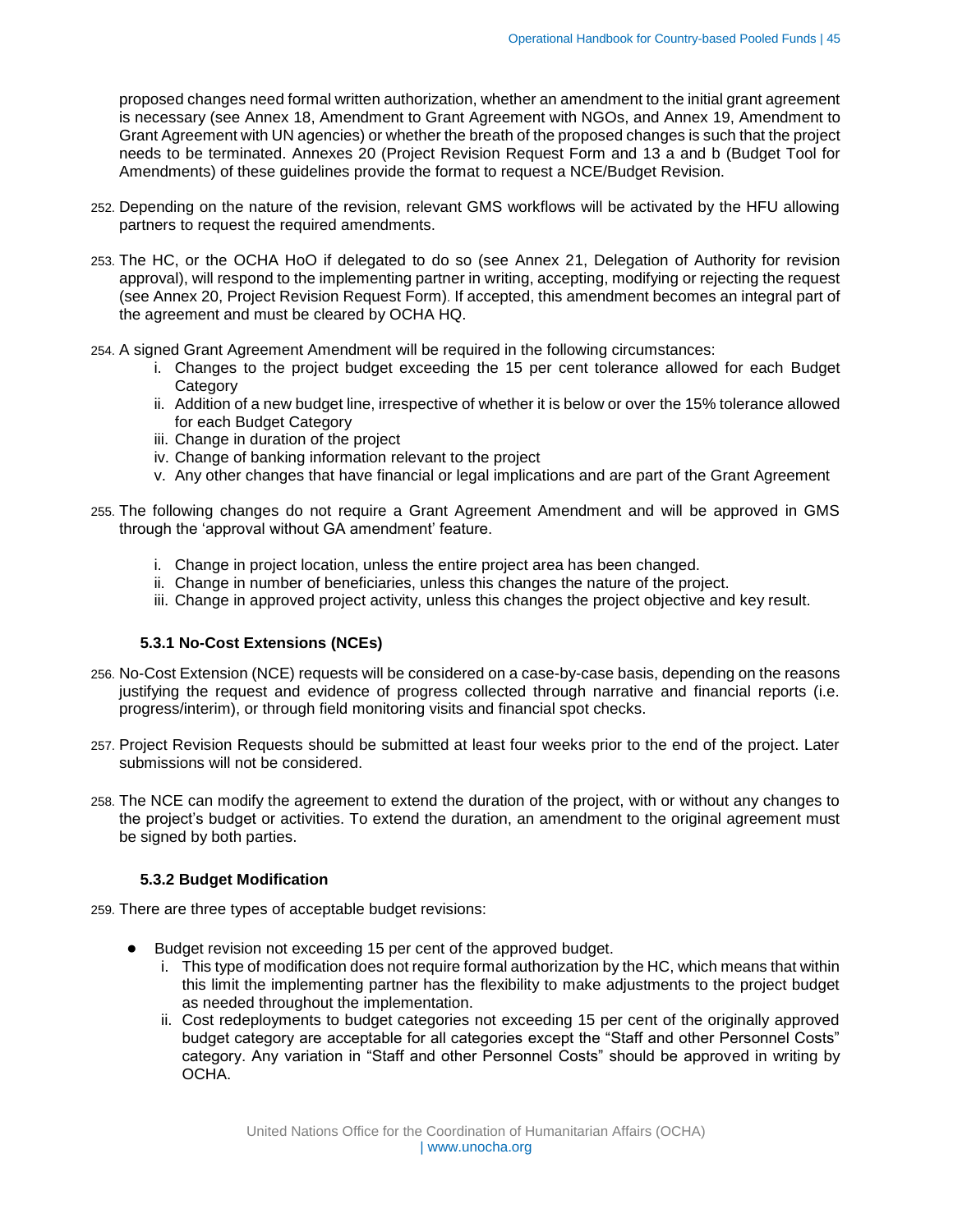- iii. Redeployment must be done against existing budget lines.
- iv. Budget variations of this type, without prior consent, are acceptable as long as the activities retain the same scope and nature of the original grant.
- Budget revision exceeding 15 per cent
	- i. Cost redeployments to budget categories exceeding 15 per cent of the amount originally approved require the HC authorization.
	- ii. The implementing partner will make the request to the HC (Annexes 20 Project Revision Request Form and 13 a and b, tab 7, Budget Tool for Amendments), after prior consultation with the fund manager.
	- iii. Should the budget modifications imply programmatic changes (within the scope and nature of the original grant) the implementing partner will also submit a revised logical framework.
	- iv. The HC approval of such modification will be formalized through an amendment to the original grant agreement (inclusive of all necessary supporting documents, project proposal, and project budget).
- Addition of a new budget line
- 260. Under no circumstances should budget revisions increase the approved total budget.
- 261. Budget line variations within the same category, not affecting the total value of the category, are acceptable without previous consent.
- 262. Any additional budget lines within a category, even if they have no impact of the total amount of the category, require prior written consent of OCHA.
- 263. Interest income earned on project funds must be reported in the Financial Statements.
- 264. Interest income up to \$10,000 can be used in line with previously approved project budget and activities with prior approval from OCHA. However, total expenditure of the project must not exceed the total approved budget.

#### <span id="page-45-0"></span>**5.3.3 Project Changes**

- 265. Deviations from the original project objectives, including changes in the geographic location of the project, the target population, or the scope of project activities will be assessed on case-by-case basis by the HC through the OCHA HoO.
- 266. Major changes may require a project revision and subsequent amendment of the grant agreement. Project revisions are subject to the approval of the governing entities. Requests for project revision must be formally submitted to the HC by the recipient organization. The request should clearly explain why the grant agreement needs to be amended and indicate the current operational status of the project. A financial statement detailing expenditures incurred to date should be submitted (Annex 13 a and b. Project Budget and Financial Reporting Tool). See paragraph 255 for revision requests that may not require Grant Agreement Amendment and will be approved in GMS through the 'approval without GA amendment' feature.

#### <span id="page-45-1"></span>**5.3.4 Project Closure**

- 267. A project will be considered closed when the following conditions are met:
	- i. Final narrative report received and cleared by the fund manager. Partners must submit the final narrative report within two calendar months after the end of the project implementation (including NCEs). The fund manager has up to one calendar month from receipt to review and clear the final narrative report.
	- ii. Partners must submit the final financial statement (including an inventory of assets purchased under the grant with purchase value over \$10,000 per asset) within 2 calendar months after the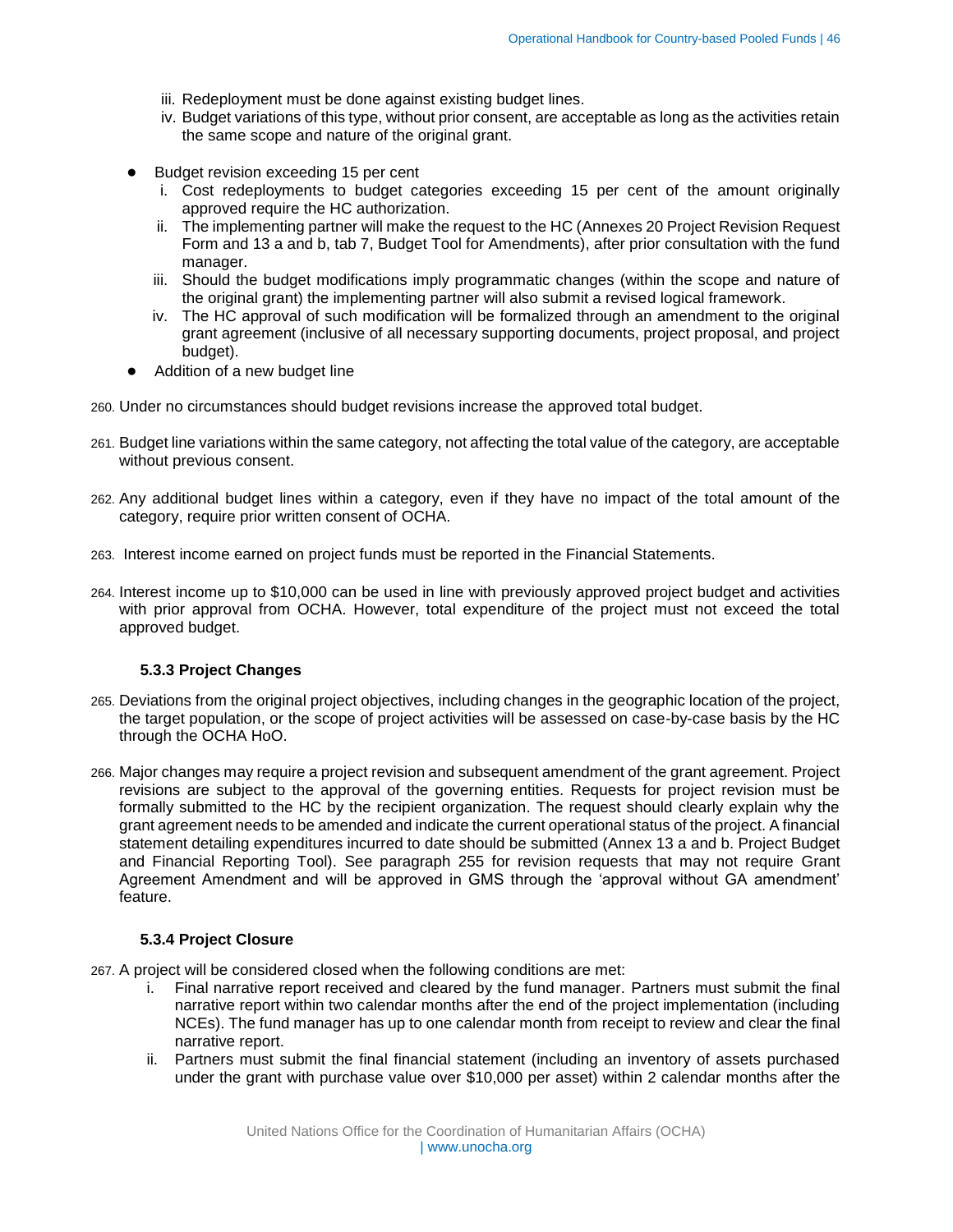end of the project implementation (including NCEs). Once the final financial statement has been received, it will be pre-cleared by the fund manager and cleared by OCHA HQ/FCS (within one month).

- iii. After clearance of the FFR, projects will be audited within 2 months.
- iv. OCHA HFU and FCS will review and close the project within 2 months from receipt of the audit report.
- v. Following the closure of a project and its audit (when applicable), partners will be notified by OCHA about the exact amount to be refunded. Partners have one month from the date of notification to refund amounts due. Non-compliance with the request will be subject to specific measures (Annex 15, Compliance Measures). Proof of payment needs to be received and acknowledged by OCHA.
- 268. OCHA reserves the right to audit NGO partners. On this basis, OCHA may also request the reimbursement of unspent or qualified expenditures. Upon written notification from OCHA, the implementing partner shall refund the requested amount within one calendar month.

#### <span id="page-46-0"></span>**5.4 Audits process**

 $\overline{a}$ 

- 269. OCHA will apply a risk-based approach<sup>37</sup> to audit partners by sampling a certain volume of resources for high, medium and low risk NGOs partners. Data on global allocation of resources are analyzed at OCHA HQ to determine (i) the size and composition of the sample (i.e. percentage of the total amount allocated that should be audited; focus on specific countries) and (ii) propose country audit plans for each CBPF.
- 270. The composition of the sample must include high, medium and low-risk partners. This maximizes the objective of the audit as an oversight mechanism (to manage financial risks where they are likelier to materialize); while also signalling partners that they can be randomly audited, to further mitigate residual risks.
- 271. Partner-risk level and allocation amounts will not be the sole basis to determine the sample. Safeguards will be applied while defining audit plans. Criteria such as the size of a specific partner portfolio, or a specific percentage of allocated versus available resources in a year would be used to sample partners beyond the risk-based approach. Specific thresholds and percentages will be determined between the OCHA Country Office and headquarters.
- 272. Within a three years period all NGO partners who have received funding through a CBPF must be audited.
- 273. The HFU will provide inputs and recommendations to inform the establishment of the country audit plan to ensure adequate consideration of contextual elements. The country audit plans are drafted by OCHA HQ/FCS in discussion with the Country Office and approved by the EO (or delegated officer).
- 274. Once the audit plan is agreed upon, the HFU will inform the selected NGOs and trigger the audits.
- 275. Audit plans will be formulated every year by 15 February.
- 276. The procurement of audit services must be initiated by the OCHA Country Office and coordinated by the OCHA Administrative Services Branch in accordance with the United Nation's prevailing procurement rules. This will ensure the capacity to implement the audit plan on a timely basis.
- 277. OCHA Country Offices shall maintain the validity of the audit service LTA to ensure it is does not expire before a new LTA has been obtained, or that the existing LTA has been extended.
- 278. The costs of auditing services will be covered by the CBPF as a direct cost of the fund.

<sup>&</sup>lt;sup>37</sup> While developing detailed guidelines to introduce partner risk-based audit, OCHA will continue to maintain a project-based approach to audit.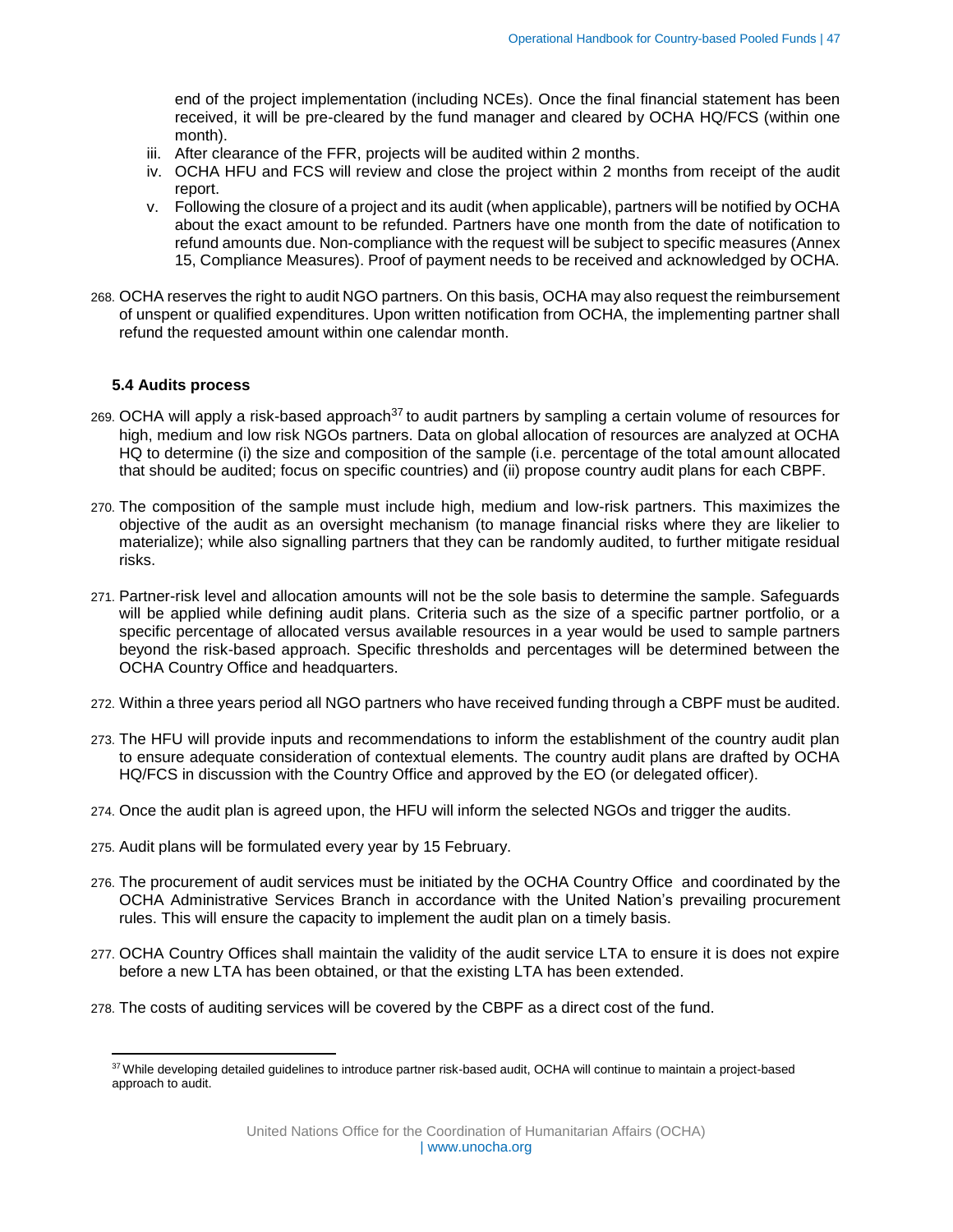#### <span id="page-47-0"></span>**5.5 Fraud and other incidents involving loss**

- 279. OCHA HQ (Chief of FCS) should immediately be informed by the OCHA HoO whenever there is a credible indication of possible fraud, corruption or misuse of funds related to CBPF projects. Individual cases should be reported to determine whether an investigation process is warranted. The CBPF Report Form on Suspected Fraudulent Acts by IPs should be used to document the facts of the case (see Annex 22a, Fraud Report Form). The decision to trigger an investigation is made by the OCHA HQ/EO after a consultative process involving OCHA HQ/FCS and the OCHA Country Office while keeping the HC informed. OCHA will apply appropriate conservative measures (e.g. suspension) to partners that are being investigated.
- 280. OCHA Standard Operating Procedure (SOP) on Suspected Fraud and Misuse of Funds (see Annex 22b) which describes the successive steps that OCHA will take in the event of an investigation into an implementing partner contracted under a CBPF. Information sharing and communication should be handled on a confidential basis.
- 281. Other incidents: Incidents during the project cycle that affect a partners' ability to account for the use of funds or goods, must be reported to HFU in writing as soon as they occur. An Incident Report and supporting documents should be submitted by the HFU to OCHA HQ/FCS within 30 days (see Annex 22 c and d, Incident Reporting Guidelines and Incident Report Form). Incidents include theft by third parties, diversion of humanitarian assistance by a third party, looting of offices or warehouses, or loss of documents. These incidents should be reported to the Funds' Advisory Board at a minimum on a six months basis.

# <span id="page-47-1"></span>**6. Cross-cutting issues**

#### <span id="page-47-2"></span>**6.1 Gender**

- 282. There is universal acceptance that humanitarian assistance must meet the distinct needs of women, girls, boys and men in order to ensure equal opportunities and access to assistance. It is recognized that in order for humanitarian action to effectively promote gender equality, focused action and deliberate attention are needed by all actors of the humanitarian community at the local, national and international level. Integration of gender considerations and actions to prevent and respond to Gender-Based Violence (GBV) into projects will generate positive and sustainable outcomes.
- 283. Partners to CBPFs should ensure that projects are designed, implemented, monitored and evaluated considering the specific needs and constraints faced by women, girls, boys and men. In order to do so, CBPFs encourage the use of existing tools that are available at the systemic level to promote sound gender analysis and gender integration in projects. In this regard, partners should ensure routine collection, collation and utilization of sex and age disaggregated data and information in the whole project cycle.
- 284. The IASC Gender Marker is utilized by all CBPFs throughout the programme cycle: prospective partners are required to indicate the Gender Marker code as part of the project proposal, and to report on how gender and GBV was addressed during implementation. Beneficiary numbers should be broken down by sex, age and other diversifying factors whenever possible. If there are challenges and barriers to collecting disaggregated data and information, mechanisms should be put in place to address the gap during implementation. At the reporting stage, partners are required to describe how projects have contributed to promoting gender equality, including the prevention and response to Gender Based Violence.
- 285. Gender equality perspectives, including the Gender Marker code, are part of the assessment criteria used by Review Committees during project appraisal (see Annex 23, IASC Gender Marker FAQs). CBPF monitoring further assesses the extent to which gender considerations have been made as part of project implementation.
- 286. CBPF Review Committees should benefit of a Gender Advisor support or available gender expertise, if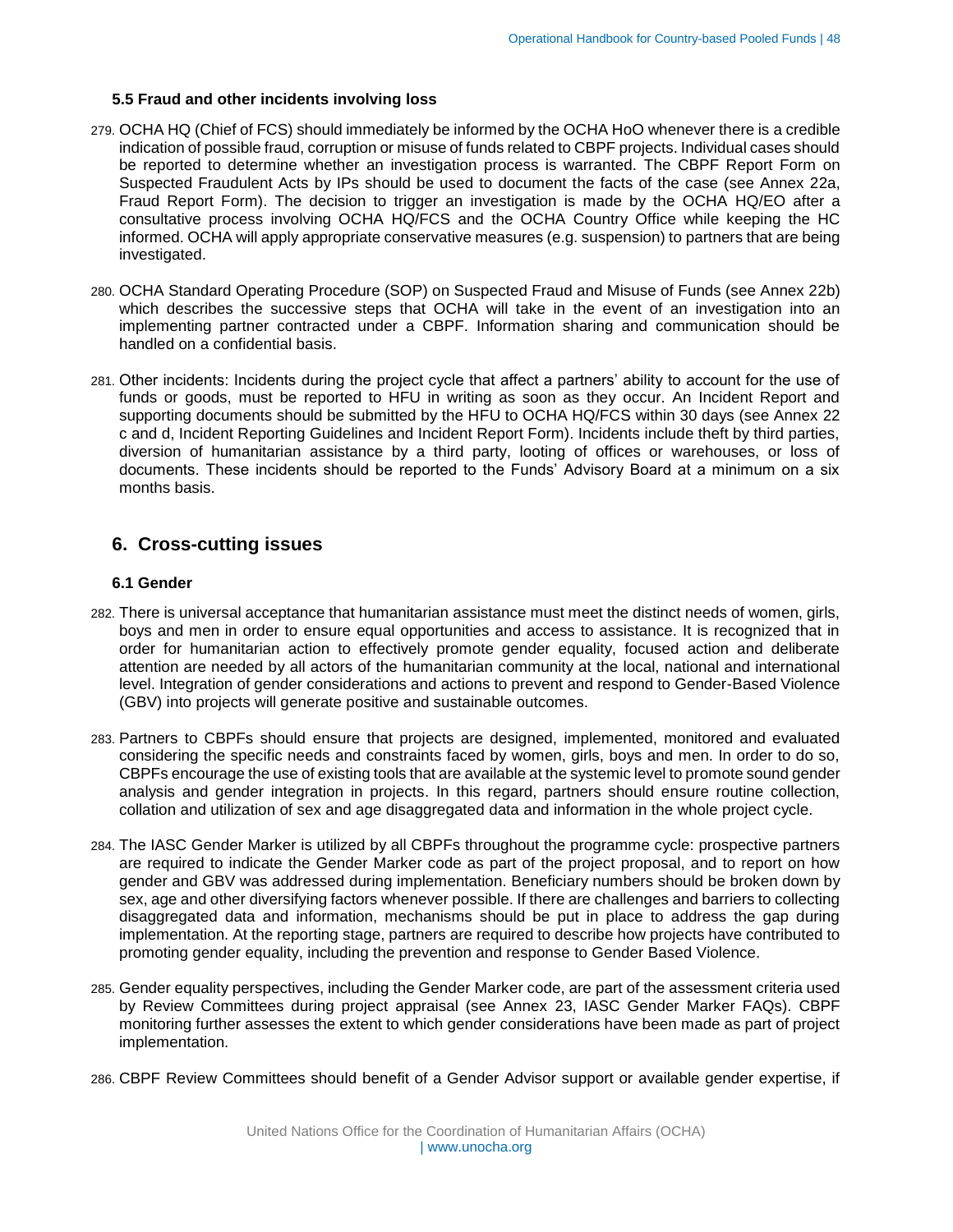possible, to ensure that gender analysis forms the core of the needs identification and that the Gender Marker is accurately assessed. Partners are ultimately responsible for ensuring that gender considerations are operationalized in project activities, and that there is adequate capacity to address gender issues during the life of the project and that the implementation of the Gender Marker is accurately reported on.

#### <span id="page-48-0"></span>**6.2 Accountability to Affected Populations (AAP)**

- 287. CBPFs are committed to ensuring that funded projects adhere to the highest possible quality standards. As part of this effort, partners are encouraged to incorporate the various existing Accountability to Affected Populations (AAP) modalities into the design, implementation, management and monitoring of projects. At the project proposal stage, partners are asked to describe how affected populations and specific beneficiaries have been and will be involved throughout the project cycle. CBPF reporting and monitoring procedures will seek to verify how this has been applied throughout project implementation. This will include, for the projects that will be monitored, making an assessment of the level of participation and access to information by project beneficiaries.
- 288. Partners are encouraged to seek guidance from existing resources on AAP. In particular, the following documents are important: (i) the five IASC Commitments to Accountability to Affected Populations (CAAP), (ii) the IASC Operational Framework on Accountability to Affected Populations, and (iii) the IASC Tools to assist in implementing the IASC AAP Commitments.
- 289. All CBPFs are required to establish a formal complaint mechanism to receive feedback from stakeholders who believe they have been treated incorrectly or unfairly during any of the Fund's processes. OCHA will compile, review, address and – if necessary - raise the issues to the HC, who will then take a decision on necessary action.